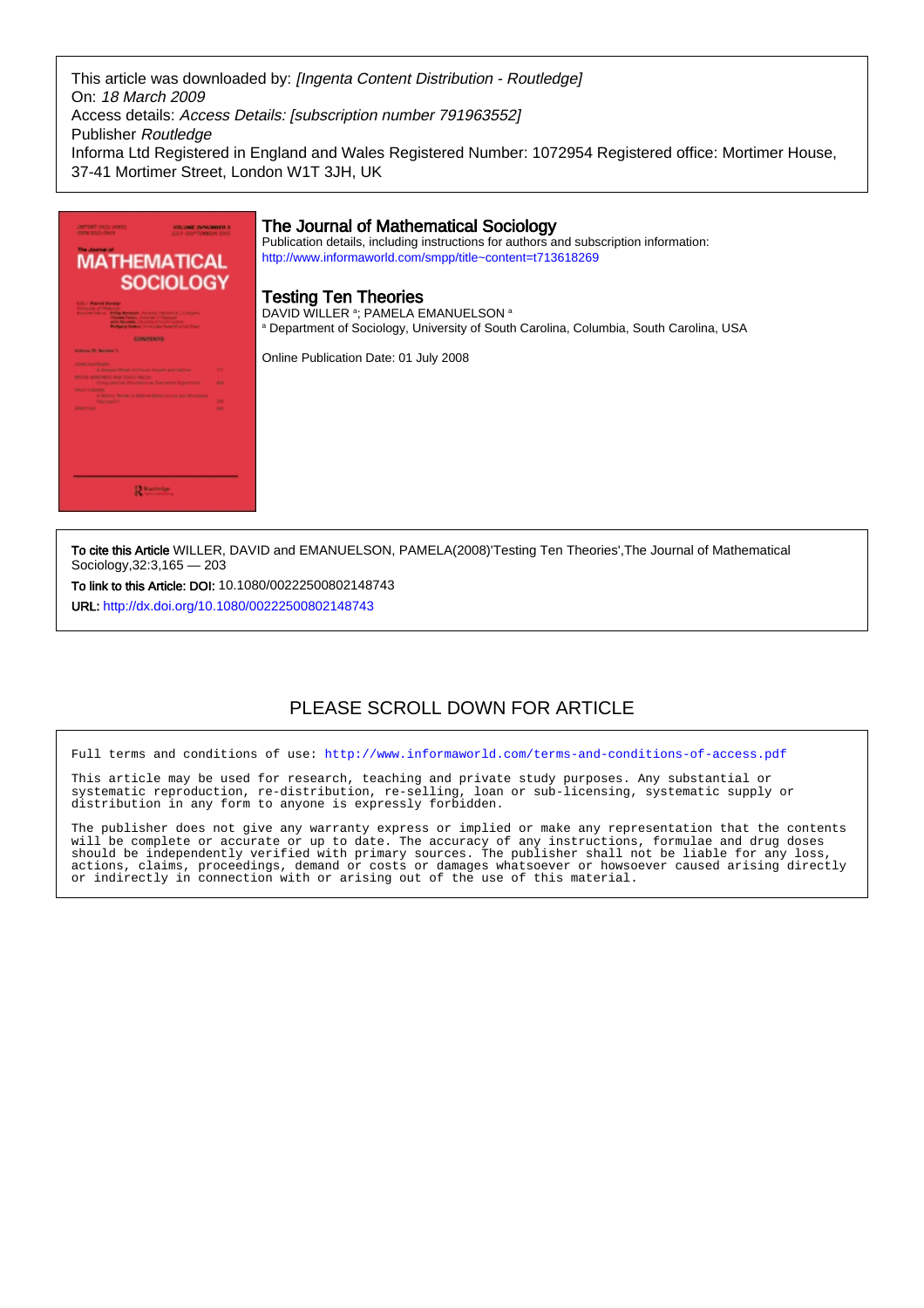Journal of Mathematical Sociology, 32:165–203, 2008 Copyright  $\odot$  Taylor & Francis Group, LLC ISSN: 0022-250X print/1545-5874 online DOI: 10.1080/00222500802148743



# Testing Ten Theories

## David Willer Pamela Emanuelson

Department of Sociology, University of South Carolina, Columbia, South Carolina, USA

Using the most comprehensive data set now available, this investigation tests the precision of all exchange theories that now contend. Beyond precision, the investigation focuses on broad issues of effectiveness including consistency, parsimony, and whether the theories can be applied to structures larger than normally studied in the lab. Seeking greater parsimony, this investigation introduces a new model by combining parts of two contending theories. We find that all ten theories have scientific merit for all can predict with some effectiveness for the exchange structures experimentally investigated. Nevertheless, the ten vary in precision. Elementary Theory is the most precise. The new Expected-value Resistance model ranks second in precision and is the simplest. Both apply to large networks as well as the best of the other theories.

Keywords: experiment, explanation, network exchange, power, precision, prediction, science, scope, social structure, theory testing

As theories of exchange have proliferated, it has become increasingly difficult to determine which theory to use. To facilitate use, this paper brings together all nine existing theories of network exchange, explaining how each infers from initial conditions to predict subsequent exchange outcome. A new theory, more parsimonious than any previous outcomes, is introduced. Thus, we test fully ten theories. The test begins by considering the consistency and parsimony of each. Then the precision of the ten is tested using the most comprehensive data set now available. Of necessity, that test is bounded by the scope over which all ten contend.

Research reported here was supported by grants SBR-9423231, IIS-9817518 and SBR-9811323 to the first author from the National Science Foundation.

Address correspondence to David Willer or Pamela Emanuelson, Department of Sociology, University of South Carolina, Columbia, SC 29208. E-mail: dwiller@sc.edu or pamelaemanuelson@juno.com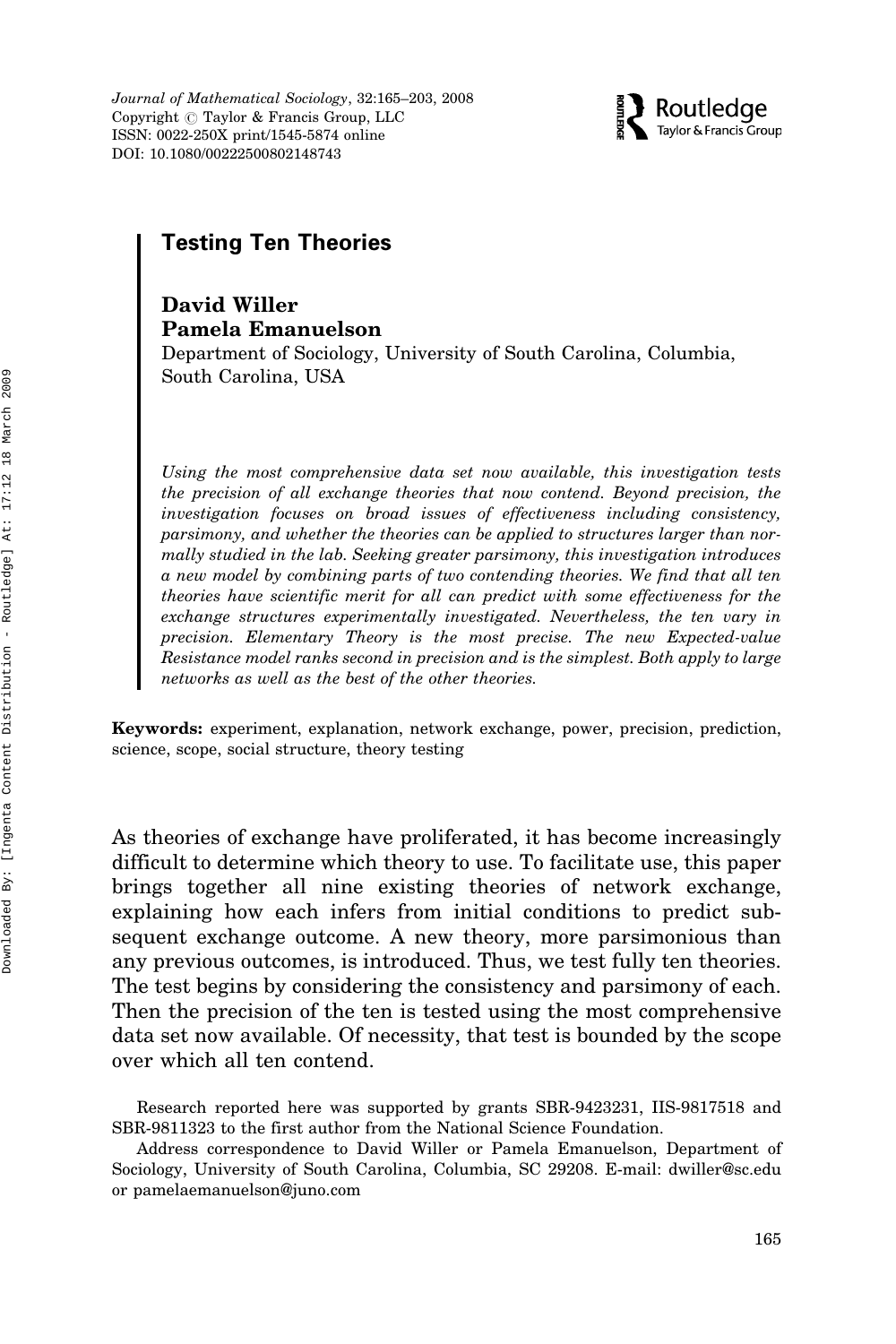These are theories that predict outcomes from social structure, long a central problematic in sociology. That problematic has been investigated by theorists as diverse as Marx ([1867] 1967), Weber ([1918] 1968), Blau (1964), and Merton (1968). More specifically, these are theories of exchange networks that seek to predict exchange ratios in structures of any configuration. To predict an exchange ratio is to predict an agreement achieved by those who occupy connected positions. In turn, the exchange ratios that actually occur indicate which positions are advantaged and which are disadvantaged by the structure. By convention, those who gain favorable exchange ratios are said to exercise power (Lovaglia et al., 1995; Lucas et al., 2001).

This investigation points to a perplexity not anticipated by sociologists who have focused on theoretic methods such as Wagner (1984), Cohen (1989), and Berger and Zelditch (1993, 2002), or by philosophers of science such as Popper (1959, 1994), Hempel (1952, 1965), Toulmin (1953), Kuhn (1970), and Lakatos (1970). Sociologists and philosophers alike recognize that two or even three theories might compete with each other, but in network exchange today, fully ten theories contend. Nor are those ten theories simply orienting perspectives which, like functionalism and conflict theory, disagree but fail to offer predictions that could be tested against each other. To the contrary, all ten theories compete over some or all of their scope and offer point predictions that are eminently testable.

Having as many as ten theories in network exchange points to both a strength and a weakness of sociology as a science. The strength lies in the very existence of ten viable theories and the creativity of formulation each can claim. That as many as ten can claim, and indeed have claimed, experimental support suggests that ''the experimental model'' is not irrelevant to sociology as some have asserted (e.g., Lieberson, 1985, p. 234). That the experimental method is relevant is good news because it is a particularly effective method for testing theory.<sup>1</sup>

That ten theories are current, however, means that the theory selection process basic to all science is not working. <sup>2</sup> The failure of

<sup>2</sup>Nevertheless, falsifications have occurred in network exchange. Friedkin demonstrated that Markovsky et al.'s (1988) graph theoretic power index gave multiple contradictory predictions for some networks (personal communication). That demonstration and the struggle to fix the index are recounted in Lovaglia et al. (1996). Earlier, Willer (1986) showed that Power-Dependence's vulnerability procedure offered logically and mathematically impossible predictions. It might be thought that if a theory is logically consistent, it cannot produce inconsistent predictions, but graph theoretic and vulnerability procedures show that the suggestion is wrong. Both are internally consistent, but both produce contradictory predictions.

<sup>&</sup>lt;sup>1</sup>As Lucas (2003) points out, the "external validity" problem, so often attributed to the experimental method, is resolved when experiments test theory that applies outside the lab, as do the theories tested here.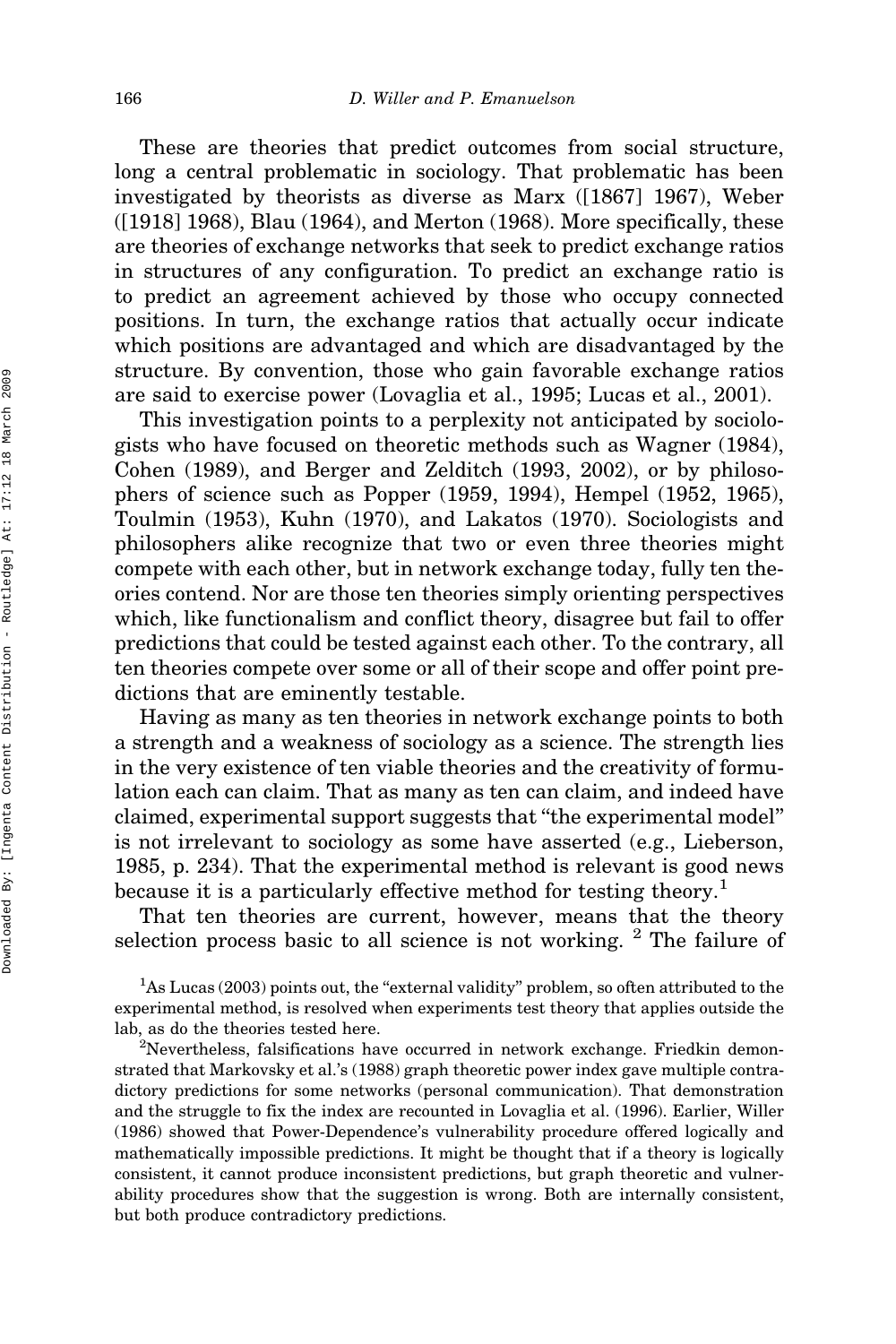the selection process holds back the explanatory use of any of these theories. Researchers who seek to apply theory to exchange networks, including historical and contemporary social structures, are confronted with too many theories, the relative capabilities of which are by no means transparent. Far better, as emphasized by Einstein (1933) and others, is to offer researchers the one most precise, parsimonious, and broadest theory.<sup>3</sup>

Previous tests of exchange theories (Skvoretz and Willer, 1993; Lovaglia et al., 1995) considered, at most, half of the theories tested here. Furthermore, those tests considered only one quality, precision. We test ten theories and consider four qualities furthering their effectiveness in prediction and explanation. We take it as axiomatic that to be effective, a theory should

- 1. be internally consistent and consistent in predictions,
- 2. be as parsimonious in application as possible,
- 3. offer precise predictions and explanations
- 4. over as broad a range of applications as possible.<sup>4</sup>

We add one further criterion: To be useful, a theory must be easily and publicly accessible. While a ''private theory'' may seem an oxymoron, not all of these theories are readily accessible.

What counts as parsimony in theory deserves comment. At first glance, it would seem that a count of each theory's basic assumptions would give its degree of simplicity, but that is not the case. As Popper pointed out, judgments of simplicity based on the internal structure of two or more theories require they be logically equivalent (1959, p. 139). But as far as we can determine, no two of the ten theories have logically equivalent structures. Because they do not, there is no criterion by which ''basic assumptions'' can be differentiated from assumptions of other kinds. Thus, in determining parsimony, we follow Popper who

 ${}^{3}$ Also see Lakatos (1970), Popper (1994), and Kuhn (1970). For Kuhn, the evolutionary image employed in his 1969 Postscript (found in Kuhn, 1970) is particularly to the point. <sup>4</sup>

The four listed criteria are prominent in the works of philosophers of science and sociologists already referenced and in Fararo and Kosaka (2003). We adopt the following meaning for precision: ''Theories are precise to the degree that they generate accurate and detailed statements about phenomena.'' (Markovsky, 1996, p. 34). Effectively the same meaning is also found in Wagner and Berger (1985) and Wagner (1984, 1994). By range of application we mean the variety of phenomena to which a theory can be successfully applied. That meaning is drawn from Walker and Cohen (1985) and agrees with meanings given in the previously cited papers.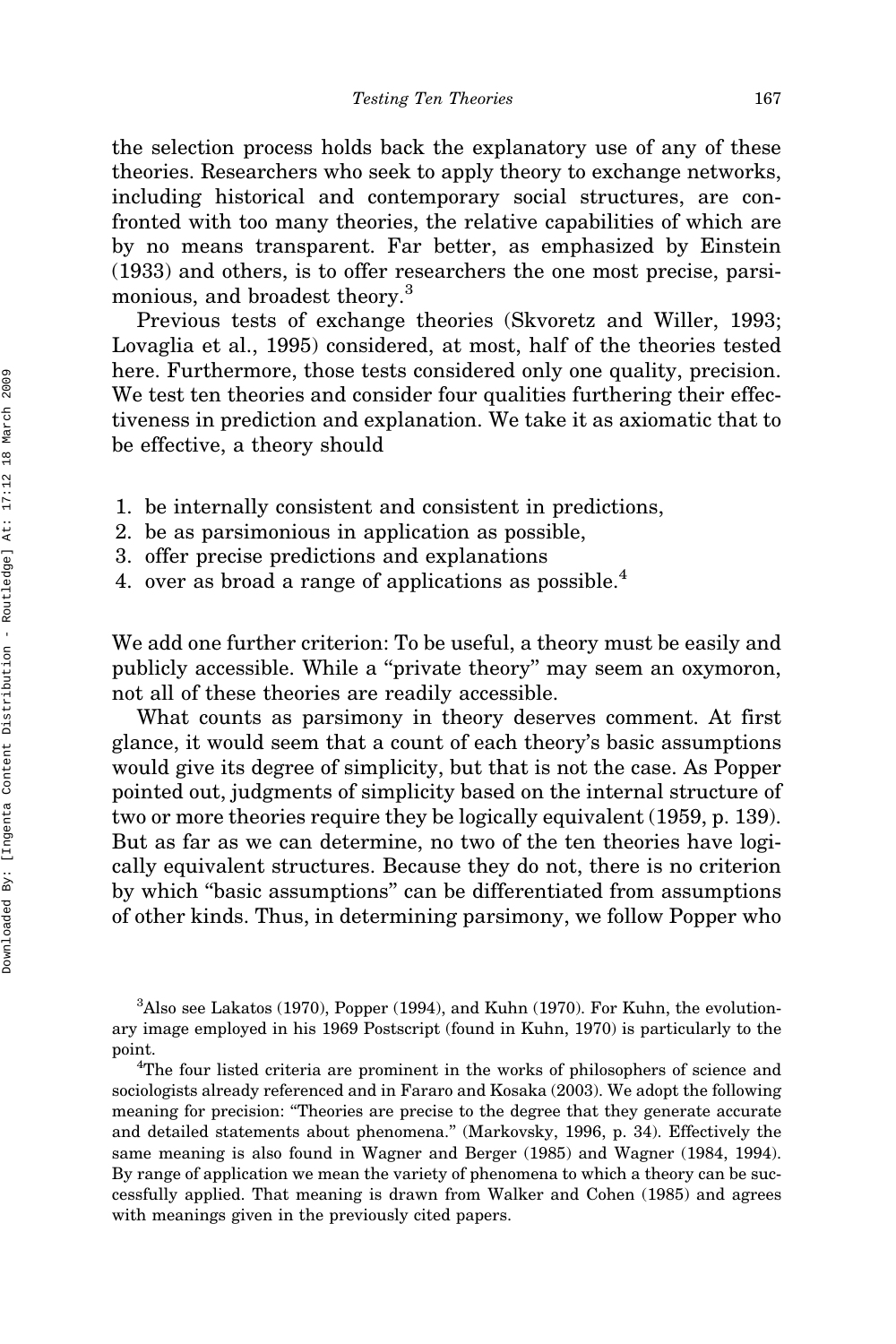equated simplicity with falsifiability, which is to say with parsimony, in application (1959, p. 140ff).<sup>5</sup>

As defined here, the parsimony of a theory in application varies with the numbers of steps needed to calculate its predictions. For all but one of these theories, that number is very large. Why is it large? Many of the theories are applied iteratively. That is to say, they are applied once and the results of that application are fed back to a second application, the second to a third, the third to a fourth and similarly until successive applications give the same results. Those results are the theory's predictions at equilibrium. As seen below, the only theories found to be parsimonious are not applied iteratively.

We begin by discussing the ten theories in the order in which they first occur in the literature, a discussion that centers on their consistency and parsimony. With ten theories to cover, the discussion of each is necessarily brief. The aim is to show how each theory works–how it calculates from structure to activity. For some readers, more detail will be wanted and they are referred to original sources that are liberally referenced. While reporting experiments that test the precision of the ten theories, we offer a test of the range over which each applies. The test is limited in that it focuses on size, on whether the theories can be applied to any network substantially larger than the ones experimentally investigated. Beyond size other issues of scope are not taken up in this paper for they would require its size to be at least doubled.<sup>6</sup>

<sup>5</sup>To our knowledge no one has suggested that a lack of simplicity is sufficient to reject a theory; nevertheless, parsimony is a desirable quality. For a theory to become rapidly more complex is a clue to the theorist that a new start would be fruitful. For example, shortcomings in the graph theoretic power index found by Friedkin (see footnote 2) were solved only by making that index massively more complex (Lovaglia et al., 1999) such that it has been displaced by the much simpler Girard and Borch method given later in this paper. As will be seen, some of the ten theories have become more complex as they were developed.

Some of the theories tested here have no scope of application but that investigated in the experiments; however, others are broader. Comparing the broader theories, beyond the scope tested here, there is little or no scope overlap. This lack of overlap introduces incommensurability blocking judgments of relative breadth of scope. For example, Expected Value Theory also applies to influence structures, but Elementary Theory does not. By contrast, Elementary Theory recognizes seven power conditions, but Expected Value Theory recognizes only exclusion, the one investigated here. Which scope is broader? Incommensurability blocks any answer to that question.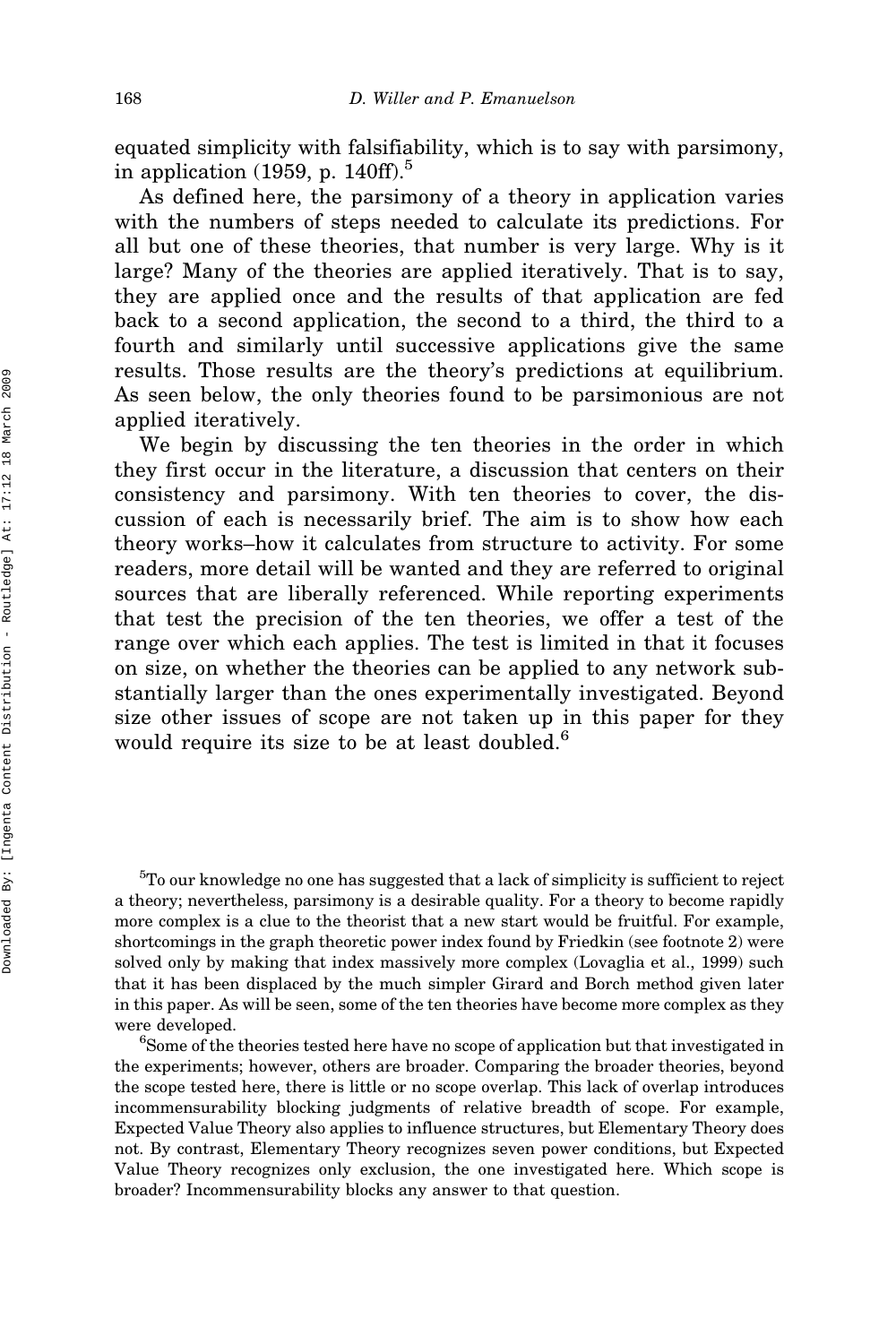#### SOCIAL STRUCTURES IN THE CONTENDED SCOPE

The experiments of this study test the whole of the scope common to the ten theories. The scope common to the ten theories is marked by two conditions that can be traced to the first network exchange experiments (Stolte and Emerson, 1977). The two are: 1) for each round of negotiation, each position is limited to, at most, a single exchange, and 2) exchange is simulated by a pool of resources that is divided upon agreement by subjects in connected positions.<sup>7</sup> A pool of 24 resources has become conventional (Cook and Emerson, 1978). As a result, only the shape of the network determines which positions are advantaged or disadvantaged, and that advantage/disadvantage is determined by whether positions are excludable or not (Skvoretz and Willer, 1993).

The L4 network of Figure 1 is used to show how exclusion works. The B positions are nonexcludable because each always has its A as partner for exchange. Each initially has the other B as well. Since all positions are limited to a single exchange, if the Bs exchange with each other, the As will have no partner, will be excluded from exchange, and will receive no payoff. To avoid exclusion, it is reasonable to infer that the As will make better offers to the Bs than the Bs will make to each other. Inferring further, the Bs will then exchange with the As. More generally, the problem for the ten theories is to predict from the possibility of exclusion to offers and from offers to exchange ratios.

The justification for studying networks like those of Figure 1, if such is needed, rests to an important degree on whether exclusion, as a power condition, is found outside the laboratory. Fortunately it is. As Corra (2005) points out, exclusion and ''separation'' refer to the same phenomenon. The concept of separation was first formulated by Marx, then used by Weber, and has subsequently entered into much mainstream thinking. For Marx, the ability of the capitalist to exploit the worker is based on the worker's separation from the means of production ([1867] 1967, p. 37ff). For Weber, the separation of the official from the means of administration, the warrior from the means of warfare and the researcher from the means of research are central to domination ([1918] 1968, p. 980ff). Separation indicates whether exclusion is possible, a condition ubiquitous in the field.

 $7$ Van Assen (2001) has shown that payoffs from resource pool divisions are similar to some but not all exchanges.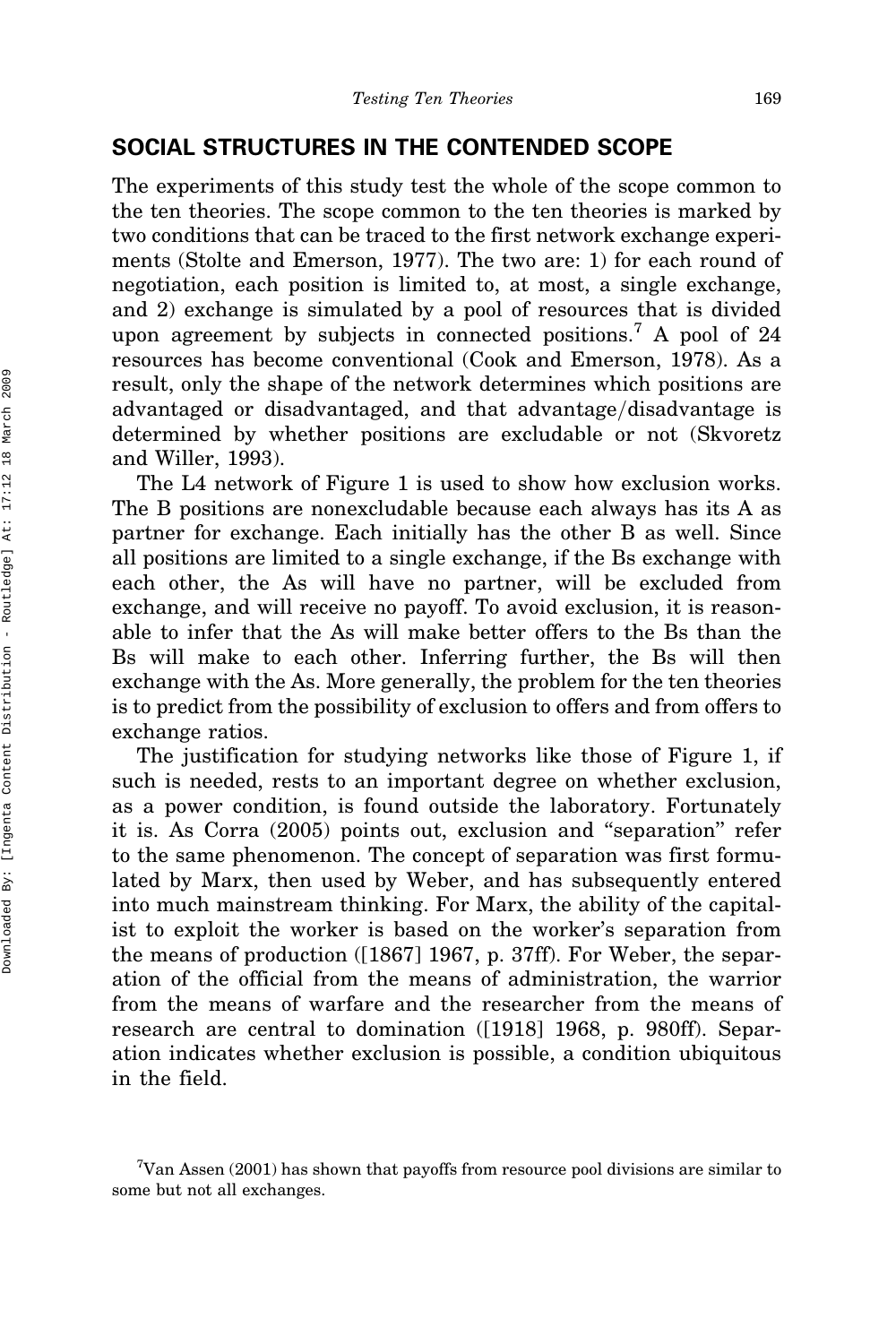

FIGURE 1 Seven weak power networks.

# Why the Seven Networks Were Selected

Since there is an uncountable number of networks that could be employed to test the ten theories, it is quite impossible for any study to be exhaustive. We certainly do not make that claim. To the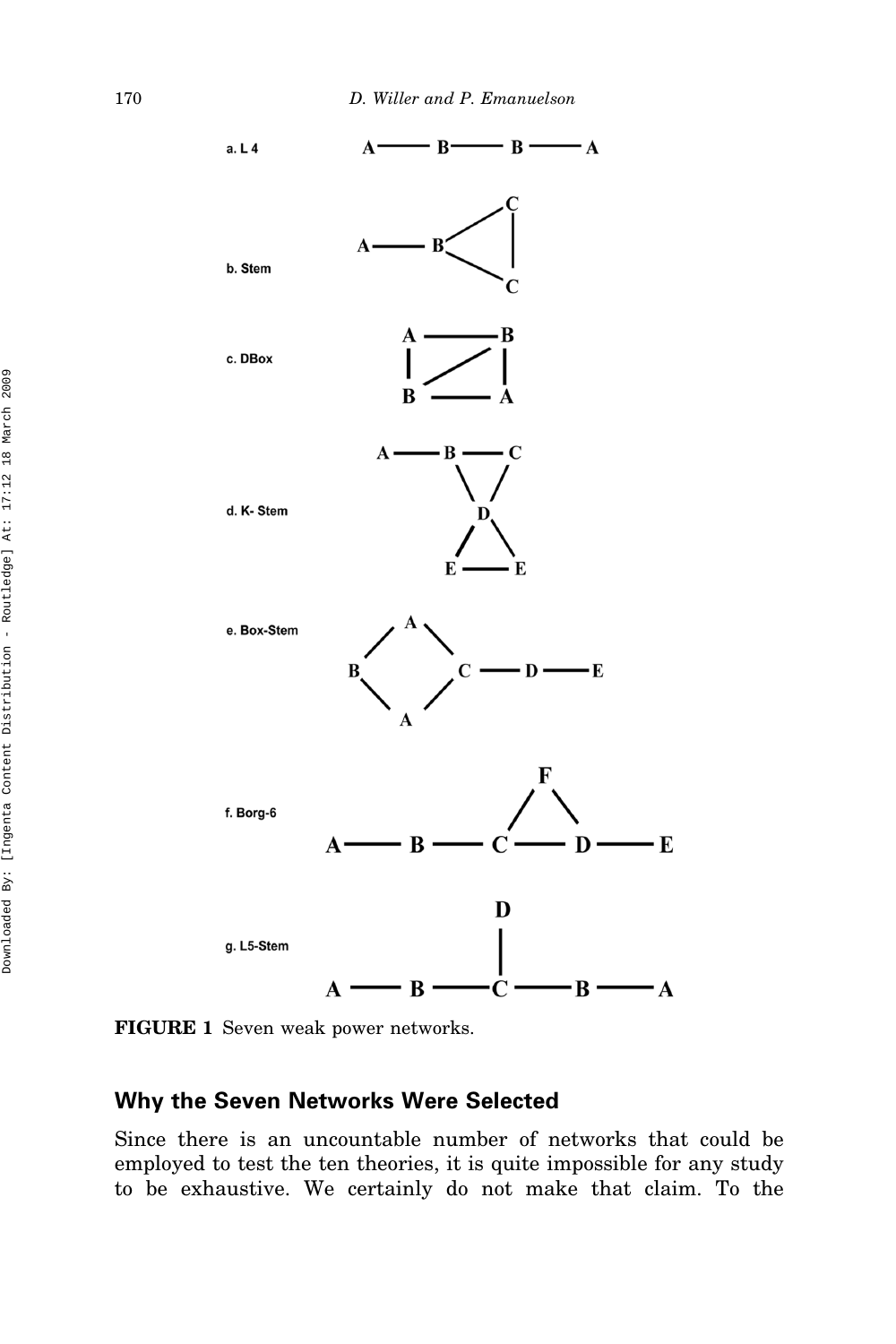contrary, we first developed criteria for the kind of networks that would provide the best test and then strategically selected by those criteria. While the resulting data set is discussed later, it should be noted that, for the criteria 1) this is the *only* extant data set, and 2) it is larger by a factor of ten than the largest data set previously employed in testing exchange theories. Here are the criteria.

First, to evaluate relative precision, network structures must be selected such that different theories make predictions distinct enough to be differentiated by experimental results. Within the scope common to the theories, three types of exchange networks have been identified: strong, equal, and weak power (Skvoretz and Willer, 1993; Lovaglia et al., 1995). Applying the four oldest of the ten theories, we now show that weak power structures offer the best test.

In a previous investigation of a strong power network where 24 point pools were divided, the Core, Power-Dependence Theory, and Expected Value Theory predicted that the high power position would receive 24, 24, and 22 points, respectively (Skvoretz and Willer, 1993) while Elementary Theory predicts 23 (Walker et al., 2000). Far from being distinct, these predictions are very nearly identical. Moreover, the four theories make these predictions for all strong power networks. In equal power structures, the four theories make identical predictions. Since all positions are homomorphically equivalent, all receive equal payoffs.<sup>8</sup>

Unlike strong and equal power, weak power networks offer many opportunities to test theories. For the weak power Stem of Figure 1b, the four predict that the higher power position receives 20.1, 18, 17.8, and 14.4, respectively. But for the second to third, the predictions are distinct enough to be differentiated by experimental results. More generally, as can be seen in Table 1, the predictions of all ten theories for weak power networks vary substantially and it is for that reason that the test for precision will focus on that type.<sup>9</sup>

The second criterion asserts that the conditions of the test should fit conditions assumed by the theories. With one exception (Burke, 1997), all of the theories explicitly assume a rational actor model. It follows that experiments should allow subjects to decide rationally. Since rational actors consider all ''relevant information'' in making their

<sup>&</sup>lt;sup>8</sup>Homomorphically equivalent positions cannot be distinguished once arbitrary labels are removed. Since positions are indistinguishable, it is logically and empirically impossible to assign different payoffs across positions.

<sup>&</sup>lt;sup>9</sup>Beyond strong, equal and weak, there are also compound networks that contain breaks resolving them into strong, weak and/or equal power component parts. See discussion of Figure 2.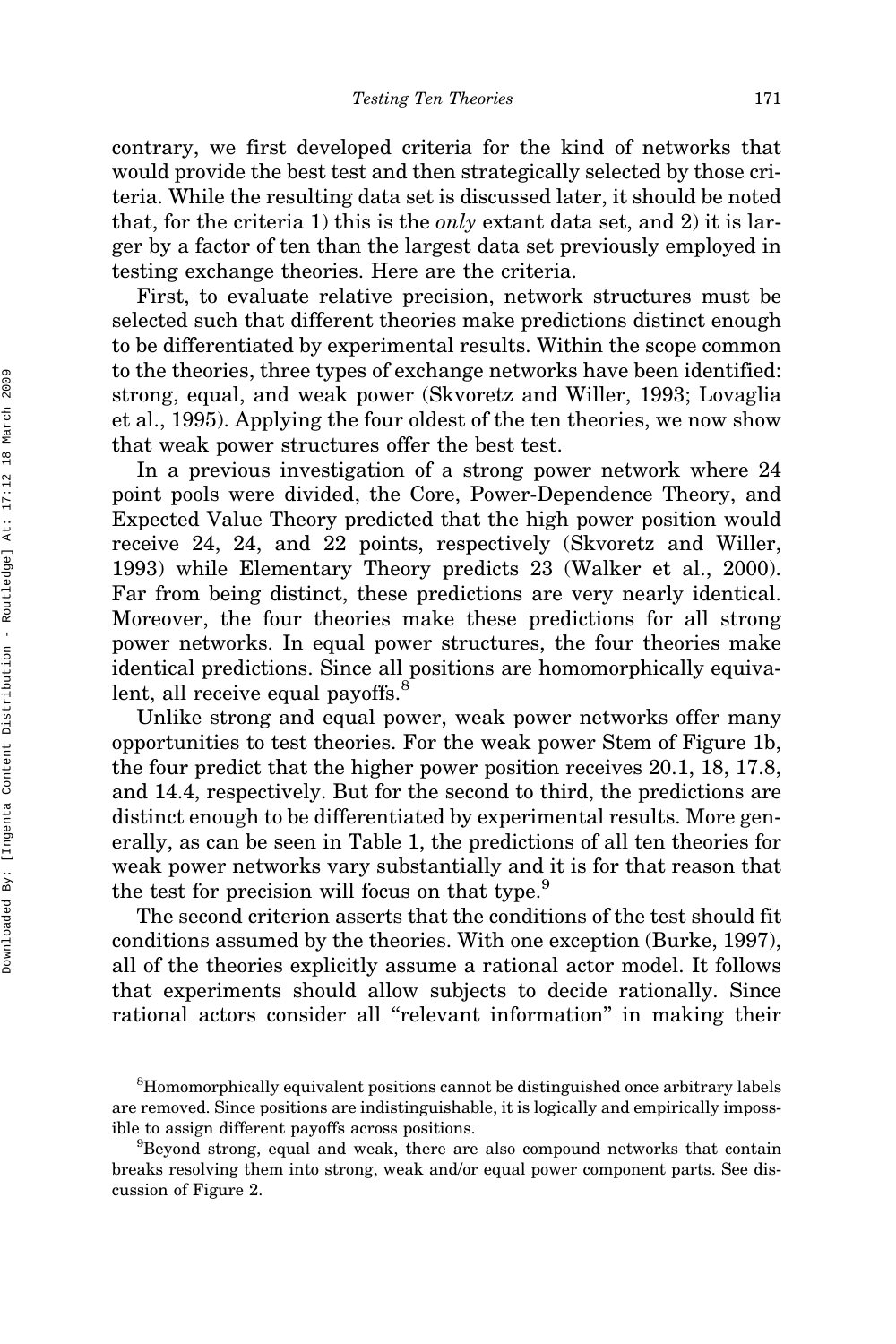decisions, the best experimental setting is one that provides subjects with that information. By convention, the relevant information is all offers, counteroffers and agreements, not just of exchange partners, but of others distal in the network. Distal information is significant because distal events can affect local agreements (Markovsky et al., 1988; Girard and Borch, 2003). For example, in A–B–B–A network, all theories agree the As are disadvantaged, but after the A–B exchange at one end occurs, the pair at the other end are a dyad and the A's disadvantage disappears. As explained later, the procedures we employed provide the aforementioned information to all subjects. In fact, the data set of this paper is exhaustive of all research so conducted on weak power networks (see below).

The third criterion concerns the selection of the seven weak power networks of Figure 1 from the universe of weak power networks. There is precedent for the selection of these particular networks. Five of the seven were proposed as common networks for which predictions should be generated by three of the oldest theories: Power-Dependence, Expected Value, and Core. Those five networks, the three theories, and their predictions subsequently appeared in a special edition of Social Networks (1992).<sup>10</sup> The authors of all of the ten theories could have been aware of these networks–and we believe that all were aware–as they were developing their theories. As a further check, two more networks will be studied: DBox and Box-Stem. By including DBox, the investigation is exhaustive of all four-node weak power networks while the Box-Stem differs by only one connection from the two other six-node networks.

The fourth criterion concerns the selection of relations within the networks. Just as structures are selected such that different theories made distinct predictions, relations within those structures are similarly selected. Table 1 lists those relations. Other relations, like B–B in L4 and E–E in K-Stem are not reported because, like relations in equal power networks, these are relations between identical positions that offer no opportunity to compare differences in predictive precision. Relations between very similar positions like C and D of K-Stem and Borg-6 will also not be reported because, due to that similarity, predicted power differences are too small to be experimentally differentiated.

 $10$ One further network, the Kite also was listed in that special edition, but power differences predicted for it by all theories are too small. Thus, by criterion 1, it is not included here.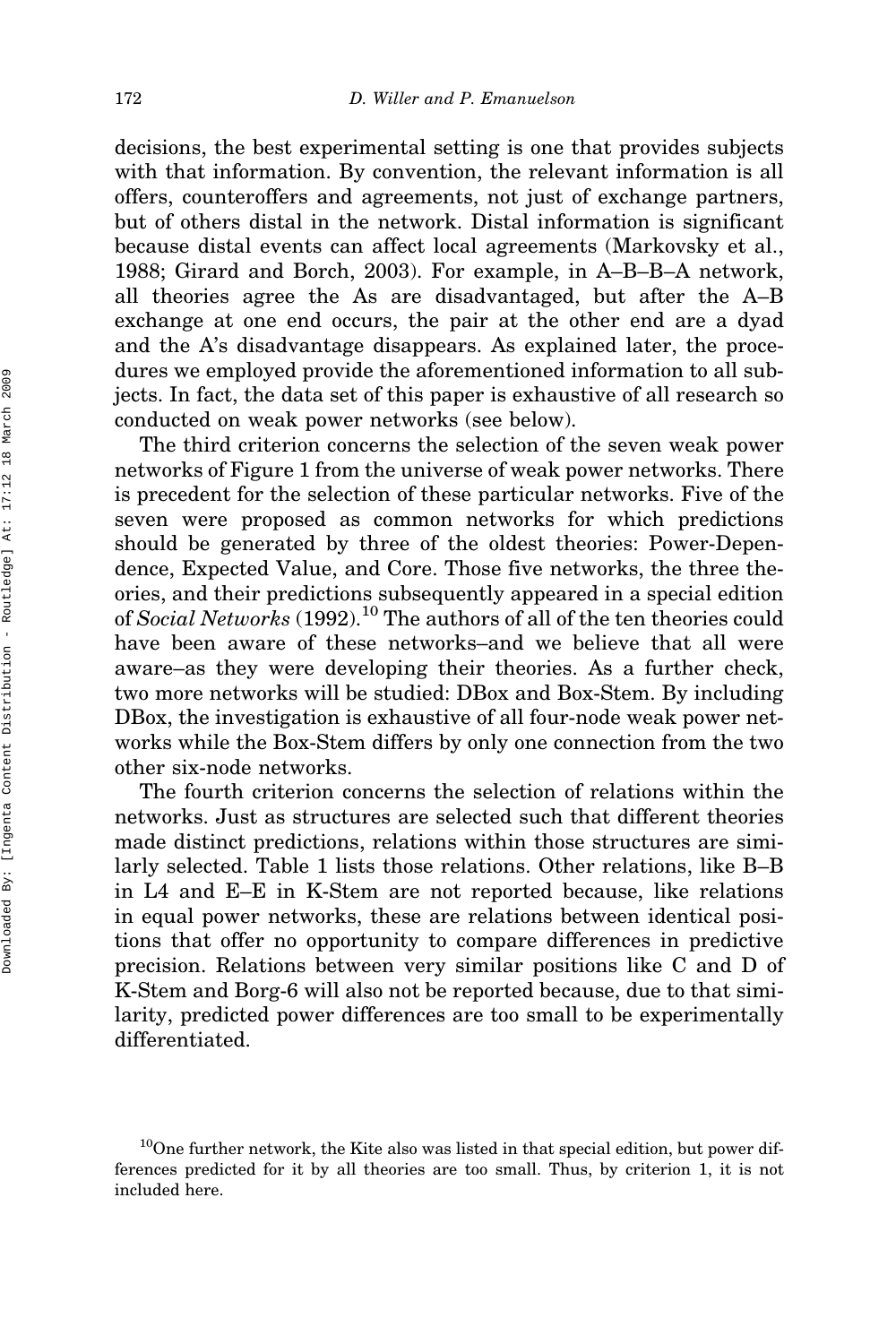## TEN THEORIES

Here we explain how each of the theories predicts for the Figure 1 networks and consider their parsimony and consistency. Later sections explain experimental procedures, report experimental results, evaluate precision of predictions, and compare range of application within the contended scope. The ten theories are taken up in order of initial publication date. When the predictive procedure is a part of a larger theory, it is referred to in the text as a ''model.'' When the predictive procedure is the whole of the theory, it is called a ''theory.'' Two of the ten theories, X-Net and Identity, are simulations: programs for them are available from their authors.

Of the ten theories, only two, Network Nash and the Expected Value - Resistance Model, are simple enough that they can be applied through hand calculations. Applying the other eight theories calls for calculations so extensive that hand calculations are not practical if only because of the risk of error. Those eight theories are applied through computer programs; unavoidably, many programs were not written by the author(s) of the theory. Nevertheless, we are confident that it is the theory in question and not merely the program that is being tested. When a program not written by the author of the theory is called into use, we have proved its accuracy by comparing it to all predictions published by the theory's author(s).

#### Power-Dependence Theory

The roots of Power-Dependence Theory are found in Emerson (1972a,b) where "social structure is taken as the dependent variable" (58 [italics] original]). In that early work, the aim was to predict social structure from satiation effects on operant actors. In subsequent work the foundations of the theory were reversed such that social structure became the independent variable and a rational actor model was deployed to link structure to subsequent activity (Cook and Emerson, 1978; Cook et al., 1983). More recently, Cook and Yamagishi (1992) predict activity using an equidependence algorithm–a model that gives point predictions for exchange ratios in networks like those of Figure 1. In Power-Dependence Theory, a ''connection is negative if exchange in one relation is contingent on nonexchange in the other'' (Cook et al., 1983). Because positions in the Figure 1 networks are limited to maximally one exchange, the relations are negatively connected.

Equidependence sees actors as comparing payoffs in their relation to payoffs they could receive in their best alternative relation. Negotiations are seen as ongoing to equidependence that occurs when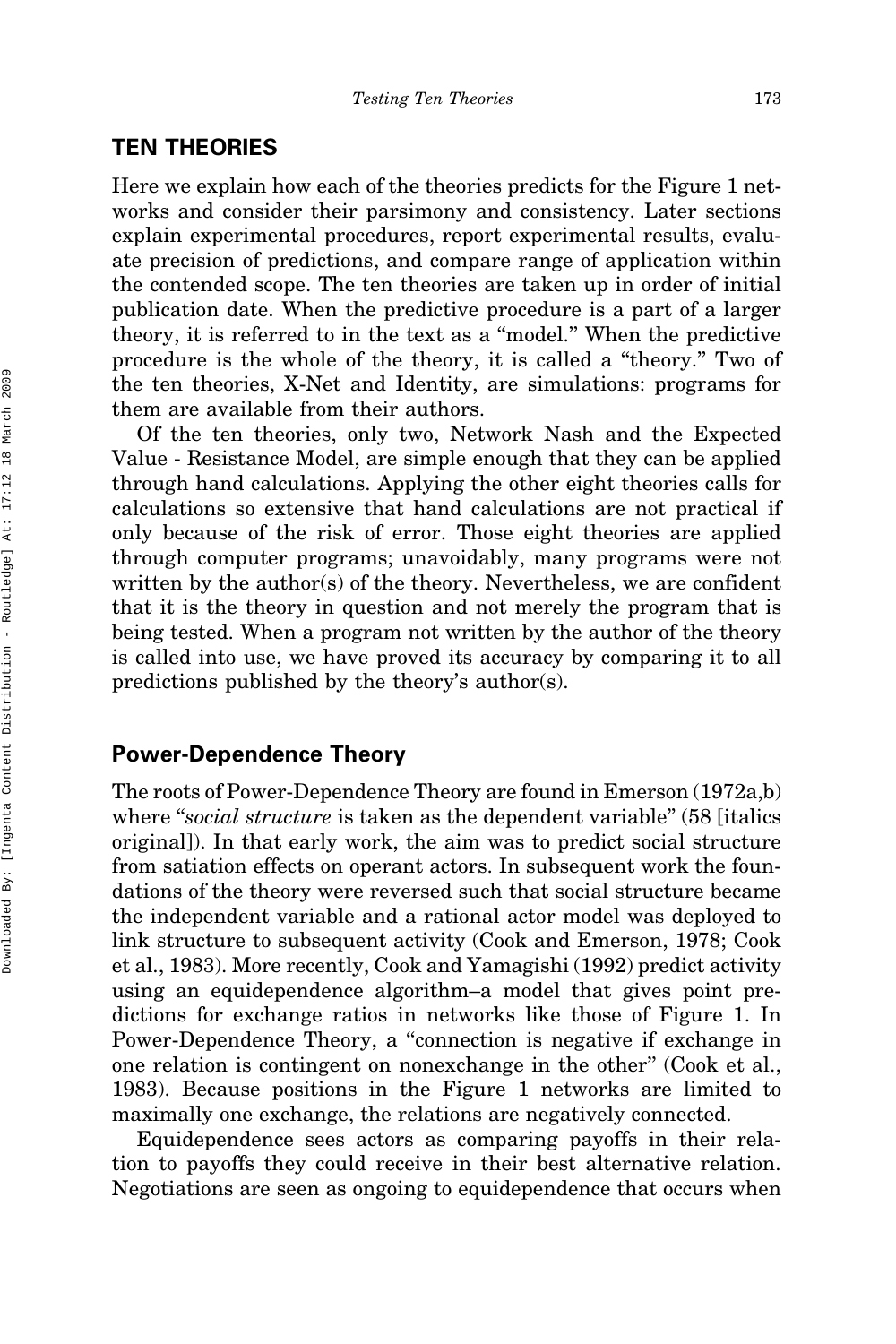differences between payoffs for the two in their relation and payoffs from their best alternatives are equal (Cook and Yamagishi, 1992, p. 247). For example, when i's payoff when exchanging with  $j$  is Rij and  $i$ 's payoff in the best alternative relation is  $A_{ij}$ , then dependence for  $i$  and  $j$  are equal when:

$$
Rij - Aij = Rji - Aji \tag{1}
$$

Consider an  $i - j$  relation in which i has an exclusive alternative to exchanging and  $j$  does not. When the  $i$ - $j$  relation's pool has 24 points,  $i$  has a best alternative of 12 points and  $j$  has no alternative,  $Rij - 12 = Rji - 0$ . Since, for any agreement,  $Rij + Rji = 24$ , by substitution, at equidependence,  $Rij = 18$  and  $Rji = 6$ .

In larger networks, negotiations are seen as ongoing until equidependence is reached throughout the network. Corresponding to that process is an algorithm that begins with the default of equal Rij values from which to calculate initial  $A_{ij}$  values. Then  $R_{ij}$  values are recalculated as are Aij values and similarly converging to the solution. Since this is an iterative solution, it is not practical to hand calculate Rij values. Instead, the values given for equidependence in Table 1 were produced by a program written by John Skvoretz.<sup>11</sup> His program is limited to 10 or fewer nodes and may be unsuccessful for highly dense networks. Values for five of our seven networks were also offered by Cook and Yamagishi (1992) and their values agree with those given by the program.

There is a consistency problem.<sup>12</sup> Some Power-Dependence predictions are not consistent with equidependence. For example, for L5- Stem of Figure 1g, the algorithm predicts  $R_{AB} = 8$ ,  $R_{BA} = 16$ ,  $R_{DC} = 8$ , and  $P_{CD} = 16$ . Since A and D have no alternative, plugging these values into equation 1 we find that B and C each earn 8 in their best alternative. That best alternative is when B and C exchange with each other. Since they each gain 8, they are dividing only 16 of 24 points, a division impossible for the rational actor of Power-Dependence Theory. That division is impossible because its rational actors in the B and C positions will not settle for the Pareto suboptimal division of 16 when fully 24 are available to divide.<sup>13</sup>

<sup>11</sup>This program and, with noted exceptions, others mentioned below are available from the authors of this paper.<br><sup>12</sup>The consistency problem is not due to a glitch in Skvoretz's program: the inconsist-

agreed upon exchange ratios will shift as subject utilities differ. Predictions for experiments just referenced by Power-Dependence theorists are not qualified by those utility differences nor are ours. Power-Dependence theorists have not tested this part of their theory nor do we, a scope limit of this study. Still, even if differing utilities do shift agreements, random assignment and systematically changing subject pairings in exchange as in the reported experiments should wash out the effects.

ent predictions are given by Cook and Yamagishi (1992).<br><sup>13</sup>As can be seen by examination of equation 1, Power-Dependence predictions for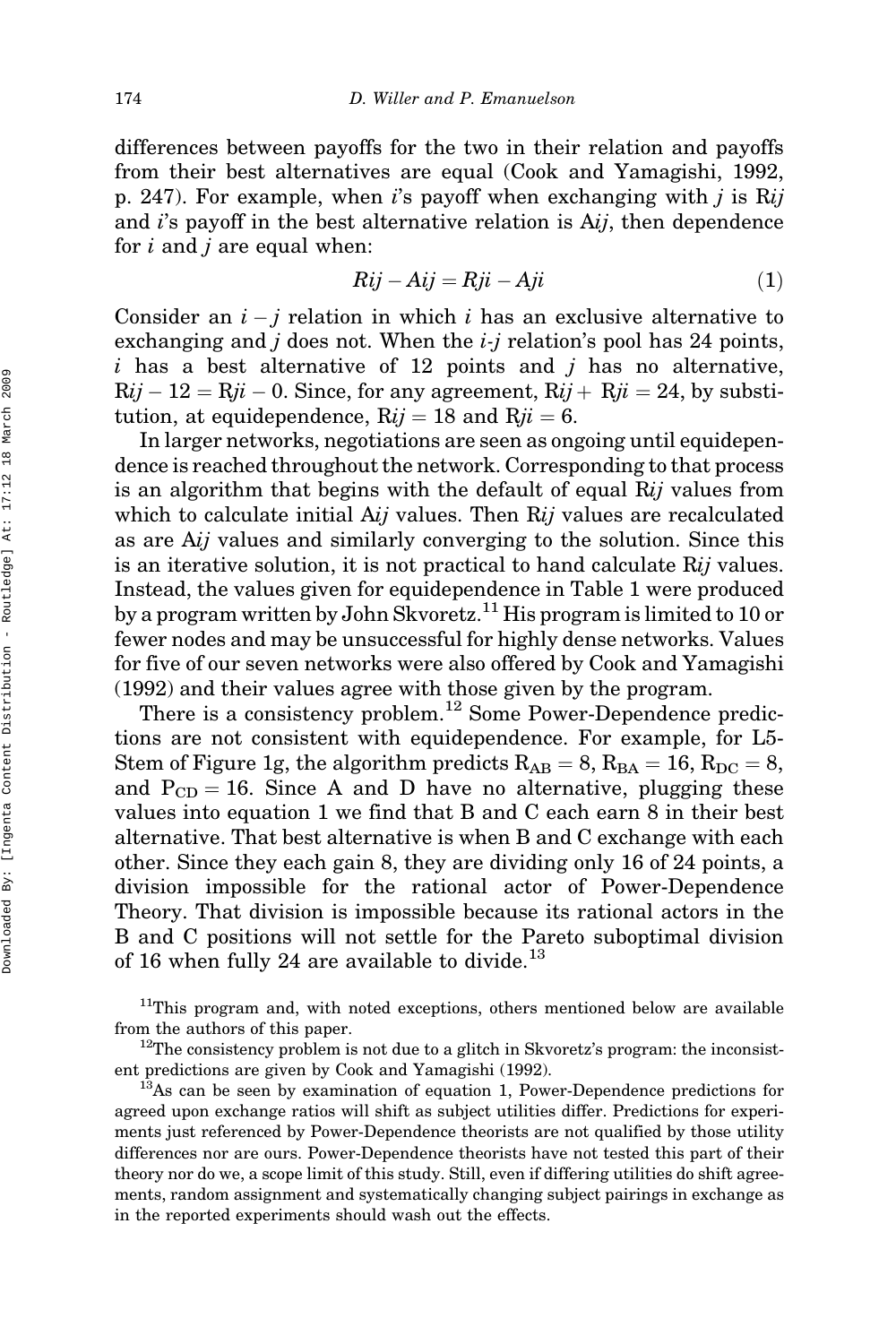#### Elementary Theory

Elementary Theory can be traced to Willer and Anderson (1981) and Willer (1984). The theory consists of a modeling procedure for representing social relations and structures, two principles–the first of which asserts that theoretic actors are rational–and two laws. The goal of the theory is to predict from initial conditions of relations in structures to actions such as rates of coercion and exchange ratios. For networks like those of Figure 1, three different models for predicting exchange ratios have been offered (Lovaglia et al., 1995; Lovaglia and Willer, 1999). The simplest of the three, ''GPI-R,'' has also proved to be the most precise (Emanuelson, 2005; Burke, 1997). As explicated in the paragraph to follow, the GPI-R model has two components: A ''seek-likelihood'' method for calculating the chance that each position will be included in exchanges (the 'GPI'), and resistance equations for predicting exchange ratios from the likelihoods of each pair of positions (the 'R').

GPI-R is a 2-level procedure. At the actor level the 'R' refers to resistance, the values of which are affected by those seek-likelihoods. At the level of structure, "GPI" originally referred to the graph-theoretic power index, but that index was first supplemented and then supplanted by seek-likelihoods. While "Seek-R" would be a better term today, following usage elsewhere we use GPI-R.

Resistance uses each actor's mixed motives in exchange to predict exchange ratios and thus power exercise.  $P_A$  is A's payoff,  $P_A$ max is A's best payoff and  $P_A$ con is A's payoff at confrontation, when A–B agreement does not occur, and similarly for B. Then for an A–B equal power dyad,

$$
R_A = \frac{P_A \max - P_A}{P_A - P_A \text{con}} = \frac{P_B \max - P_B}{P_B - P_B \text{con}} = R_B
$$
\n<sup>(2)</sup>

and, when Pmax = 24 and Pcon = 0 for both, by symmetry,  $P_A = 12$ and  $P_B = 12$ .

GPI-R sees actors as exchanging at equiresistance as affected by the likelihood that their positions are not excluded from exchange. The  $l_i$ seek-likelihood values are calculated for L4 in the following way. Each position is seen as seeking exchange equally with all partners. Thus each B seeks exchange with it's A .5 of the time and with the other B .5 of the time while each A seeks exchange with its B 1.0 of the time. The joint probability that the Bs exchange is  $.5 \times .5 = .25$  and when they exchange the As are excluded. Thus,  $l_A = .75$  and  $l_B = 1.0$ . When resource pools  $= 24$ , the weak power model assumes that Pmax varies between 24 and  $24/2=12$  and Pcon between  $24/2=12$  and 0; and that both vary proportionally with the likelihood  $(l)$  that the position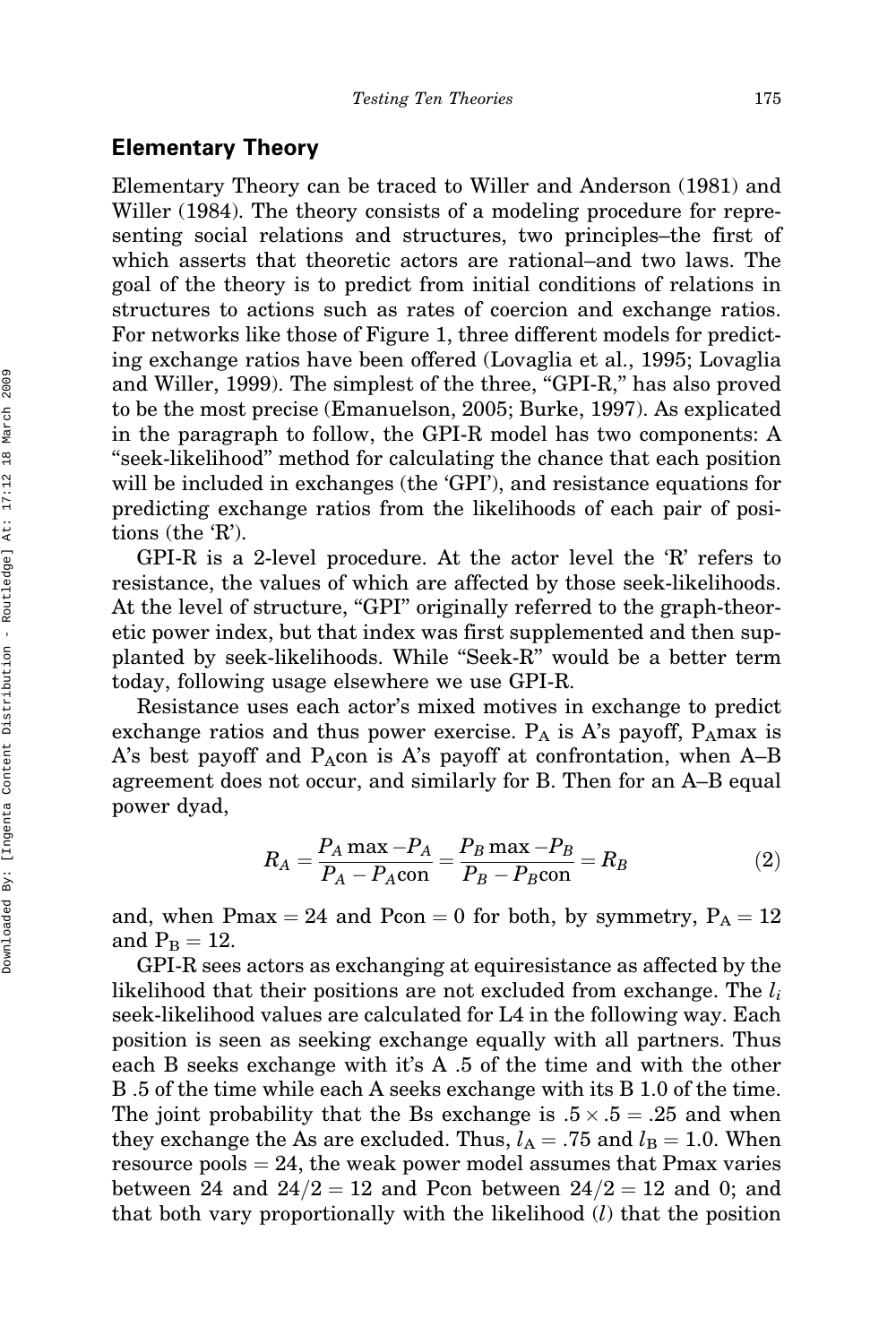is included. That is,  $P_A max = 12 (1 + l_A)$  and  $P_A con = 12 l_A$ . Therefore,  $P_B$ max = 24,  $P_B$ con = 12,  $P_A$ max = 21 and  $P_A$ con = 9 and

$$
\frac{21-P_A}{P_A-9}\!=\!\frac{24-P_B}{P_B-12}
$$

Since the sum of A's and B's payoffs is 24, solving  $P_A = 10.5$  and  $P_{\rm B} = 13.5.$ 

Calculation of l values has proven to be problematic. As numbers of relations and nodes increase, the procedure for calculating l values rapidly becomes complex. Furthermore, the procedure given in Markovsky (1992) and later in Willer (1999) is underdetermined and produces contradictory  $l$  values.<sup>14</sup> A new solution by Girard solves the underdeterminacy problem, but computation is substantially more complex making hand calculation infeasible. Fortunately, the solution is available as an applet on the Website of the first author where it is limited to maximally 13 positions and 33 relations. Girard's applet values are used for GPI-R predictions.

# X-Net

The third oldest theory of network exchange is X-Net, a simulation program developed by Markovsky: the program is available by request.15 Though first described in the 1992 special edition of Social Networks (Markovsky, 1992) and reviewed in detail three years later (Markovsky, 1995), the theory was being distributed to interested scholars by 1990 as a working program. It may be older still:

The core idea for X-Net was the idea of simulating negotiations by having actors reduce their offers one unit when included and raising one unit when excluded. This came directly from simulations by Yamagishi described in Cook et al. (1983). So it could hardly be said that X-Net was a new theory. (Markovsky, p.c.)

In fact, X-Net is an agent-based modeling procedure in which simulated agents using simple rules are interdependently connected into exchange networks (Macy and R. Willer, 2002). The actors are backward-looking and the patterns they produce emerge from the conditions of the network in question.

<sup>&</sup>lt;sup>14</sup>The simplest network for which contradictions are produced is  $A-B-C-B-A$ . Beginning l calculations at either B gives distinct and different values to the two Bs and also to the two As. Giving different values to the Bs is contradictory because the two are identical and similarly for the two As.<br><sup>15</sup>In some of the exchange literature, simulation results have been presented as data

supporting theory. Simulations like X-Net are theories and its results are predictions.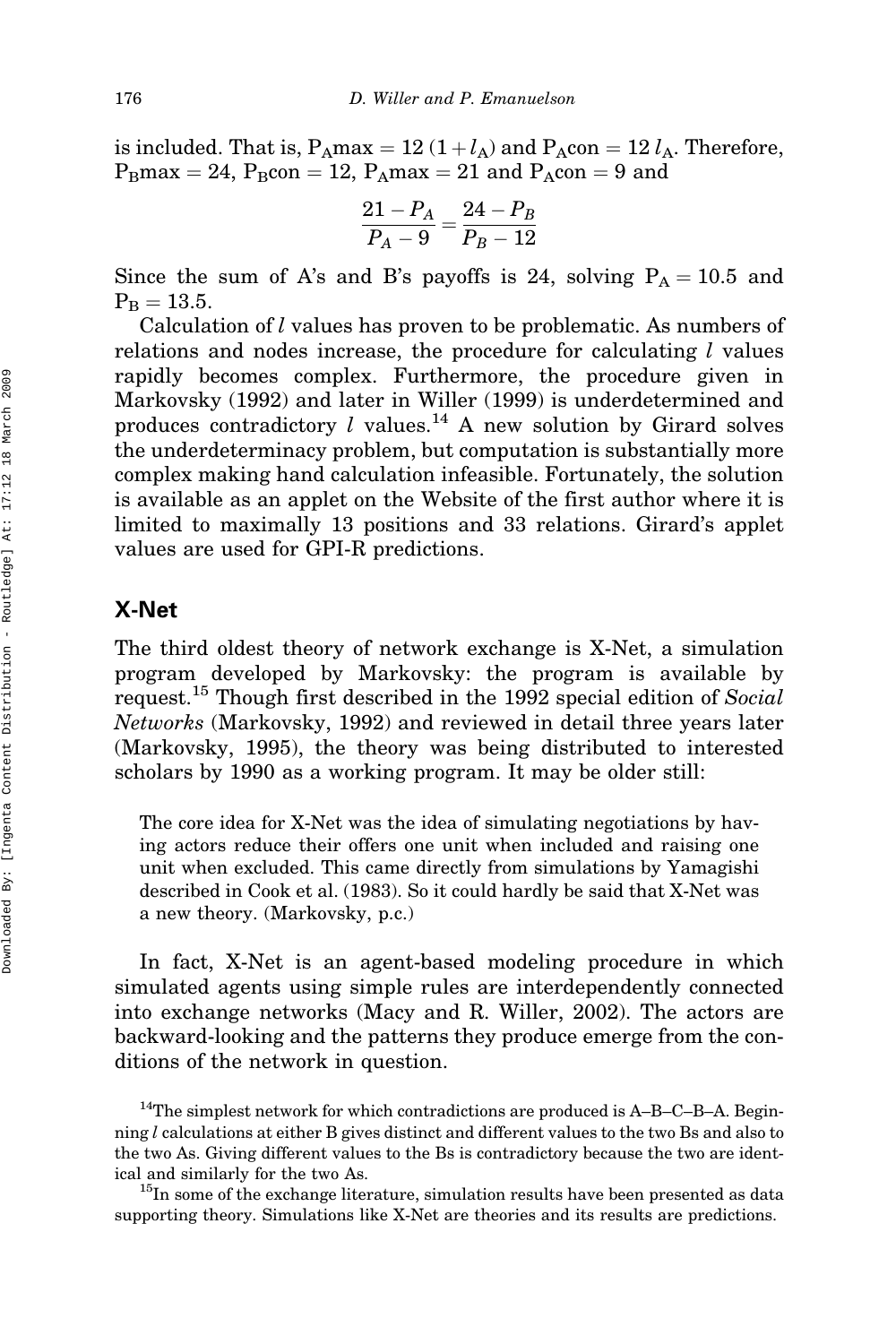In testing X-Net, something more than a simulation is implicated. The idea of actors adjusting offers in light of exclusion is a part of the theory offered by Markovsky, Willer and Patton (1988) where it occurs as a scope limit. Alternatively, treated as a predictive mechanism, X-Net is a realization, in simulation form, of that part of their theory.

To generate X-Net's predictions, we used the program to construct and run each of the Figure 1 networks. The initial conditions have already been discussed–one exchange per round and 24 resources in each relation–but other values could have been chosen. All simulated actors initially divide resource pools equally and then revise offers in subsequent rounds by keeping one more unit when included and offering one more unit when excluded as described above. Agreements occur between actors with complementary offers and, when any agent receives more than one complementary offer, one is selected randomly. All of X-net's conditions were left at their default settings but for the number of rounds that the simulation was run. The default is 25 rounds but 99 were run–the maximum possible for the program–with predictions drawn by averaging resource divisions in the last 10 rounds.

Problems of inconsistency generally show up first in predictions. (See footnotes 2 and 12.) For the default settings used, X-Net predictions as given in Table 1 do not appear to include inconsistencies. Barring the possibility of bugs and glitches for other settings, X-Net can be applied to any network with 24 nodes or less and any number of relations–including the 276 relations of a fully connected 24 position network.

#### Quantified Core

Bienenstock and Bonacich (1992, 1993) adapt the Core from Game Theory where it was developed by Shubik (1982) to find the payoffs that could be gained by coalitions. The Core applies to exchange networks by analogy: Exchanges are identified with the Core's coalitions. The Core employs Rapoport's (1970) three kinds of rationality. Individual rationality asserts that no individual in a coalition will accept less than she could gain individually; coalition rationality asserts that no set of actors will accept less than they can earn in a coalition together; and group rationality asserts that the coalition of all will maximize total reward. Since actors in exchange networks can gain nothing individually, individual rationality asserts only that any actor prefers to exchange than not. Applying group rationality to exchange networks infers that no exchanges will occur in ''suboptimal'' relations. A relation is suboptimal if, when exchange occurs in it, there are fewer exchanges in the network than would occur maximally. Examples in Figure 1 include B–B in L4 and DBox and either B–C in L5-Stem.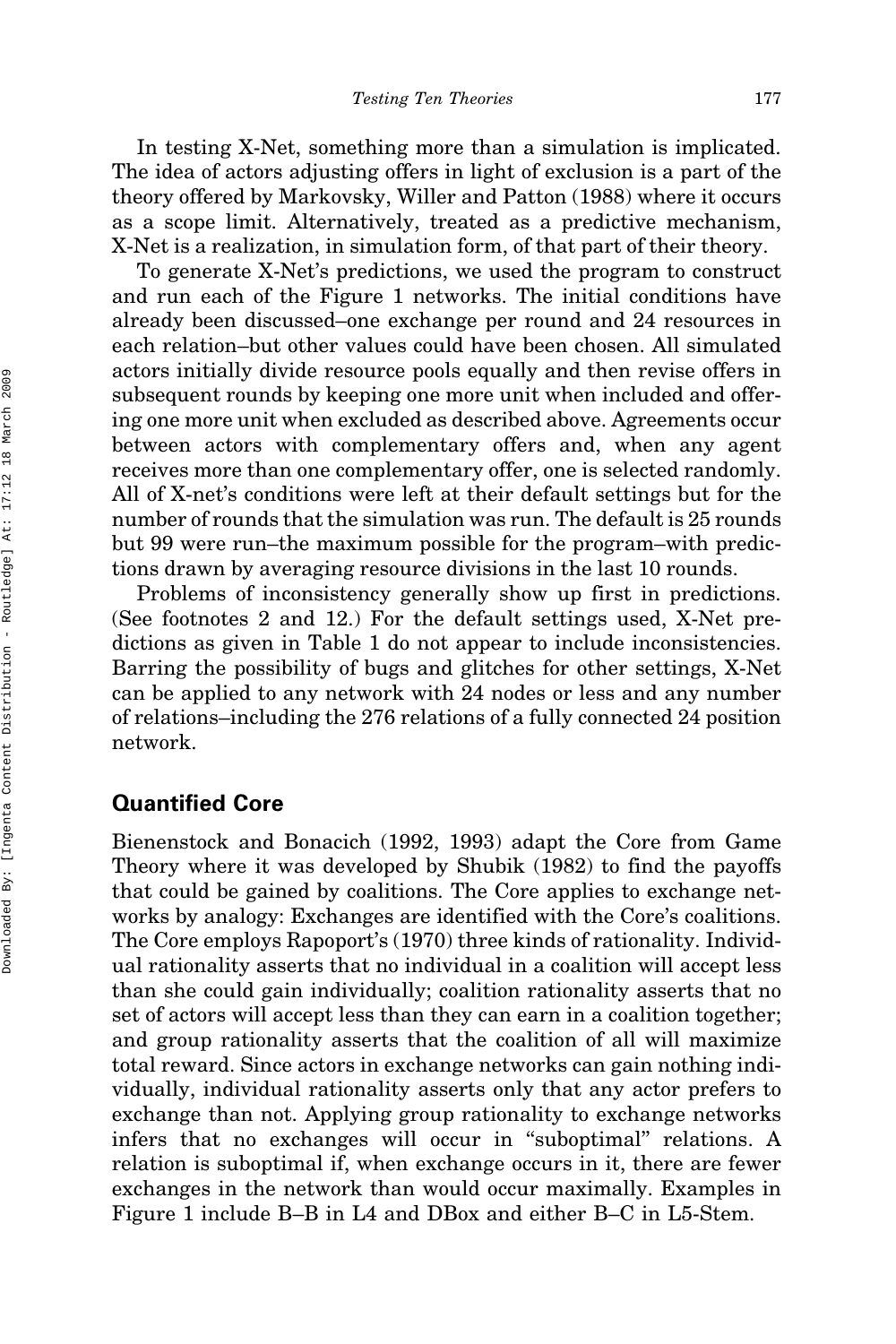Coalition rationality provides most of the predictive power and does so by drawing ''characteristic functions'' and their contingencies in the following way. For the A–B–C strong power network under the 1 exchange rule, two possibilities exist: B can exchange with A or with C. Therefore,

$$
P_A+P_B=24\quad or\quad P_B+P_C=24
$$

and only  $P_B = 24$  satisfies both. That is to say,  $P_B = 24$  is the core. Therefore, the Core predicts here and for any strong power network that the high power position(s), like B, gains all the pool (or all minus  $\Delta$ , the smallest unit). By extension, for the weak power L4,

$$
P_A+P_B=24 \quad and \quad P_B+P_B\geq 24
$$

Referring to either A–B exchange, ''While an equal division within each pair is in the core, inequality is also possible if it favors the Bs'' (Bienenstock and Bonacich, 1992, p. 237). When a weak power network has a core (and some do not), the core offers, not a point prediction, but, following Bienenstock and Bonacich, a range within which resource divisions should occur. Whereas point predictions are preferred, both for their precision and falsifiability, the strength of the core lies in its parsimony.16

Skvoretz and Fararo (1992) offer a quantification for the Core that averages across a systematic enumeration of all possible outcomes in the Core. For example, enumerating outcomes for L4, when one A–B pair divides 0–24, there are 25 divisions possible for the second pair: 24–0, 23–1, 22–2 $\dots$  to 0–24—and similarly for all possible pairs of divisions. In slightly larger networks, like K-Stem and others with six nodes, there are triples to enumerate. It is not practical to carry out this complex enumeration by hand. Having written the program in Mathematica, Bonacich provided the authors with predictions for DBox and Box-Stem while the remaining predictions were sourced from Skvoretz and Fararo (1992). The Quantified Core reverses the strengths of the Core. The Core is simple but predicts a range of payoffs for positions in weak power networks, while the Quantified Core gives point predictions, but at the cost of substantial complexity.

 $^{16}$ But in L4 it is not clear to us that both Bs must gain 12 or more. For example, if one B gained  $P_B = 18$ , by the expressions above the other could gain as little as  $P_B = 6$ . Thus it seems to us that both Bs need not be favored. Nevertheless, for testing this and other networks we follow Bienenstock and Bonacich.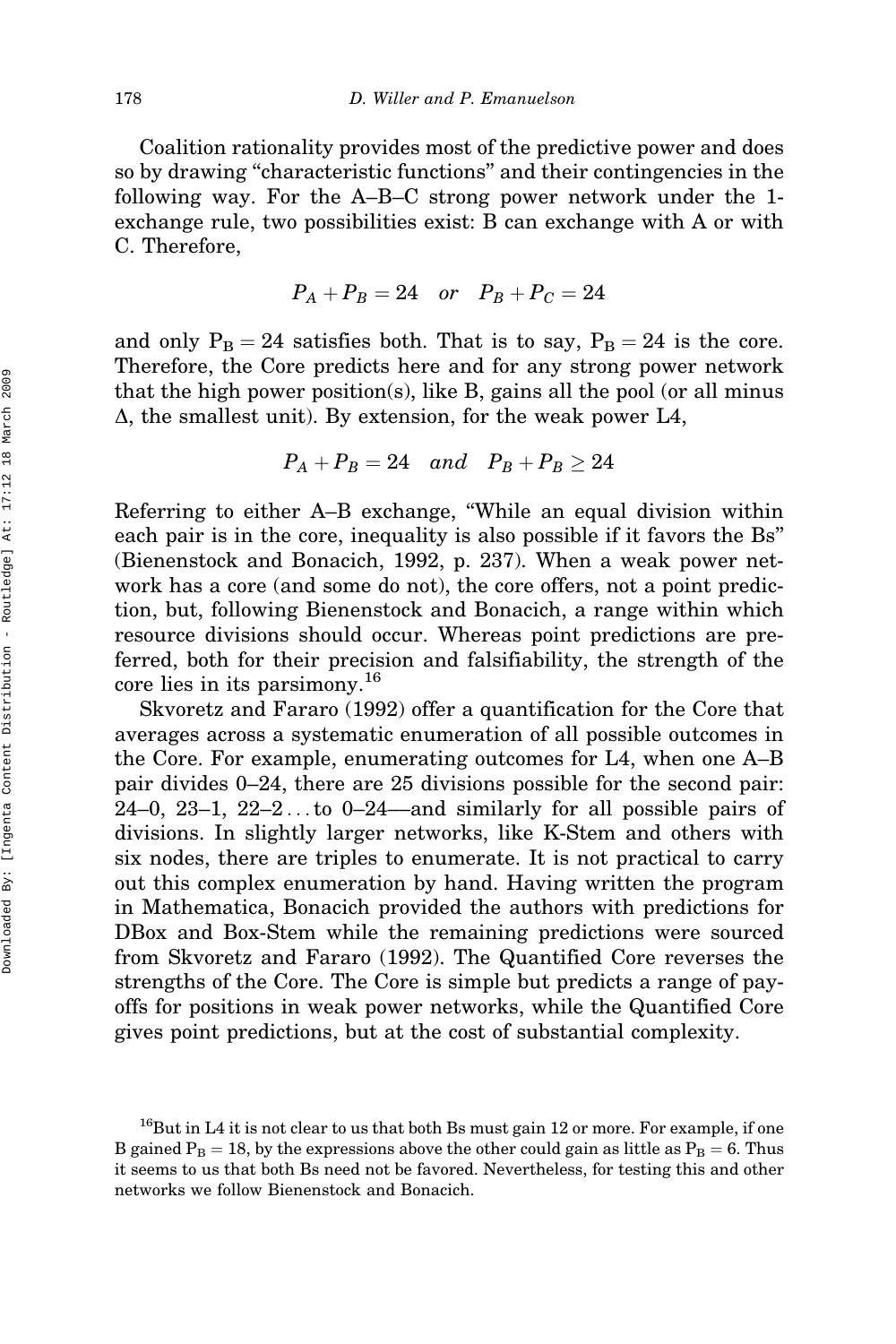#### Expected Value Theory

Friedkin's Expected Value model (1992, 1993, 1995) sees network structures as defining opportunities to exchange. Each configuration in which those opportunities are realized is a subnetwork: the set of all subnetworks that can occur is the sample space. Only maximal subnetworks, where all exchanges that can occur do occur, are considered. For example, in the 1993 formulation, the sample space of A–B–B–A consists of three subnetworks: one where the A–B exchange to the right occurs before the B–A exchange to the left, one where that sequence is reversed, and one where the B–B exchange occurs. Assume that each subnetwork is equally likely. Since the Bs are included in all subnetworks, the probability that either B is included is 1.0. By contrast, since each A is included in only two of three subnetworks, the probability that A is included is  $2/3 = .667$ . Here, as in Elementary Theory, likelihoods of being included indicate the relative structural power of each position in the network. A position with a likelihood of 1.0 is more powerful than its partner with a likelihood of .667 and will be able to demand and receive better resource divisions.

Resource divisions are predicted in the following way. ''The dependency of actor i on actor j is the probability that actor i is excluded from an exchange and that the two actors do not exchange with each other.'' (Friedkin 1992: 222). For example, the dependency (d) of A on B in L4 is .333 and of B on A is zero. Friedkin calculates "f," the initial offer for each using

$$
f = 24 - 23(1/23)^d \tag{3}
$$

Initial offers do not necessarily match so three compromise rules infer from them to predicted divisions. If the sum of two initial offers is more than the resource pool  $(24)$ , they split the difference back to the pool. If both ask less than half the pool, they divide the difference equally. If one asks for half or more of the pool and the other less and the sum is less than the pool, the difference goes to the actor with the lower claim.

By 1995, the assumption of equal likelihoods for subnetworks is withdrawn in favor of formulations calculating weights,  $w_{ii}$  of each exchange relation and thus each subnetwork. According to Friedkin, "exchange between actors  $i$  and  $j$  is likely only when the exchange is relatively attractive to both parties'' (1995, p. 215). Following that logic,  $w_{ii}$  is set equal to the ratio of the payoff to i in the  $i - j$  relation over the sum of all i's possible payoffs times the ratio of  $j$ 's payoff in  $i - j$  over the sum of all of j's possible payoffs. This formulation requires an iterative solution. Beginning with 1993 likelihoods, application of Eq. 3 and the compromise rules,  $w_{ij}$  values are calculated that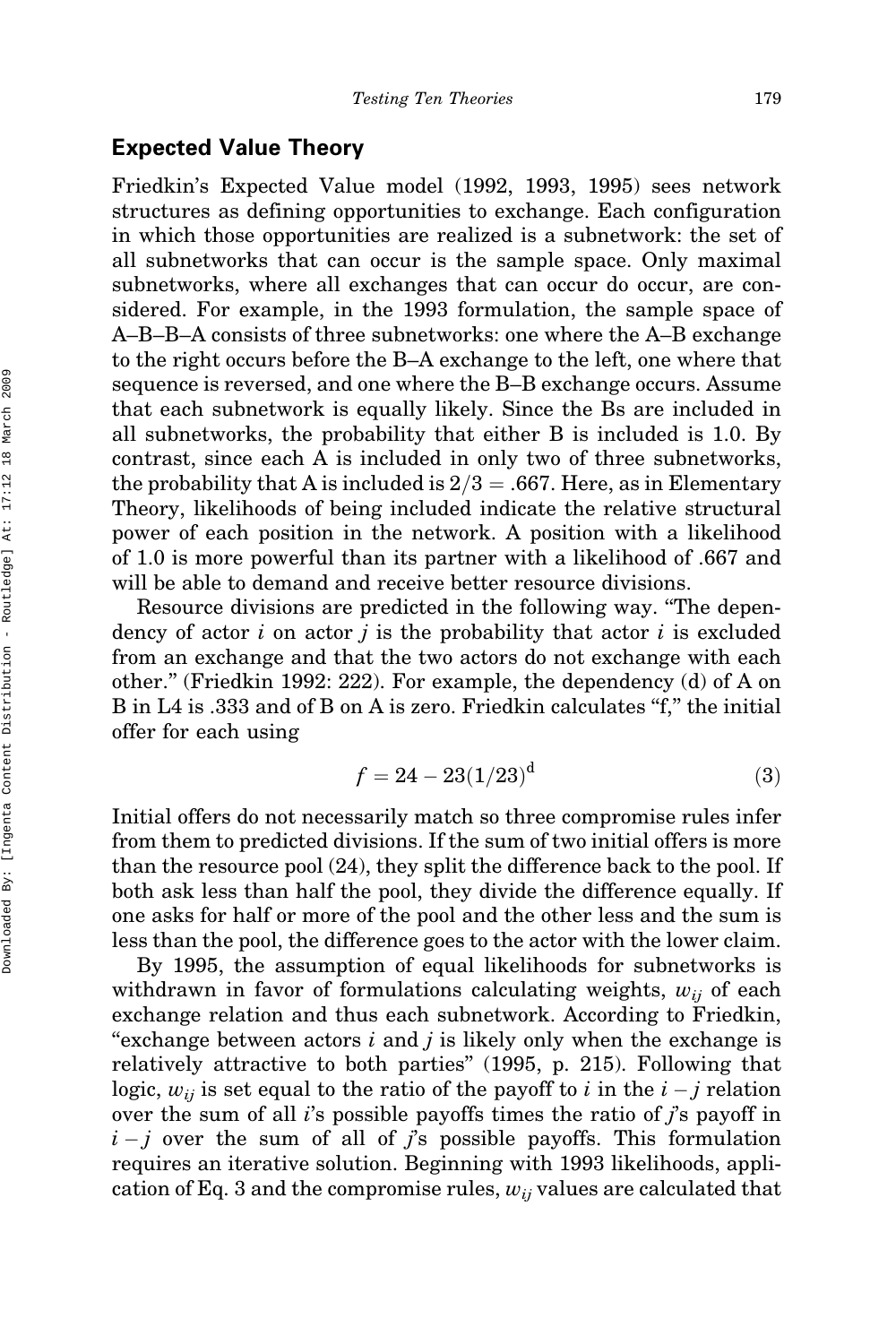are used to weight subnetworks giving new predicted rates of exclusion. Then those rates feed back through Eq. 3 and compromise rules to new payoffs, to new weights, and similarly to equilibrium when successive calculations give similar payoffs. $^{17}$ 

In application to weak power networks, the 1993 version of Expected Value is more parsimonious than Elementary Theory, Power-Dependence, or the Quantified Core. Unlike Elementary Theory, Expected Value's 1993 procedure for assigning likelihoods to the networks of Figure 1 can be easily hand calculated. By contrast, the 1995 version is far more complex. It is at least as complex in application as Power-Dependence and Quantified Core. Nevertheless, that complexity buys greater precision, and it is the 1995 predictions that will be used. Expected Value appears free of contradiction, but its complexity in application makes hand calculation impractical. We are indebted to Marcel van Assen whose program gave the predictions of Table 1.

#### Rational Exchange

Coleman's Rational Choice Theory (1973, 1990) initially assumes that every actor can exchange with every other actor, but barriers between actors that produce network structures are also considered (1990, p. 892). Skvoretz and Fararo (1992) have offered a modified version for 1-exchange networks. In that version, network structure is produced by the distribution of i's "consent rights" that designate the positions in the network with which  $i$  may exchange. There is an exchange relation linking  $i$  and  $j$  if the consent rights of each includes the other. Following their discussion, in the B–A–C network, assume that B and C are interested in their own and A's consent rights, but A is interested only in B's and his own consent rights. It follows that only A and B can exchange and the network collapses into a dyad. More generally, beginning with an all-to-all network of at least six nodes, varying the distribution of consent rights produces all possible connected networks of six or fewer nodes including the experimental networks of this investigation.

While Skvoretz and Fararo's description of the theory is sketchy, the prominence of Coleman's work and the existence of a modified version adapted to exchange networks argue strongly for its inclusion–as does its prior inclusion by Lovaglia et al.  $(1995)^{18}$  The program for it by

<sup>&</sup>lt;sup>17</sup>The calculation of  $w_{ij}$  values allows the 1995 formulation to be applied to networks in which resource pools are not equal in size. See Bonacich and Friedkin (1998).<br><sup>18</sup>We date the Skvoretz-Fararo version of Coleman's theory to 1995 for it was then

that predictions from it were first tested (Lovaglia et al., 1995).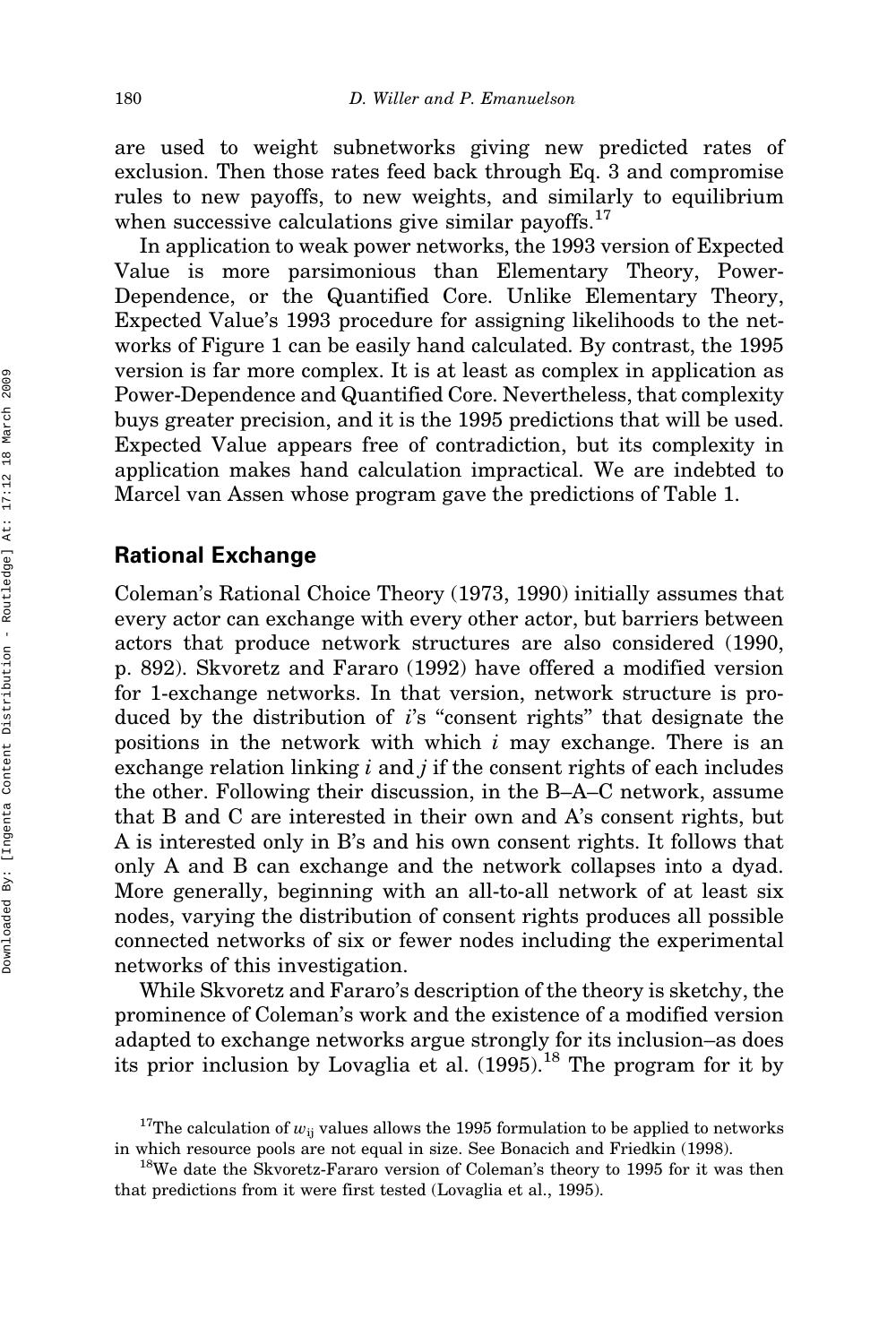Skvoretz is used here to generate the predictions given in Table 1. The program is limited to ten or fewer nodes. Beyond the fact that the program produces plausible predictions, we can say little about the parsimony or consistency of this theory.

#### Substitutable Exchange

Borrowing the terms substitutable and complementary from neoclassical microeconomics, Yamaguchi (1996) offers a theory for exchange networks grounded in Coleman but developed from those roots in a way quite different from that offered by Skvoretz and Fararo (1992) above. Yamaguchi identifies substitutability with Power-Dependence Theory's negative connection, but Yamaguchi's substitutability is a variable quantity whereas negative connection is dichotomous–it is either present or absent. The exclusively connected networks of Figure 1 are negatively connected in the sense that exchange in one relation is contingent on nonexchange in another (Cook et al., 1983). But according to Yamaguchi, "negative connection exists in the relations B–A–C when, for actor A, resources available from actors B and C are substitutes for one another."  $(1996, p. 310)^{19}$ 

For economists, two commodities are substitutable if an increase in the price of one increases demand for the other (Clower and Due, 1972, p. 81; Case and Fair, 1994, p. 129). Since exchange networks are not markets and resource divisions are not commodity purchases, it is necessary to interpret the term for the network exchange application. For Yamaguchi, exchange relations "are *closely substitutable* (or negatively connected) to the extent that actor A's exchange of resources with one actor (say, B) *decreases* actor A's demand for exchange of resources with the other actor C'' (1996, p. 310 [italics original]). In fact, the restriction of each position to maximally one exchange, together with the identity of resources across relations, assures perfect substitutability by his definition for all Figure 1 networks.<sup>20</sup>

<sup>&</sup>lt;sup>19</sup>Yamaguchi (2000) identifies complementarity with Power-Dependence Theory's positive connection. Since that condition is not within the contended scope it is not discussed here.  $^{20}$ Details of the experimental design used here had been published prior to Yamaguchi's

<sup>1996</sup> paper. In that paper he suggests that, in these experiments, relations are not perfectly substitutable because time constraints introduce transaction costs when switching partners, but that suggestion is not correct. In these experiments, negotiations do not go on first in one relation and then switch to become ongoing in another. To the contrary, subjects negotiate in all of their relations simultaneously and normally have standing offers in all prior to selecting their best deal. Pretests allow time constraints to be set so that subjects can optimize across their alternatives.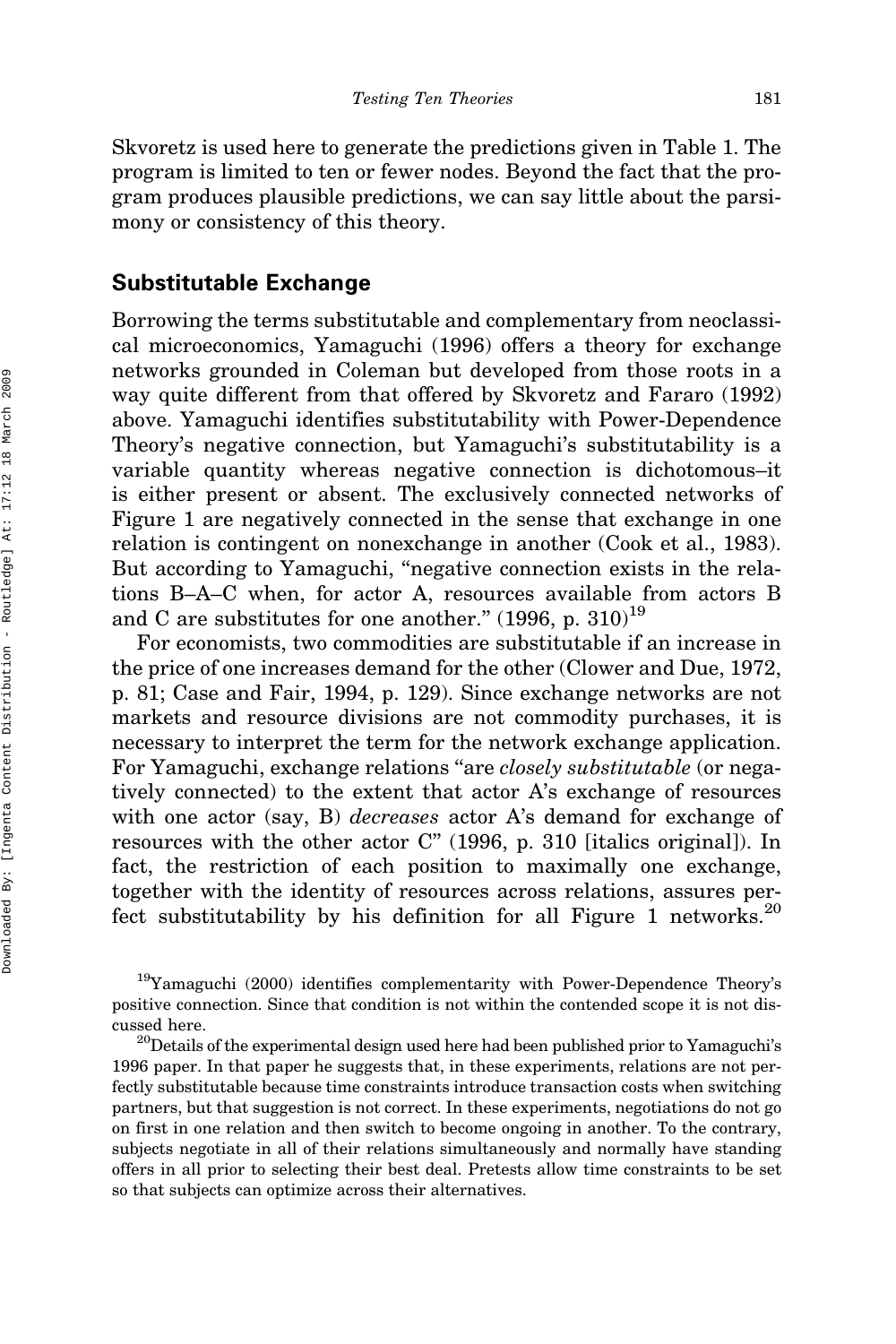Predictions for resource divisions are calculated iteratively using two equations found in the Appendix of his 1996 paper. These iterative calculations are too complex to be carried out accurately by hand. A program written by Simpson and Markovsky allows calculation of the predictions. As a check, predictions from that program were found to agree with ones given in Yamaguchi. For Table 1, since these networks have perfect substitutability, we set  $s = 200$ , the highest substitutability value that could be run for all of the networks.

It is difficult to evaluate the internal consistency of this theory because it is incomplete (Markovsky et al., 1997). No procedure is offered by Yamaguchi–and none is available from microeconomics–to set values for "s," the 'closeness' of substitutability. Yet as s varies so do predictions offered by the theory. Resource divisions should be most unequal when substitutability is perfect–when s is large–because then positions are free to switch partners to select their best offers. Differences should decline as s declines because switching across relations is inhibited. As seen in predictions offered in Yamaguchi's 1996 paper, however, the inequality of divisions increases as s declines and decreases as substitutability becomes perfect.

#### Identity Theory

Burke's Identity Theory for exchange networks (1997) is a simulation. The simulation is agent-based and, like X-Net, 1) each actor in each of the Figure 1 networks is an agent, 2) the actors are backward-looking adjusting their behavior relative to their goals, and 3) the patterns produced emerge from the social structural conditions of the network under consideration. Unlike X-Net, Burke's simulated actors are engaged in an identity process in which behavior controls the match of the actor's perceptions to assigned goals with the whole process being mediated by the social structural environment. The assigned goal is to maximize participation which is to say to avoid exclusion and, to the extent that that goal is reached, to avoid gaining zero points.

We did not run this simulation. Resource divisions were supplied by Burke. As in the first resource divisions reported in Burke (1997), the Figure 1 values are from a run of 40 rounds of the simulation. Burke calls 40 "an arbitrary limit" (p. 145). Equilibrium values are found by running the simulation longer. We say more about equilibrium predictions below. Contrary to Identity Theory, (p. 140) the subjects in our experiments are not instructed to participate in as many exchanges as they can. Instead they are instructed to earn as many points as they can. Because the agent's and subject's goals are not identical, the experiments are formally outside the scope of Identity Theory. That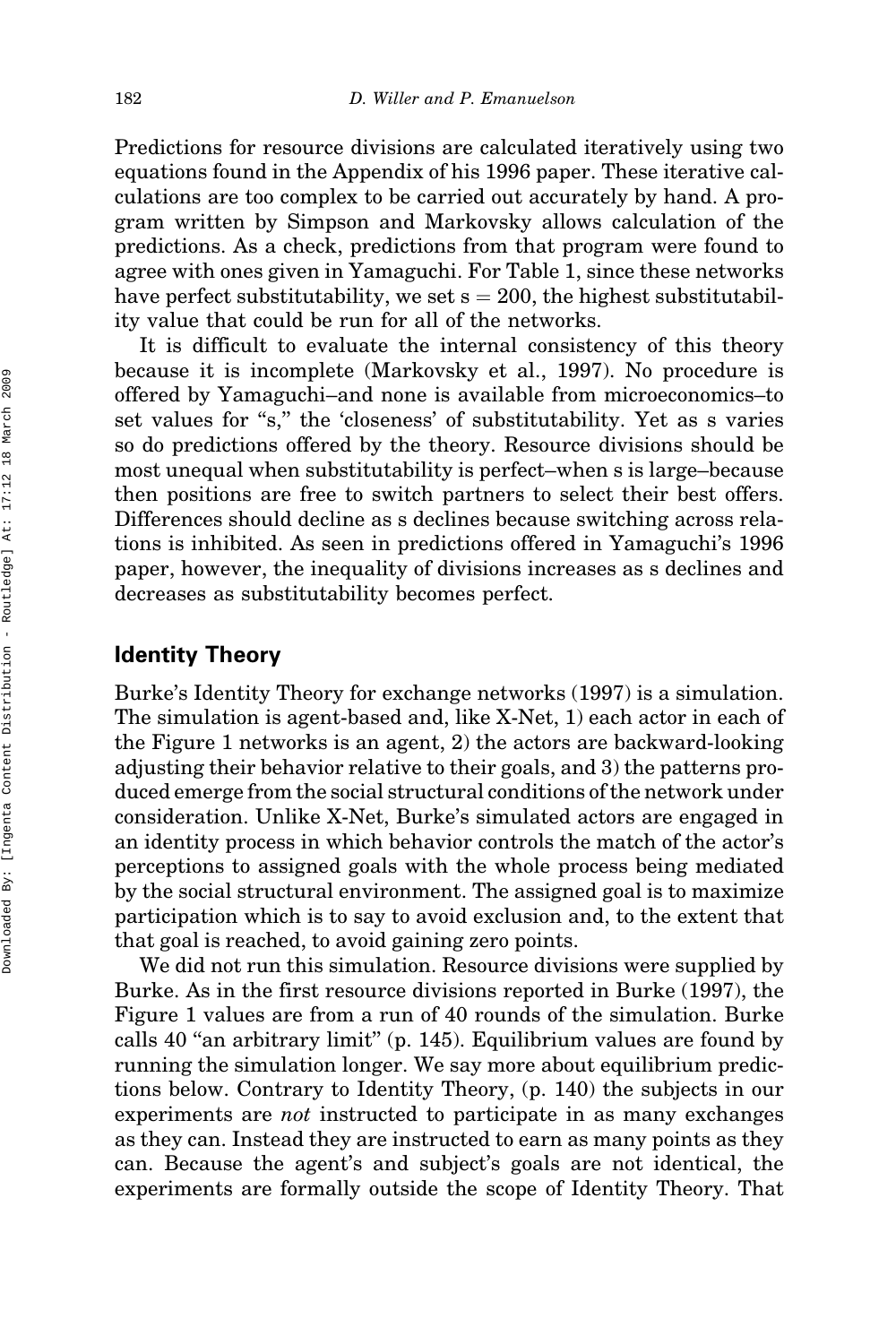Identity Theory's scope is distinct should not, in itself, exclude it from contending with the other nine theories. Identity Theory may be able to predict effectively even in experiments that are outside its scope. Whether it does or not, below we suggest a new line of research investigating action in structures with subjects motivated like Burke's agents.<sup>21</sup>

#### Network Nash

Braun and Gautschi (2005) offer a theory that generalizes the Nash bargaining model to predict resource divisions in exchange networks. When  $x_{ij}$  is i's share of a resource division with j, the Nash solution is the maximum of the product of the payoff to  $i$  and the payoff to  $j$  (max  $\mathrm{x}_{ij}\!\times\!\mathrm{x}_{ji}$ ). In exchange networks the sum of  $\mathrm{x}_{ij}$  and  $\mathrm{x}_{ji}$  is  $v$  , the size of the pool.

Braun and Gautschi generalize Nash by adding the term,  $b_i$  that is i's bargaining power:

$$
\max b_i x_{ij} \times b_j x_{ji} \tag{4}
$$

or  $x_{ii}=v b_i/(b_i + b_i)$ . In "negatively connected" networks like those of Figure 1, when w is a constant of proportionality and  $c_i$  is i's control, the bargaining power of i,  $b_i = -1/\ln (wc_i)$ .

Here is how  $c_i$  and w are calculated. The term  $c_i$  is i's control and it is the sum of the reciprocals of the number of ties of each of i's exchange partners divided by the number of *i*'s partners. For example, in the Stem, B has three exchange partners,  $A, C_1$  and  $C_2$  while A has one partner and each C has two. For B the sum of the reciprocals is  $1 + 1/2 + 1/2 = 2$ . Since B has three partners,  $c_B = 2/3 = .667$ . Since A has one partner who has in turn three partners  $c_A = 1/3/1 = .333$ . Specific to any given network,  $w$  is a constant of proportionality that is the sum of the number of positions in a network and the number of relations divided by that sum plus 1. For the Stem,  $w = (4 + 4)/(1 + 4 + 4) = 8/9 = .889$ . Plugging w together with c<sub>A</sub> and  $c_B$  values into the equation for  $b_i$  above:  $b_B = 1.911$  and  $b_A = .8224$ . Finally, plugging into the equation for  $x_{ij}$ , B's payoff when exchanging with A is 16.78.

Here are the strengths and a possible shortcoming of Network Nash. The strengths of Nash when adapted to networks are 1) its parsimony and 2) freedom from internal contradictions. It is easy to apply

 $^{21}$ It is *not* unusual for theories to be applied outside their scope. The classical gas laws are for an ''ideal gas'' that, because its atoms are dimensionless, cannot exist. Thus all applications of gas laws are formally outside their scope, yet useful predictions result.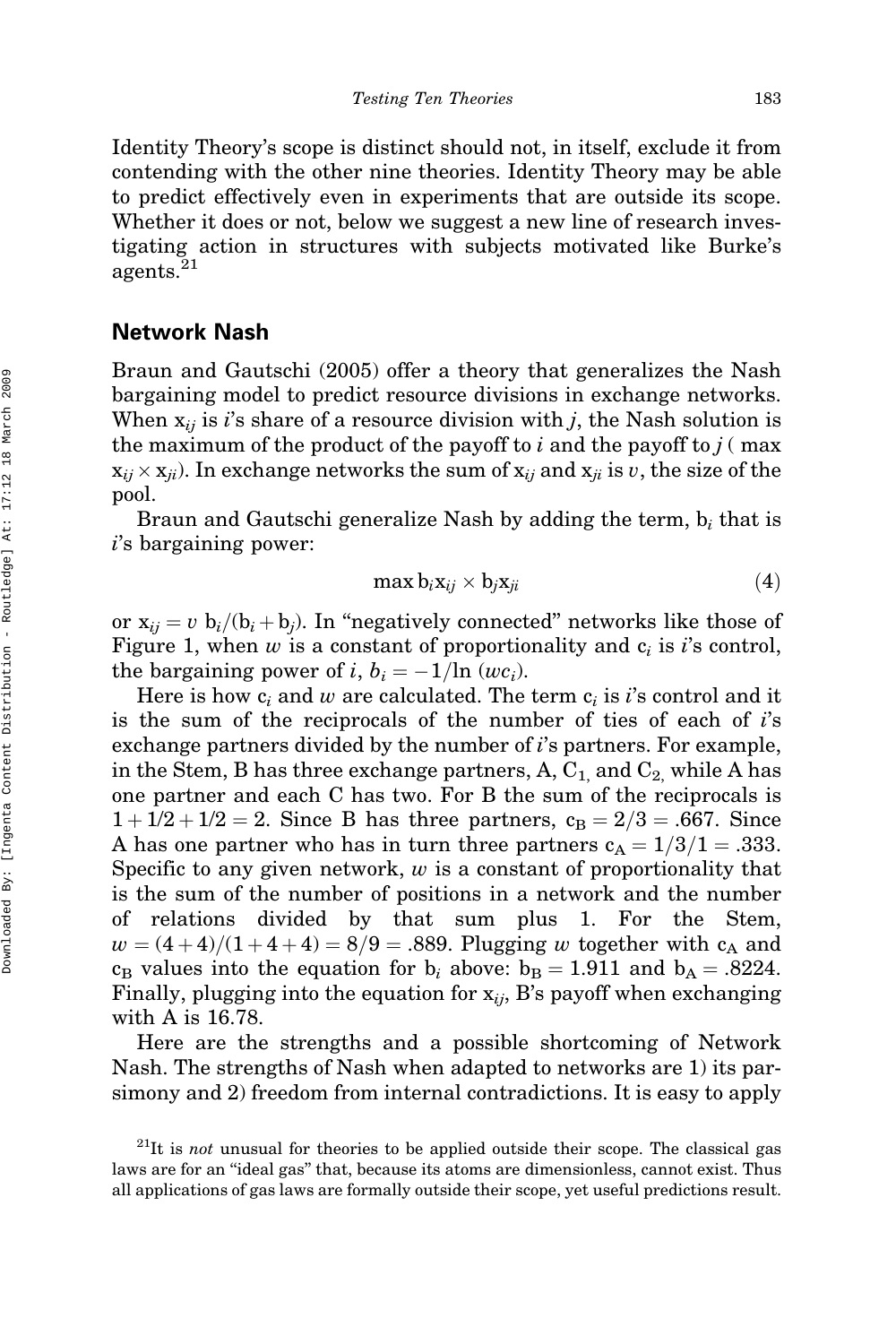Network Nash: the values of the previous paragraph were found using a hand calculator. A possible shortcoming is that Network Nash is simple because it considers only local networks–only two steps from  $i$ –when calculating i's bargaining power. By contrast, in formulating predictions, all other theories take into account the whole network structure. Whether this proves to be a problem is beyond the scope of this investigation.

## Expected Value-Resistance Model: An Exercise in Theoretical Unification

The Expected Value-Resistance (EV-R) Model, constructed by the authors of this paper, is presented here for the first time. Looking over the theories above, we were struck by their complexity yet saw an opportunity to build a particularly simple model. The opportunity arose because a central idea is shared by Elementary Theory and Expected Value Theory. Both measure the structural power of network positions by their likelihood of avoiding exclusion. Each has its own procedure for calculating likelihoods, and each has its own procedure for inferring from likelihoods to exchange ratios. From Expected Value we borrow the 1993 procedure for finding likelihoods of being included. From Elementary Theory we borrow resistance in order to calculate exchanges from those likelihoods.

Predictions are generated in just three steps: 1) find likelihoods, 2) use likelihoods to find Pmax and Pcon values, and 3) plug those values into the resistance equation and solve. Take as an example the L5- Stem network. To find likelihoods first list all exchange events that can happen together in all possible orders as in: 1) A–B, C–D, B–A; 2) A–B, B–A, C–D; 3) C–D, A–B, B–A ... and similarly through the ten event possibilities. Looking through the event possibilities, both Bs occur in all ten events and both As in eight. Assuming all events are equally likely,  $l_B = 1$  and  $l_A = .8$ . From the discussion of Elementary Theory above,  $P_A max = 12 (1 + l_A)$  and  $P_A con = 12 l_A$ . Therefore,  $P_A$ max = 12 (1+.8) = 21.6 and  $P_A$ con = 12 × .8 = 9.6 while  $P_{\rm B}$ max = 12 (1+1) = 24,  $P_{\rm B}$ con = 12 × 1 = 12. Plugging into Eq. 2,

$$
\frac{21.6 - P_A}{P_A - 9.6} = \frac{24 - P_B}{P_B - 12}
$$

 $P_A = 10.8$  and  $P_B = 13.2$ . The ten event possibilities above also give  $l_c = 1$  and  $l_p = .6$  that, plugged into the equations just used, give the B payoff displayed in Table 1.

This conjunction of procedures is more parsimonious than the models of either theory from which it borrows. It is simpler than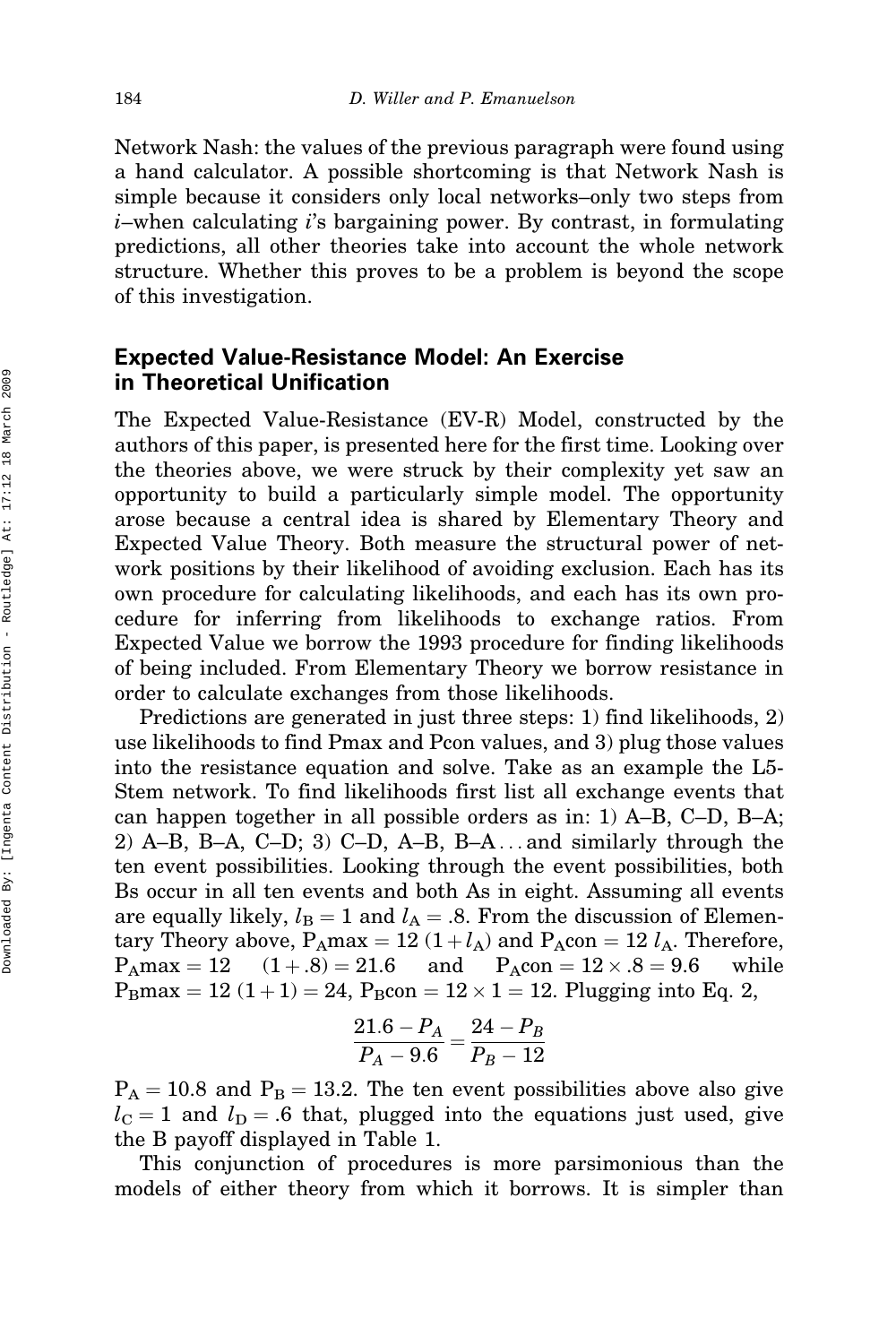Elementary Theory's model because Expected Value's 1993 method of calculating likelihoods is substantially less complex. It is simpler than any Expected Value model because resistance is a simpler way to calculate from likelihoods to resource divisions. In fact, the EV-R Model is substantially simpler than any of the other theories with the possible exception of Network Nash. $^{22}$  Given its simplicity, the lack of internal contradictions is easily seen. One desirable result is that the model is fully public and, being parsimonious, its predictions in Table 1 can be easily calculated with paper and pencil or with hand calculator. The model is compatible with and could be incorporated into Elementary Theory. It could also be used in Expected Value Theory.

## EXPERIMENTAL DESIGN

Experiments were conducted at a large public university with undergraduate subjects who participated for pay. Subjects were not misdirected. Instead they were told, truthfully, that 1) the aim was to study the effects of network structure on negotiation and exchange and 2) they would be paid by points earned in exchange. All were asked to seek the best deals they could negotiate. Subjects interacted using PCs. Each subject's PC displayed full information on offers and exchanges throughout the structure in which they interacted. To learn how to read the PC screen, make offers, and complete exchanges, subjects paged through a tutorial and were allowed to negotiate and exchange prior to the experiment in a practice network distinct from the one being studied.

Experiments on the Figure 1 networks were conducted at various times from the 1990 s to now using the best instrumentation available. Some data were collected using ExNet 2.0, a Windows-based system. Using mouse control, subjects seated at PCs in individual rooms viewed the network being investigated as an active display, and clicked icons to make offers and complete exchanges. The research was recently completed using ExNet 3.0, a JAVA-based system that looked much like ExNet 2.0 to subjects. For ExNet 2.0 and 3.0, because experimental conditions were actively displayed, interactions were intuitive and subjects' training time was substantially reduced. $^{23}$ 

 $22$ Whereas the Core is the simplest of the theories, it does not make point predictions for weak power networks.<br><sup>23</sup>Interested scholars can replicate this research on ExNet 3.0 that is located at

weblab.ship.edu. An earlier system, ExNet 1.0 was used to collect some of the data for L4, Stem and Box-Stem. Though the screen was not active, the network was displayed at each subject station as were all ongoing offers and exchanges.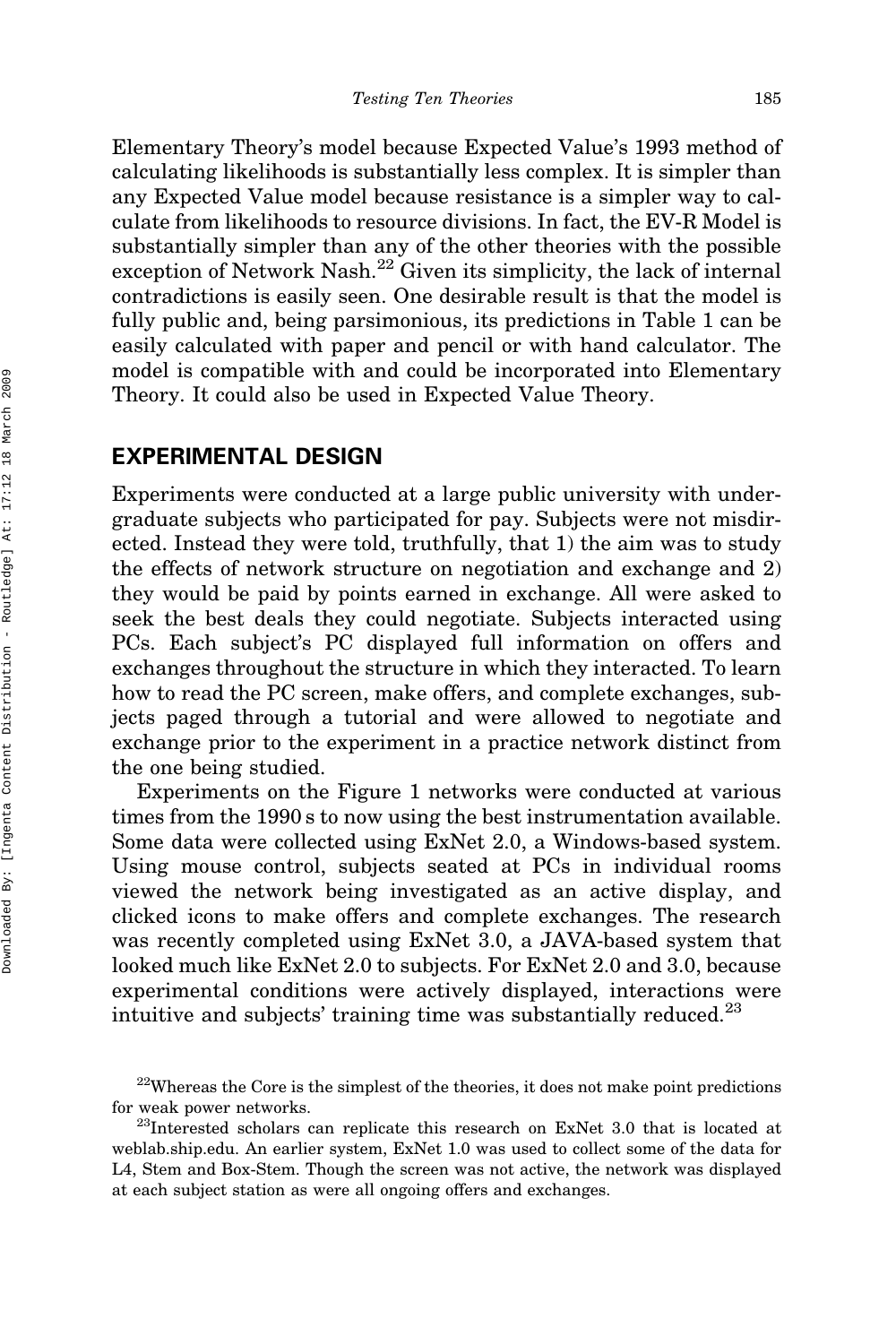Experiments were organized in sessions, periods and negotiation rounds. For each session, there was a new group of subjects and in each there were as many periods as subjects. Within each period there were a number of rounds of negotiation (see Table 1). At the conclusion of each period, subjects were rotated to new positions, altering subject pairings.<sup>24</sup>

For example, the DBox experiments had four periods each while the K-Stem experiments had six. Each period had several rounds in which subjects negotiated and exchanged. Each round was completed when all exchanges possible for the network were completed or after four minutes. The experiment concluded when each subject had occupied each position for one period.

All networks were investigated under the contended conditions. Each position was limited to, at most, a single exchange per round and all resource pools were identically sized at 24.

#### THE DATA SET

The purpose of this section is to explain the relation of the current data set to ones previously reported. It will be helpful to begin by clarifying the 'n' values reported in network exchange research. That 'n' is not the number of exchanges completed by subjects. Instead, to avoid repeated measures, exchange ratios were averaged within each period to give one datum point. Thus a session with four periods has four data points for each reported relation. As discussed previously, results from some, not all relations are reported. For example, the A–B–B–A L4 network has three relations, but only data for the two A–B relations are reported and, being identical, the two are grouped. That is to say, data for one relation are reported for L4. More generally, 'n' is the number of periods times number of sessions.

Data previously reported in multiple publications were from a single data set and that set forms a small part of the data set used here. For the networks satisfying the conditions of this research reported by Skvoretz and Willer (1993) and Lovaglia et al. (1995),  $n = 36$  for each. Both report on the same two weak power networks, L4 and Stem, each

<sup>&</sup>lt;sup>24</sup>Rotating subjects through positions, a procedure that has been used for more than 20 years to control for individual differences, allows stronger inferences from structure to exchange ratios. By generating new subject pairings, each session gives more than one datum point. Subject rotation may also reduce equity concerns and reactions to injustice that might affect power and exchange dynamics (Cook and Emerson, 1978; Molm and Cook, 1995; Hegtvedt and Killian, 1999). Lovaglia et al. (1995) find that mean payoffs by position are not significantly different when, under more limited information conditions, subjects are held in a single position.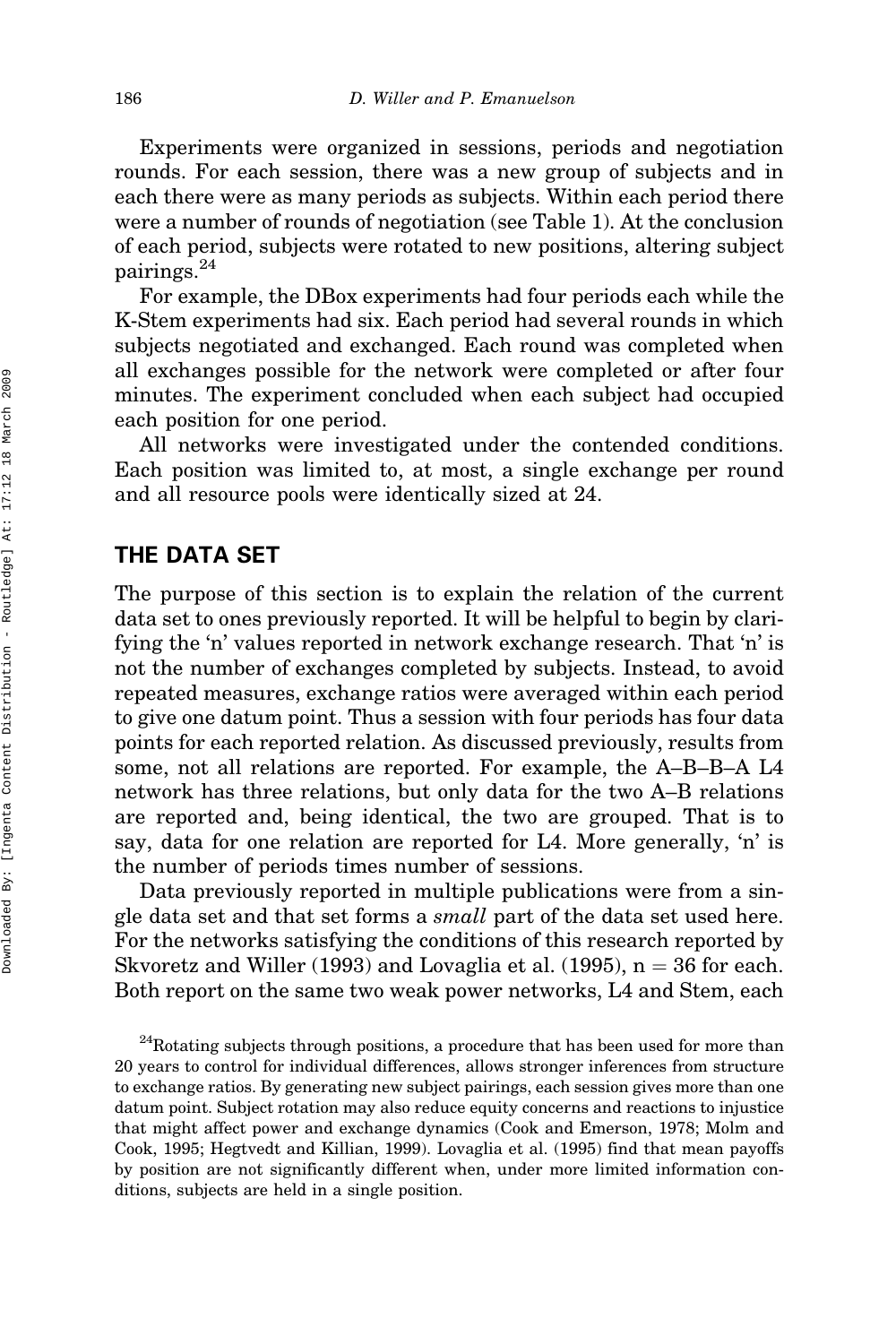with four periods; one had four sessions and one had five. Thus  $(4 \times 4 = 16) + (4 \times 5 = 20) = 36$ . As suggested by these n's, Skvoretz and Willer (1993) and Lovaglia et al. (1995) employed exactly the same data.25 Burke (1997) reports those as two data sources. He also reports a third data source, Skvoretz and Fararo (1992), but they performed no experiments. Instead, they reported results from Markovsky et al. (1991, published as 1993) and Skvoretz and Willer (1991). As might be inferred from overlapping authorship, these data are also a part of the Skvoretz and Willer (1993) and Lovaglia et al. (1995) data set.

The data set of this research is more than ten times larger than the one just discussed. Here  $n = 380$  (see Table 1). Nevertheless, for two networks, previously reported data form a part of the set employed here. More precisely, of the  $n = 44$  we report for the network called 'Stem,'  $n = 16$  were reported previously, and of the  $n = 32$  we report for the network called 'L4,'  $n = 20$  were reported previously. Data for the remaining five networks are new and were not previously reported.

# PRECISION AND RANGE OF APPLICATION OF THE TEN THEORIES

Sociology is a science in which few theories have had predictive power of any kind and, of those, fewer still could offer point (metric) predictions. By contrast, the ten theories considered here all offer point predictions. This section tests those predictions for eleven relations in seven networks. Table 1 displays those predictions and the results of the experiments.<sup>26</sup> As can be seen by looking through the table, all ten theories are meritorious for all have predictive power.

Nevertheless, the ten theories vary in precision and two measures are given in Table 2 to gauge it. The first is "Deviation Score," a procedure borrowed from Burke (1997). It is the weighted average deviation of the theory's predictions from the eleven observed means. Each deviation is weighted by the likelihood that the exchange will occur in the relation, a likelihood calculated by the 1993 procedures

values. Using the data set of this research, Emanuelson (2005:158) found no significant differences between the lowest observed mean of the first two experiment periods and the highest observed mean of the last two experiment periods for all networks studied here. By Emanuelson's analysis, exchange ratios of weak power networks, unlike those of strong power networks, do not increase over time. Following that analysis, means reported here are taken as equilibrium values.

<sup>&</sup>lt;sup>25</sup>That those data are the same is masked by the different exchange ratios reported in the two papers. Exchange ratios differ, at least in part, because the two papers use two different modes of calculation. Skvoretz and Willer (1993) estimate exchange ratios by a constrained regression whereas Lovaglia et al. (1995) take the mean.<br><sup>26</sup>Previous analyses suggest that means reported in Table 1 represent equilibrium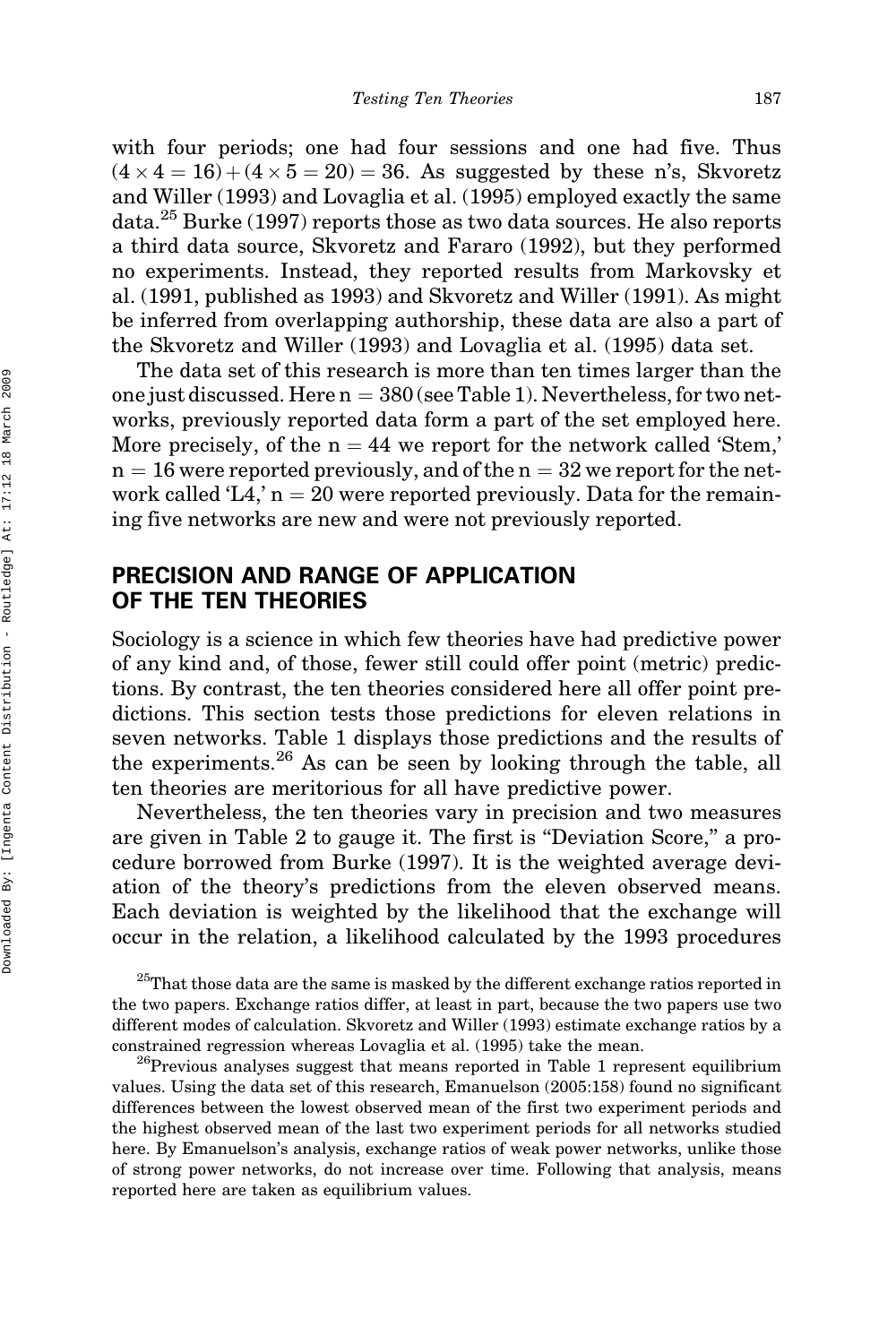of Expected Value Theory explained above. The second measure for precision is a rank order from most to fewest predictions not significantly different from observed means.<sup>27</sup> The theories are discussed in order by the first measure, from least to most precise.<sup>28</sup>

Beyond precision, the range of application of each of the theories within the contended scope is also tested. As explained earlier, that test is concerned with the size of network to which the theory can be applied. Figure 2 is the test network. While having only 13 nodes, that network is more than twice the size of any of the experimental networks. Like the test of precision, the test of range of application is a test of the current capabilities of each theory. Importantly, in some cases, current capabilities are determined by the limits of the program used to apply the theory. Can new programs with broader scope capabilities be developed? Undoubtedly. Will they be developed? We do not know. What is known is which of the ten theories now offer predictions for the Figure 2 network.

## The Quantified Core

Having the highest Deviation Score, 3.49, the Quantified Core is the least accurate of the ten theories. It also ranks last (tenth) in number of supported predictions. Though not an accurate predictor, the

<sup>27</sup>Here the use of t-tests is unconventional for it is a test of  $H_1$  not  $H_0$ . The predicted values are tested against the observed. When the two are close, the test is not significant. More importantly, the purpose is not evaluate a single theory, a use where their liability for type one error might be considered to be a shortcoming. Instead they are used only to rank order the relative precision of the ten theories. Standing in the rank order is determined by the number of predictions not significantly different from observed values. In principle, that standing can be affected by the cut off point chosen. Fortunately, as the reader can determine, this rank ordering is relatively immune to the chosen cut off point. There are no reversals when  $\langle .1 \text{ or } \langle .01 \text{ are counted as supported} \rangle$ 

predictions.<br><sup>28</sup>Bonacich objects to the testing of point predictions asserting that it has been shown that the results of all social science experiments are culture bound. Therefore, all point prediction tests are meaningless (Personal Communication). We offer two comments on this objection. First, dispensing with point predictions is undesirable for it dispenses with precision, a crucial and well established criterion by which scientific theories have long been compared. Second, it has not been shown that all social science experiments are culture bound. Some certainly are. Cross cultural studies of ultimatum, public goods and dictator games have shown very substantial variation (Henrich et al., forthcoming). Others have not. Experiments on an array of coercive and exchange structures conducted in the United States and in Communist Bloc Poland failed to show different outcomes (Willer and Szmatka, 1993). Since those experimental structures are included in the scope of the theories studied here, they are the ones from which possible crosscultural variations should be inferred.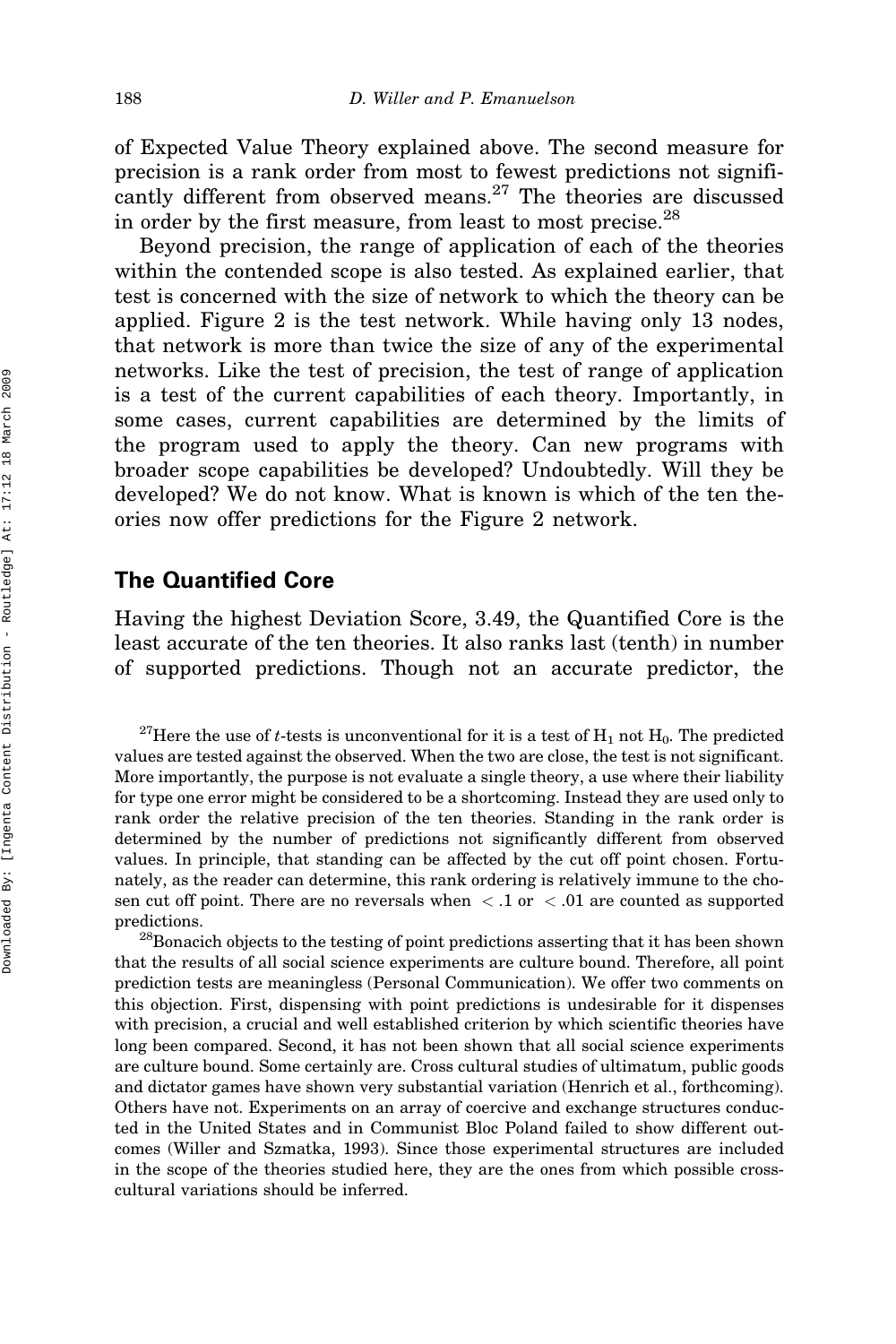Quantified Core is complex enough in application to inhibit calculation of predictions by hand. Turning to the Figure 2 network, the Core offers a meritoriously simple method for breaking it into simpler parts. It asserts that networks break at suboptimal relations. As explained above, a relation is suboptimal when exchange in it reduces the total number of exchanges below the maximum possible for the network. A maximum of six exchanges can occur in the Figure 2 network, but if B exchanges with either C or D, at most five exchanges can occur. Both B–C and B–D are suboptimal. In fact, B–E, E–H, and H–J are also suboptimal. Removing those five relations substantially alters the distribution of power in the network. Now B and A are in a dyad and exchange at equipower as do H and I. J, K, L and M also exchange at equipower because they are in an equipower box. $29$  But the A, B, C, D network is a Stem and the H, I, J, K, L, M network is a Box-Stem and the predictions of the Quantified Core for those networks do not agree with an analysis that breaks them into equipower components–nor do the means observed for those networks. In fact, it has already been shown that suboptimality is necessary but not a sufficient condition for breaks (Simpson and Willer, 1999).

#### Power-Dependence Theory

By Deviation Score, Power-Dependence ranks ninth in precision with a score of 2.66. By number of supported predictions, it is tied with Network Nash at rank 7.5. Like the Quantified Core, Power-Dependence Theory is not an accurate predictor and yet it is complex enough to inhibit calculation of predictions by hand. Power-Dependence cannot currently offer predictions for the Figure 2 network because the program through which it is applied is limited to networks with ten or fewer nodes.30 There would still be hope for application were the theory able to cut the network into smaller parts by finding ''network breaks'' prior to application. Power-Dependence recognizes that networks break, but finds breaks only *after* application of the program that cannot be applied here because the Figure 2 network is too large.

<sup>29</sup>Above it was noted that, in equal power networks, all positions are identically connected such that, but for their labels, they cannot be distinguished. The same rule applies when subnetworks, like the J, K, L, M box, when broken from a larger network.  $^{30}$ As already mentioned, the program used here for Power-Dependence was not

developed by the authors of the theory but by Skvoretz who was interested in experimental tests on relatively small networks. (See Skvoretz and Willer, 1993.) Until more capable programs are developed, the Skvoretz program defines the range over which the theory can be applied.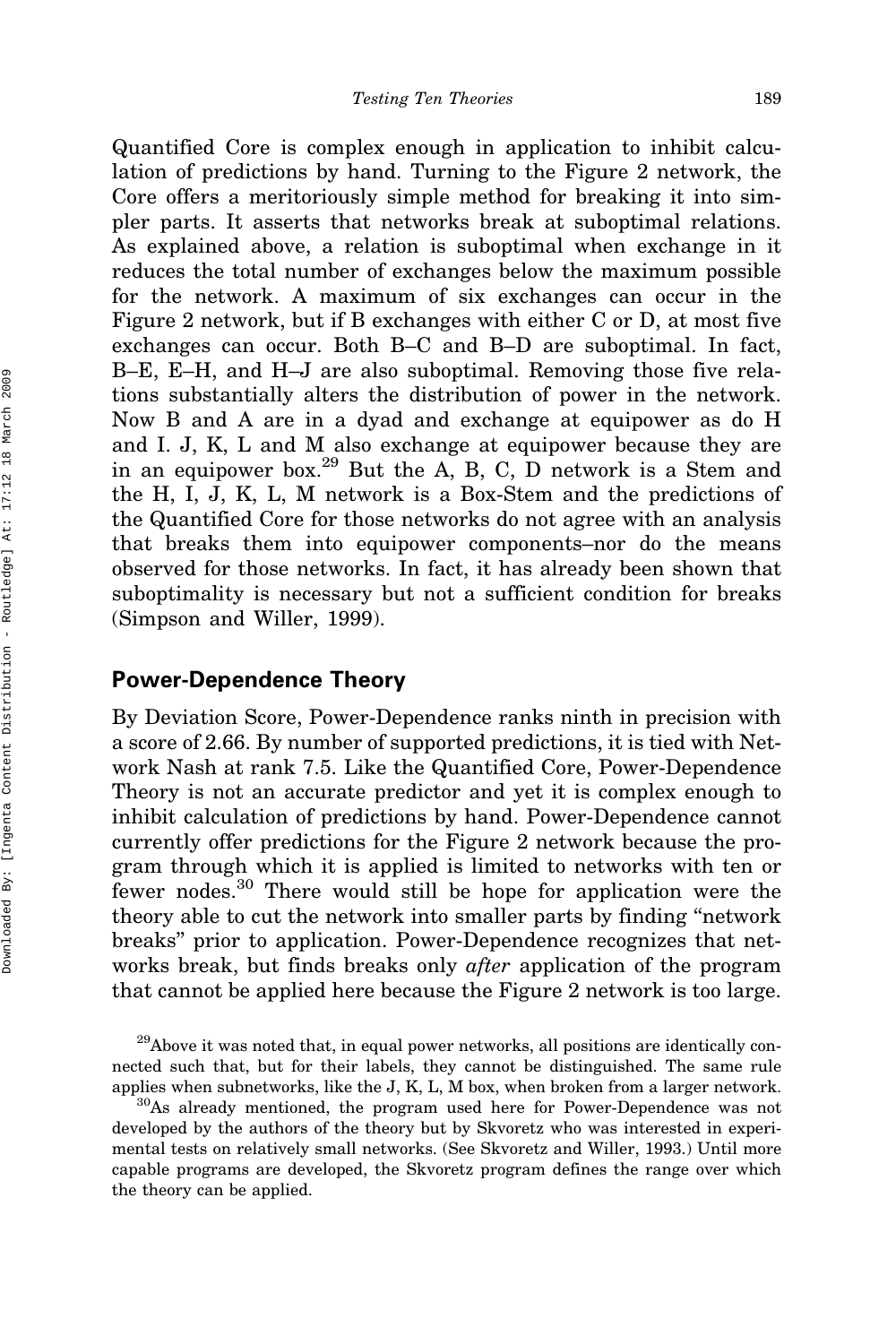| j                                                                                                                    |
|----------------------------------------------------------------------------------------------------------------------|
| j<br>i                                                                                                               |
| i<br>֖֖֖֖֧֧֧֧֧֧֧֧֧֧֧֧֧֖֧֧֧֧֧֧֚֚֚֚֚֚֚֚֚֚֚֚֚֚֚֚֚֚֚֚֚֚֡֬֓֟֓֟֓֓֓֟֓֓֝֬֓֓֟֓֬֓֝֬֓֟֬֝֬֝֬֝֬֝֬֟֩֩֕֓֝֬֝֬֝֬֝<br>֧֧֪֪֪֪֪֪֪֪֪֪֪֪֜֜ |
| ĺ                                                                                                                    |
| -<br>!                                                                                                               |
| $\ddot{\cdot}$<br>i                                                                                                  |
| l                                                                                                                    |
| ,<br>;<br>;<br>i                                                                                                     |
| i<br>Shin<br>$\frac{1}{2}$                                                                                           |
|                                                                                                                      |
| )<br>}                                                                                                               |
|                                                                                                                      |
| F 1 F 1 F 1 F 1 F<br>i<br>i                                                                                          |

|                                                                        |                         |                  |                      |                      |              |                                                                                                                                                                                                                                                                                                                       | Predictions                                                                                                                                                                                                                                                                                             |                          |                                                                                                                                                                                                                                                                                                                                                                                                                                                                |                                                                                                                                                                                                                                                                                                                                   |                                                                                                                                                                                                                                                                                                             |               |
|------------------------------------------------------------------------|-------------------------|------------------|----------------------|----------------------|--------------|-----------------------------------------------------------------------------------------------------------------------------------------------------------------------------------------------------------------------------------------------------------------------------------------------------------------------|---------------------------------------------------------------------------------------------------------------------------------------------------------------------------------------------------------------------------------------------------------------------------------------------------------|--------------------------|----------------------------------------------------------------------------------------------------------------------------------------------------------------------------------------------------------------------------------------------------------------------------------------------------------------------------------------------------------------------------------------------------------------------------------------------------------------|-----------------------------------------------------------------------------------------------------------------------------------------------------------------------------------------------------------------------------------------------------------------------------------------------------------------------------------|-------------------------------------------------------------------------------------------------------------------------------------------------------------------------------------------------------------------------------------------------------------------------------------------------------------|---------------|
| Network                                                                | Position/<br>relation   | Observed<br>mean | Dependence<br>Power- | Elementary<br>Theory | <b>TAN-X</b> | Quan.<br>Core                                                                                                                                                                                                                                                                                                         | Value                                                                                                                                                                                                                                                                                                   | Expected Rational<br>Ex. | Substitute<br>Ex.                                                                                                                                                                                                                                                                                                                                                                                                                                              | Identity                                                                                                                                                                                                                                                                                                                          | Network<br>Nash                                                                                                                                                                                                                                                                                             | Model<br>EV-R |
|                                                                        | $P_B$ in $A/B$          |                  |                      |                      |              |                                                                                                                                                                                                                                                                                                                       |                                                                                                                                                                                                                                                                                                         |                          |                                                                                                                                                                                                                                                                                                                                                                                                                                                                |                                                                                                                                                                                                                                                                                                                                   |                                                                                                                                                                                                                                                                                                             |               |
|                                                                        |                         |                  |                      |                      |              | $\begin{array}{l} 16^{**} \\ 16^{**} \\ 261^{**} \\ 2701^{**} \\ 281^{**} \\ 1840 \\ 1630 \\ 1610 \\ 1610 \\ 1610 \\ 1610 \\ 1610 \\ 1610 \\ 1621 \\ 1630 \\ 1630 \\ 1610 \\ 1621 \\ 1631 \\ 1610 \\ 1631 \\ 1641 \\ 1650 \\ 1661 \\ 1611 \\ 1611 \\ 1611 \\ 1611 \\ 1611 \\ 1611 \\ 1611 \\ 1611 \\ 1611 \\ 1611 \\$ | $\begin{array}{l} 15.48^{**} \\ 15.93 \\ 17.76^{**} \\ 18.81^{**} \\ 19.29 \\ 14.81^{**} \\ 15.441 \\ 16.28 \\ 17.60 \\ 18.35^{**} \\ 19.37 \\ 11.441 \\ 12.50 \\ 13.441 \\ 14.50 \\ 15.60 \\ 16.60 \\ 17.60 \\ 18.38 \\ 19.38 \\ 19.38 \\ 13.39 \\ 14.41 \\ 15.38 \\ 16.38 \\ 17.41 \\ 18.38 \\ 19.39$ |                          | $\begin{array}{l} \mathbf{\ddot{s}_{1}} \\ \mathbf{1} \\ \mathbf{2} \\ \mathbf{3} \\ \mathbf{4} \\ \mathbf{5} \\ \mathbf{6} \\ \mathbf{7} \\ \mathbf{8} \\ \mathbf{9} \\ \mathbf{1} \\ \mathbf{1} \\ \mathbf{2} \\ \mathbf{3} \\ \mathbf{4} \\ \mathbf{5} \\ \mathbf{6} \\ \mathbf{7} \\ \mathbf{8} \\ \mathbf{1} \\ \mathbf{2} \\ \mathbf{3} \\ \mathbf{4} \\ \mathbf{5} \\ \mathbf{6} \\ \mathbf{7} \\ \mathbf{8} \\ \mathbf{8} \\ \mathbf{9} \\ \mathbf{1}$ | $\begin{smallmatrix} 3 & 3 & 3 \\ 3 & 6 & 6 \\ 6 & 6 & 6 \\ 10 & 6 & 8 \\ 11 & 2 & 3 \\ 12 & 3 & 1 \\ 13 & 2 & 1 \\ 14 & 2 & 1 \\ 15 & 2 & 1 \\ 16 & 2 & 1 \\ 17 & 2 & 1 \\ 18 & 2 & 1 \\ 19 & 2 & 1 \\ 10 & 2 & 1 \\ 11 & 2 & 1 \\ 12 & 2 & 1 \\ 13 & 2 & 1 \\ 14 & 2 & 1 \\ 15 & 2 & 1 \\ 16 & 2 & 1 \\ 17 & 2 & 1 \\ 18 & 2 &$ | $\begin{array}{l} 16.9^{**} , 23 \\ 17.8^{**} , 23 \\ 18.67 \\ 19.63 \\ 10.59 \\ 11.25 \\ 12.5 \\ 13.67 \\ 14.7 \\ 15.7 \\ 16.7 \\ 17.7 \\ 18.7 \\ 19.7 \\ 10.87 \\ 11.7 \\ 13.7 \\ 14.7 \\ 15.7 \\ 16.7 \\ 17.7 \\ 18.7 \\ 19.7 \\ 13.7 \\ 15.7 \\ 17.7 \\ 18.7 \\ 19.87 \\ 19.87 \\ 19.87 \\ 19.87 \\ 10$ |               |
| $n = 32a$<br>Stem                                                      | $P_B\,in\,A/B$          |                  |                      |                      |              |                                                                                                                                                                                                                                                                                                                       |                                                                                                                                                                                                                                                                                                         |                          |                                                                                                                                                                                                                                                                                                                                                                                                                                                                |                                                                                                                                                                                                                                                                                                                                   |                                                                                                                                                                                                                                                                                                             |               |
| $n = 44b$                                                              |                         |                  |                      |                      |              |                                                                                                                                                                                                                                                                                                                       |                                                                                                                                                                                                                                                                                                         |                          |                                                                                                                                                                                                                                                                                                                                                                                                                                                                |                                                                                                                                                                                                                                                                                                                                   |                                                                                                                                                                                                                                                                                                             |               |
|                                                                        | $P_B\,in\,A/B$          |                  |                      |                      |              |                                                                                                                                                                                                                                                                                                                       |                                                                                                                                                                                                                                                                                                         |                          |                                                                                                                                                                                                                                                                                                                                                                                                                                                                |                                                                                                                                                                                                                                                                                                                                   |                                                                                                                                                                                                                                                                                                             |               |
| $\begin{array}{l} DBox \\ n=26c \\ K\hbox{-}Stem \\ n=40d \end{array}$ |                         |                  |                      |                      |              |                                                                                                                                                                                                                                                                                                                       |                                                                                                                                                                                                                                                                                                         |                          |                                                                                                                                                                                                                                                                                                                                                                                                                                                                |                                                                                                                                                                                                                                                                                                                                   |                                                                                                                                                                                                                                                                                                             |               |
|                                                                        | $P_B$ in $A/B$          |                  |                      |                      |              |                                                                                                                                                                                                                                                                                                                       |                                                                                                                                                                                                                                                                                                         |                          |                                                                                                                                                                                                                                                                                                                                                                                                                                                                |                                                                                                                                                                                                                                                                                                                                   |                                                                                                                                                                                                                                                                                                             |               |
|                                                                        |                         |                  |                      |                      |              |                                                                                                                                                                                                                                                                                                                       |                                                                                                                                                                                                                                                                                                         |                          |                                                                                                                                                                                                                                                                                                                                                                                                                                                                |                                                                                                                                                                                                                                                                                                                                   |                                                                                                                                                                                                                                                                                                             |               |
|                                                                        | $P_B$ in $A/B$          |                  |                      |                      |              |                                                                                                                                                                                                                                                                                                                       |                                                                                                                                                                                                                                                                                                         |                          |                                                                                                                                                                                                                                                                                                                                                                                                                                                                |                                                                                                                                                                                                                                                                                                                                   |                                                                                                                                                                                                                                                                                                             |               |
| $\begin{array}{l} \textit{Borg-6} \\ n = 42e \end{array}$              |                         |                  |                      |                      |              |                                                                                                                                                                                                                                                                                                                       |                                                                                                                                                                                                                                                                                                         |                          |                                                                                                                                                                                                                                                                                                                                                                                                                                                                |                                                                                                                                                                                                                                                                                                                                   |                                                                                                                                                                                                                                                                                                             |               |
|                                                                        | $P_D$ in $D/E$          |                  |                      |                      |              |                                                                                                                                                                                                                                                                                                                       |                                                                                                                                                                                                                                                                                                         |                          |                                                                                                                                                                                                                                                                                                                                                                                                                                                                |                                                                                                                                                                                                                                                                                                                                   |                                                                                                                                                                                                                                                                                                             |               |
|                                                                        |                         |                  |                      |                      |              |                                                                                                                                                                                                                                                                                                                       |                                                                                                                                                                                                                                                                                                         |                          |                                                                                                                                                                                                                                                                                                                                                                                                                                                                |                                                                                                                                                                                                                                                                                                                                   |                                                                                                                                                                                                                                                                                                             |               |
|                                                                        | $P_B$ in $A/B$          |                  |                      |                      |              |                                                                                                                                                                                                                                                                                                                       |                                                                                                                                                                                                                                                                                                         |                          |                                                                                                                                                                                                                                                                                                                                                                                                                                                                |                                                                                                                                                                                                                                                                                                                                   |                                                                                                                                                                                                                                                                                                             |               |
| $L5\text{-}Stem\\ n = 47f$                                             |                         |                  |                      |                      |              |                                                                                                                                                                                                                                                                                                                       |                                                                                                                                                                                                                                                                                                         |                          |                                                                                                                                                                                                                                                                                                                                                                                                                                                                |                                                                                                                                                                                                                                                                                                                                   |                                                                                                                                                                                                                                                                                                             |               |
|                                                                        | $P_C$ in $C/D$          |                  |                      |                      |              |                                                                                                                                                                                                                                                                                                                       |                                                                                                                                                                                                                                                                                                         |                          |                                                                                                                                                                                                                                                                                                                                                                                                                                                                |                                                                                                                                                                                                                                                                                                                                   |                                                                                                                                                                                                                                                                                                             |               |
|                                                                        |                         |                  |                      |                      |              |                                                                                                                                                                                                                                                                                                                       |                                                                                                                                                                                                                                                                                                         |                          |                                                                                                                                                                                                                                                                                                                                                                                                                                                                |                                                                                                                                                                                                                                                                                                                                   |                                                                                                                                                                                                                                                                                                             |               |
|                                                                        | Box-Stem $P_B$ in $A/B$ |                  |                      |                      |              |                                                                                                                                                                                                                                                                                                                       |                                                                                                                                                                                                                                                                                                         |                          |                                                                                                                                                                                                                                                                                                                                                                                                                                                                |                                                                                                                                                                                                                                                                                                                                   |                                                                                                                                                                                                                                                                                                             |               |
|                                                                        |                         |                  |                      |                      |              |                                                                                                                                                                                                                                                                                                                       |                                                                                                                                                                                                                                                                                                         |                          |                                                                                                                                                                                                                                                                                                                                                                                                                                                                |                                                                                                                                                                                                                                                                                                                                   |                                                                                                                                                                                                                                                                                                             |               |
| $n=20g$                                                                | $P_C$ in $A/C$          |                  |                      |                      |              |                                                                                                                                                                                                                                                                                                                       |                                                                                                                                                                                                                                                                                                         |                          |                                                                                                                                                                                                                                                                                                                                                                                                                                                                |                                                                                                                                                                                                                                                                                                                                   |                                                                                                                                                                                                                                                                                                             |               |
|                                                                        |                         |                  |                      |                      |              |                                                                                                                                                                                                                                                                                                                       |                                                                                                                                                                                                                                                                                                         |                          |                                                                                                                                                                                                                                                                                                                                                                                                                                                                |                                                                                                                                                                                                                                                                                                                                   |                                                                                                                                                                                                                                                                                                             |               |
|                                                                        | $P_D$ in $D/E$          |                  |                      |                      |              |                                                                                                                                                                                                                                                                                                                       |                                                                                                                                                                                                                                                                                                         |                          |                                                                                                                                                                                                                                                                                                                                                                                                                                                                |                                                                                                                                                                                                                                                                                                                                   |                                                                                                                                                                                                                                                                                                             |               |
|                                                                        |                         |                  |                      |                      | [5.20]       |                                                                                                                                                                                                                                                                                                                       |                                                                                                                                                                                                                                                                                                         |                          |                                                                                                                                                                                                                                                                                                                                                                                                                                                                |                                                                                                                                                                                                                                                                                                                                   |                                                                                                                                                                                                                                                                                                             |               |

Downloaded By: [Ingenta Content Distribution - Routledge] At: 17:12 18 March 2009 Downloaded By: [Ingenta Content Distribution - Routledge] At: 17:12 18 March 2009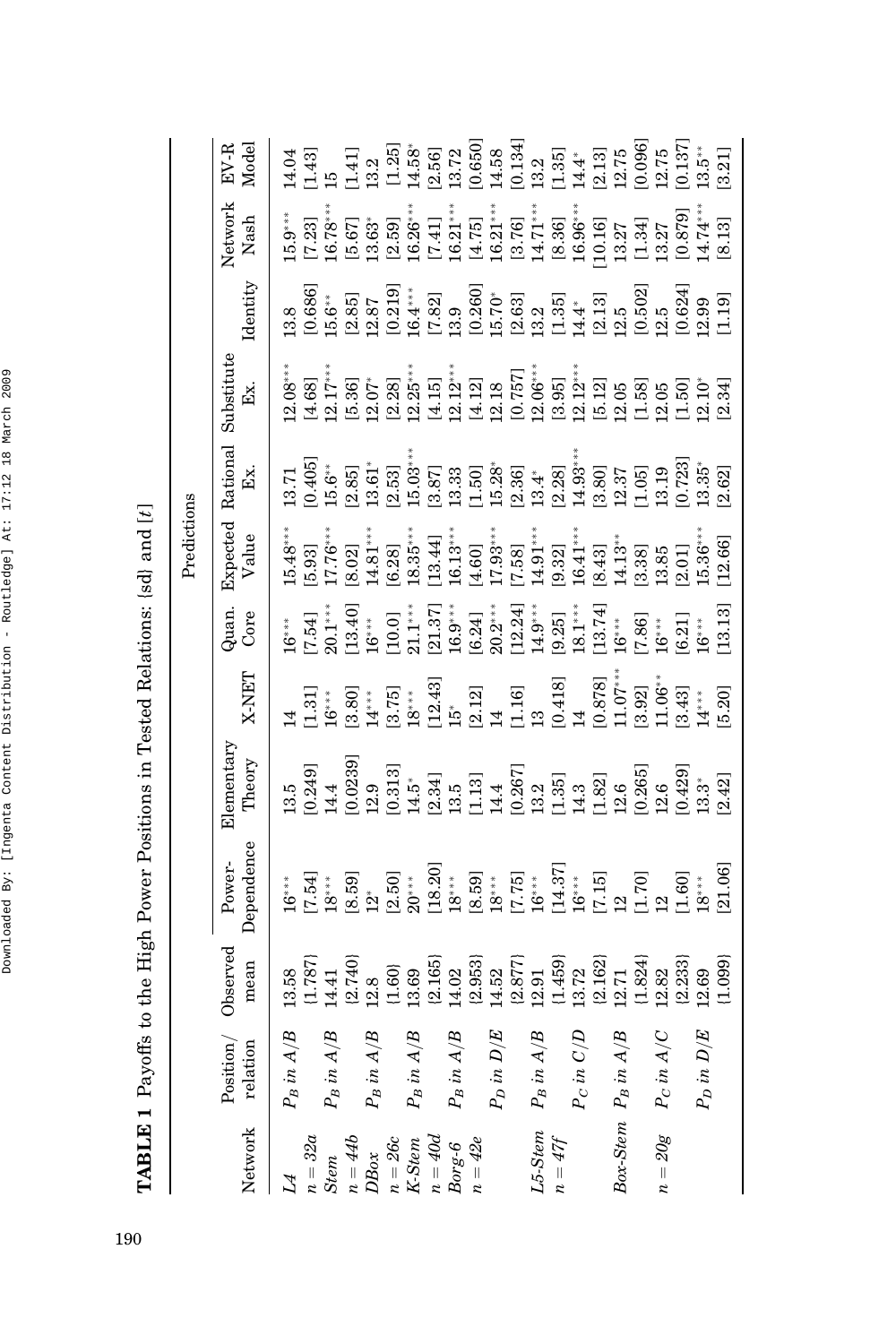a. Eight sessions were run each consisting of four periods containing four rounds. At the end of each period, subjects were rotated to a new oosition. Data points were calculated for each period by taking the average value obtained in the last three rounds. Round one was never a. Eight sessions were run each consisting of four periods containing four rounds. At the end of each period, subjects were rotated to a new position. Data points were calculated for each period by taking the average value obtained in the last three rounds. Round one was never used. b. Eleven sessions were run each consisting of four periods containing four rounds. At the end of each period, subjects were rotated to a new position. Data points were calculated for each period by taking the average value obtained in the last three rounds. Round one was b. Eleven sessions were run each consisting of four periods containing four rounds. At the end of each period, subjects were rotated to a new position. Data points were calculated for each period by taking the average value obtained in the last three rounds. Round one was never used. never used.

c. Seven sessions were run each consisting of four periods containing four rounds. At the end of each period, subjects were rotated to a new position. Data points were calculated for each period by taking the average value obtained in the last three rounds. Round one was never c. Seven sessions were run each consisting of four periods containing four rounds. At the end of each period, subjects were rotated to a new position. Data points were calculated for each period by taking the average value obtained in the last three rounds. Round one was never used. In two periods of one of the sessions, no agreement was reached. used. In two periods of one of the sessions, no agreement was reached.

d. Seven sessions were run each containing six periods consisting of four rounds each. At the end of each period, subjects were rotated to a new position. Data points were calculated for each period by taking the average value obtained in the last three rounds. Round one was d. Seven sessions were run each containing six periods consisting of four rounds each. At the end of each period, subjects were rotated to a new position. Data points were calculated for each period by taking the average value obtained in the last three rounds. Round one was never used. In two periods agreements were not reached. never used. In two periods agreements were not reached.

e. Seven sessions were run each containing six periods consisting of four rounds. At the end of each period, subjects were rotated to a new e. Seven sessions were run each containing six periods consisting of four rounds. At the end of each period, subjects were rotated to a new oosition. Data points were calculated for each period by taking the average value obtained in the last three rounds. Round one was never position. Data points were calculated for each period by taking the average value obtained in the last three rounds. Round one was never used.

position. Data points were calculated for each period by taking the average value obtained in the last three rounds. Round one was never f. Eight sessions were run each containing six periods consisting of four rounds. At the end of each period, subjects were rotated to a new f. Eight sessions were run each containing six periods consisting of four rounds. At the end of each period, subjects were rotated to a new position. Data points were calculated for each period by taking the average value obtained in the last three rounds. Round one was never used. In one period agreement was not reached in two of the last four rounds and the datum point was not used used. In one period agreement was not reached in two of the last four rounds and the datum point was not used.  $g$ . Five sessions were run each containing four periods consisting of ten rounds each. At the end of each period subjects were rotated to a new position. Data points were calculated for each period by taking the average value obtained in the last six rounds. Rounds one through g. Five sessions were run each containing four periods consisting of ten rounds each. At the end of each period subjects were rotated to a new position. Data points were calculated for each period by taking the average value obtained in the last six rounds. Rounds one through four were never used. four were never used.

Note: All predictions without a star are not significantly different from the observed means. Note: All predictions without a star are not significantly different from the observed means.

Significant at  $\langle .1$ .  $\gamma$ Significant at  $< 1$ .

 $**$ Significant at  $< 01$ .  $\cdot$  Significant at  $< 01$ 

 $48$ Significant at  $< .001$  $\cdot$ \*\*Significant at  $< 001$ .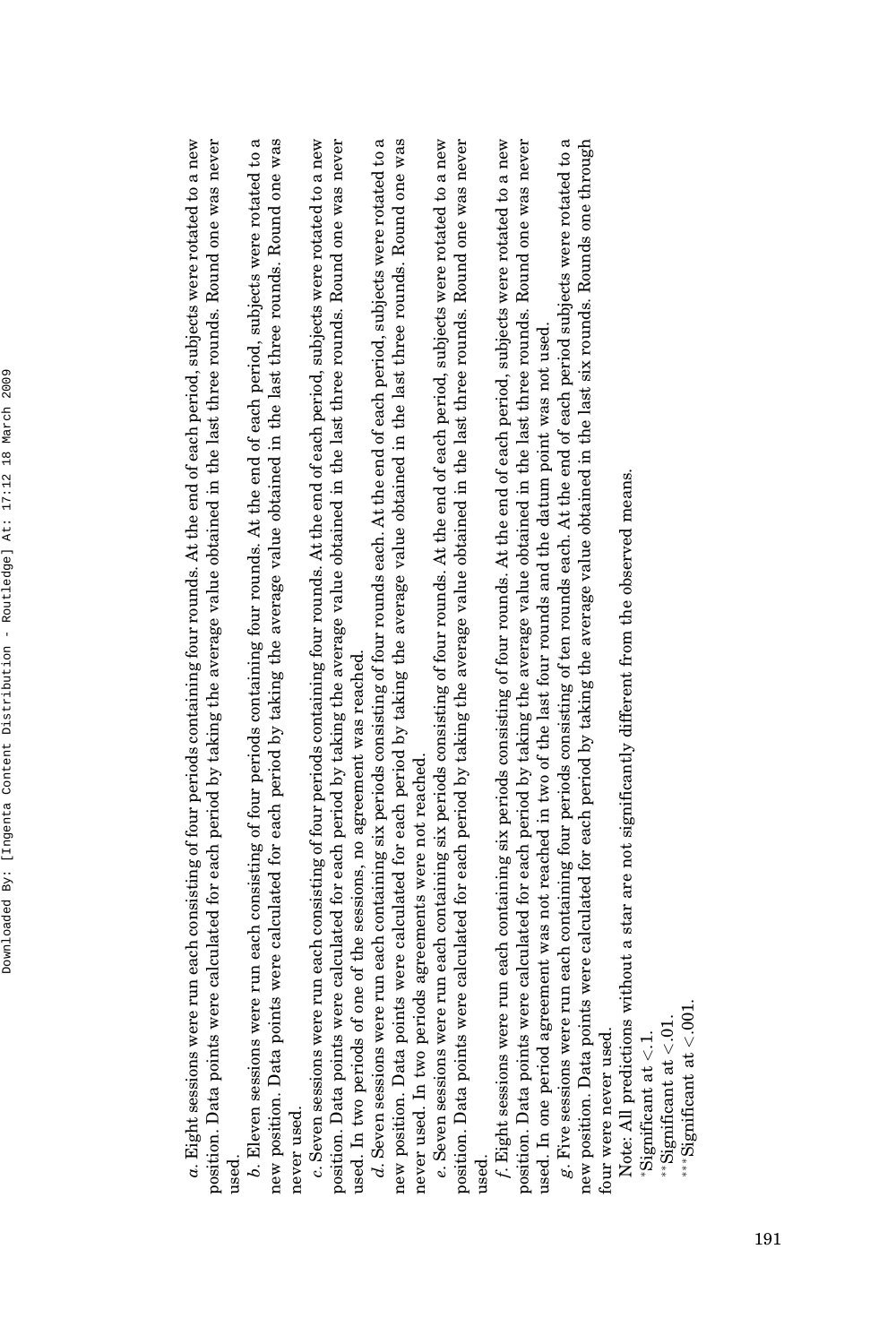| Theory                           | Deviation Score <sup><i>a</i></sup> | Rank by number<br>of supported predictions |
|----------------------------------|-------------------------------------|--------------------------------------------|
| Elementary                       | .275                                |                                            |
| <b>Expected Value-Resistance</b> | .423                                | 2                                          |
| Identity <sup>b</sup>            | .498                                | 3                                          |
| Rational Exchange                | .642                                | 4.5                                        |
| X-Net                            | 1.12                                | 4.5                                        |
| Substitutable Exchange           | 1.18                                | 6                                          |
| <b>Expected Value</b>            | 1.46                                | 9                                          |
| Network Nash                     | 1.69                                | 7.5                                        |
| Power-Dependence                 | 2.66                                | 7.5                                        |
| Quantitative Core                | 3.49                                | 10                                         |

TABLE 2 Experimental Support by Theory

a The Deviation Score is the average deviation between predictions and observed means weighted by the number of expected exchanges as calculated using Expected Value (1993) likelihoods. <sup>b</sup>

Deviation Score and rank by number of Supported Predictions not at equilibrium. See text.

## Network Nash

Ranking eighth in precision by a Deviation Score of 1.69 is Network Nash and, as just mentioned, it is tied with Power-Dependence with a ranking of 7.5 by numbers of supported predictions. Still, Network Nash's basic formulations are parsimonious, free from internal contradiction and, being simple, should be easily applied in the field. Since it considers only a position's local network, its application to the Figure 2 network is straightforward. It finds E to be the highest power position followed by B and then H, an ordering that is undoubtedly correct. (See below.) Furthermore, Network Nash finds breaks. It asserts that



FIGURE 2 A thirteen position network.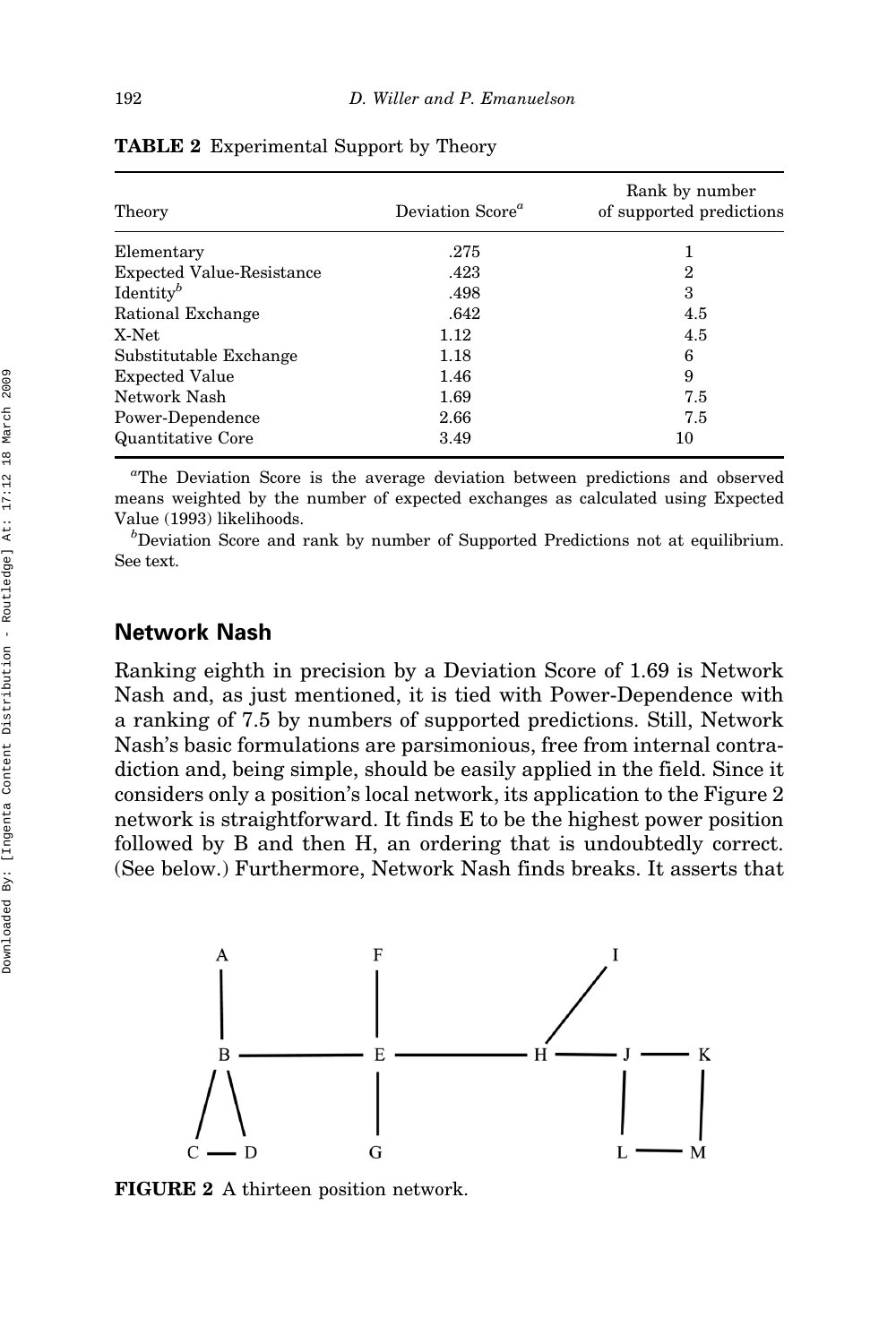a relation is a break if either of the two positions connected by the relation gains higher payoffs 1) in its other relations and 2) when the relation is removed. With no relation removed, E's payoff is predicted to be 18.00, with only B–E removed it increases to 18.39, with only E–H removed it increases to 18.98, and with both removed E's predicted payoff is 19.81.

While Network Nash is simple in basic formulation, in application there can be a serious loss of parsimony. Accurate predictions require that breaks be found, but breaks are found by applying the theory over and over again, first with relations removed one at a time, then with all combinations of two relations removed, then with all combinations of three removed, and similarly. For example, determining whether there are breaks in any five node tree network–that has only four relations–requires 14 applications of the theory. To find just two breaks in the Figure 2 network, required four applications: once to the original network, twice more with one relation removed and a fourth time with both relations removed. Having stopped at two breaks, we cannot say whether Network Nash finds more breaks. Later we will show that only B–E and E–H are breaks, but that there is a simpler way to find them.

# Expected Value Theory

Expected Value ranks seventh in precision by Deviation Score, 1.46, but ninth by number of supported predictions. Nevertheless, the 1995 formulations of Expected Value Theory importantly advance its precision. By comparison, the Deviation Score using likelihoods from 1993 is 2.82, almost twice as large. We are informed that the program for Expected Value Theory developed by van Assen applies to the Figure 2 network. As will be seen below, theory and previous experimental evidence agree that there will be no B–E or E–H exchanges in that network. Thus no power can be exercised in those relations. Yet Expected Value predicts that there will be exchanges and thus power exercise in those relations.

#### Substitutable Exchange

Substitutable Exchange ranks sixth in precision both by Deviation Score and numbers of supported predictions. Substitutable Exchange is neither precise nor parsimonious. It is incomplete. Though predictions for resource divisions vary with s, it offers no procedure for determining s. Substitutability is necessary but not sufficient to produce the resource pool differences observed in the experiments.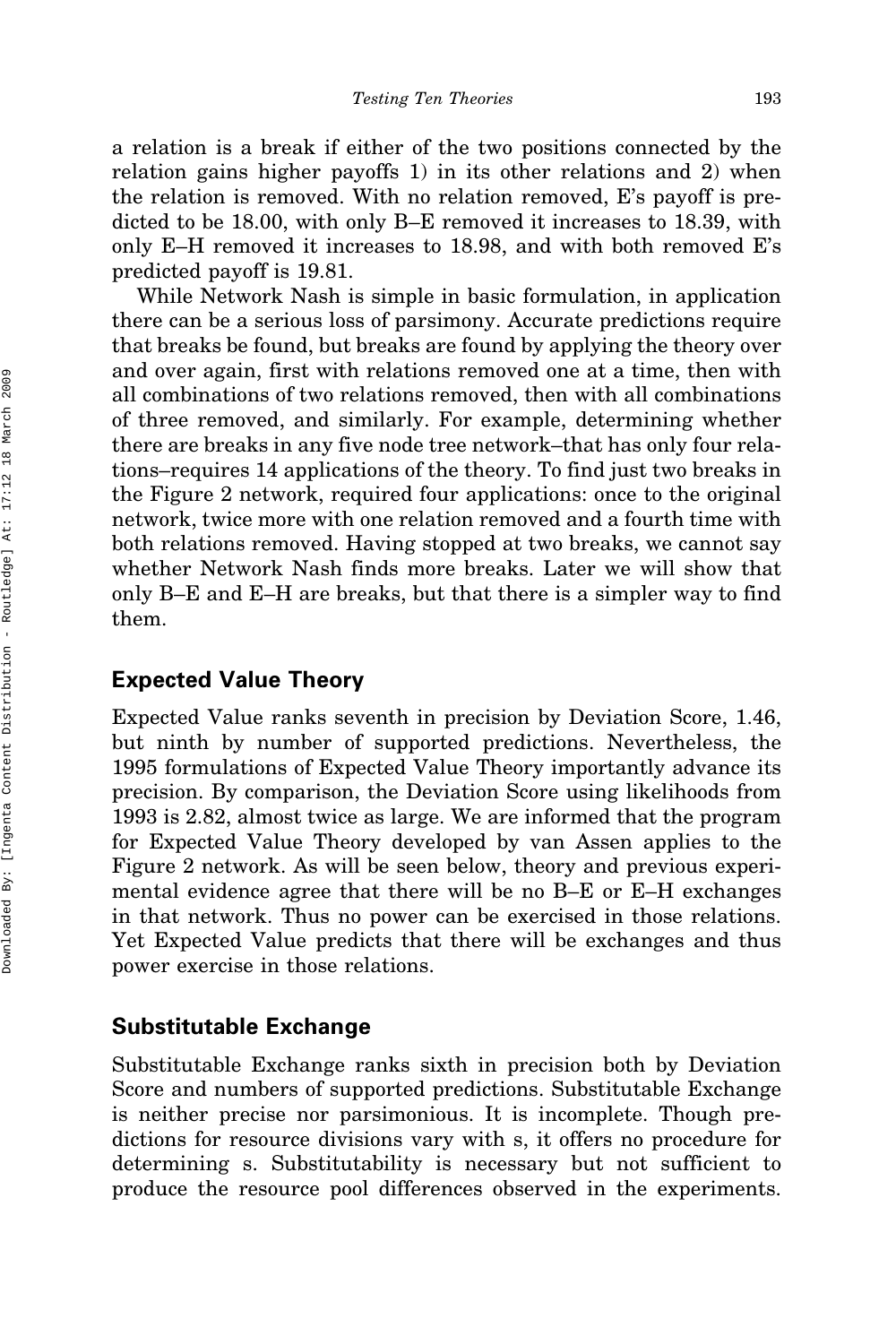For example, if all positions of all networks of both figures were allocated, not maximally one exchange as tested, but as many exchanges as they have partners, substitutability would be unaffected; but exclusion would be eliminated. With no exclusion, all resource divisions would be equal.<sup>31</sup> Since it mistakes the condition that produces differences in resource divisions, it is either immediately falsified or it does not apply to exchange networks within the contended scope and should be appropriately scope limited.

## X-Net

X-Net ranks fifth in precision by Deviation Score and is tied at rank 4.5 by number of supported predictions. Since X-Net is a simulation program in which actors make better offers to others after being excluded and better offers to self after being included, it arrives at its predictions by iteration. Has iteration reached equilibrium for the listed predictions? As explained earlier, X-Net was run 99 rounds, the maximum now possible, and data are given for the last 10 rounds. For seven of the predictions there was no variation of predicted value over the last ten rounds. For example, for L4, all values were 14; thus the standard deviation was zero suggesting that these seven predictions are at equilibrium. Four of the predictions had standard deviations larger than zero, 1.05, .966, .802, and .561. Since the largest of the aforementioned values is smaller than the smallest standard deviation for data reported in Table 1, and since data are at equilibrium, these values suggest that X-Net predictions are at equilibrium.<sup>32</sup>

X-Net readily applies to the Figure 2 network and finds the B–E and E–H relations to be breaks. No exchanges occur in those relations. Removing those relations, we find three subnetworks, the Stem to the left, the F–E–G strong power branch and the Box-Stem to the right. It will be remembered that these are the same breaks found by Network Nash. X-Net's prediction for the strong power subnetwork, that E gains 22 of 24, is consistent with findings reported elsewhere for networks of that type (Willer and Skvoretz 1997). Its predictions for the Stem and Box-Stem subnetworks are very close to its predictions for those networks in Table 1, as they should be.

<sup>&</sup>lt;sup>31</sup>See results for null connected networks in Willer and Skvoretz (1997).<br><sup>32</sup>By contrast, at X-Net's default of 25 rounds, standard deviations are all nonzero and many are substantially larger indicating that equilibrium is not attained.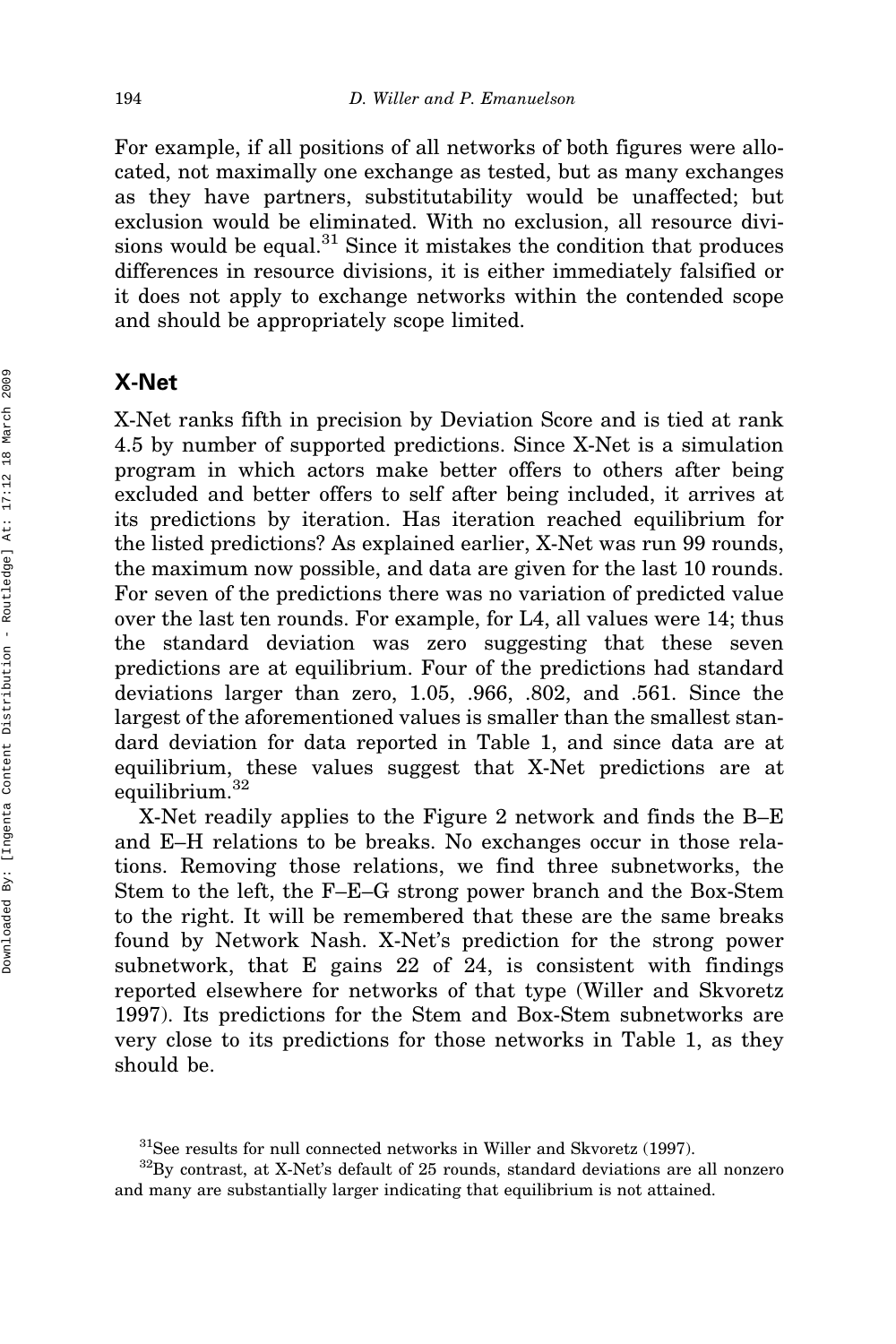#### Rational Exchange

By Deviation Score Coleman's Rational Exchange, is substantially more precise than the theories just discussed. Its score is just over half that of X-Net. Still, in number of supported predictions it is tied in rank with X-Net at 4.5. Though its precision is meritorious, Rational Exchange is applied through a program that is limited to maximally ten positions. Having no procedure for finding breaks prior to that application, this theory cannot be applied to the Figure 2 network. In spite of its precision, currently Rational Exchange is hardly more than a theory fragment that can only be applied narrowly. Nevertheless, its precision suggests that further work on this theory might well have high payoff.

#### Identity Theory

Ranking third in precision is Identity. Its Deviation Score is smaller than all but two other theories and it also ranks third by number of supported predictions. Nevertheless, that ranking occurs, not at equilibrium, but at what Identity Theory considers an "arbitrary limit" of 40 rounds. Equilibrium values are attained after 100 rounds; those values are given in Table 2 (Burke 1997, p. 146). Five networks and six relations reported there are common to his study. For them the Deviation Score is 2.74 moving Identity's rank to ninth. We looked closer at predicted values for L4 and Stem and found that the higher power Bs are predicted to gain 11, which is to say less than half the resource pool. By that prediction, the Bs are lower in power than their As. More generally, all equilibrium predictions but one (given as equipower) reverse predictions made at 40 rounds. These predictions are sharply at odds with the observed means and predictions of all other theories.

Earlier the disjuncture between Identity's agent and goals set for experimental subjects was noted. From that disjuncture, it was explained that the experiments are not formally within the scope of the Identity simulation. It follows that these data are not a test of Identity Theory. Instead, they indicate whether that theory can accurately predict outside its scope. It cannot. This result is not a failure, but an opportunity.

The distinct scope of the Identity simulation suggests that new experiments should be run in which subjects' goal is not to optimize points gained in exchange, but, as in the Identity simulation, to avoid exclusion and avoid scoring zero. For the new experiments, no new software or hardware would be needed: only a straightforward change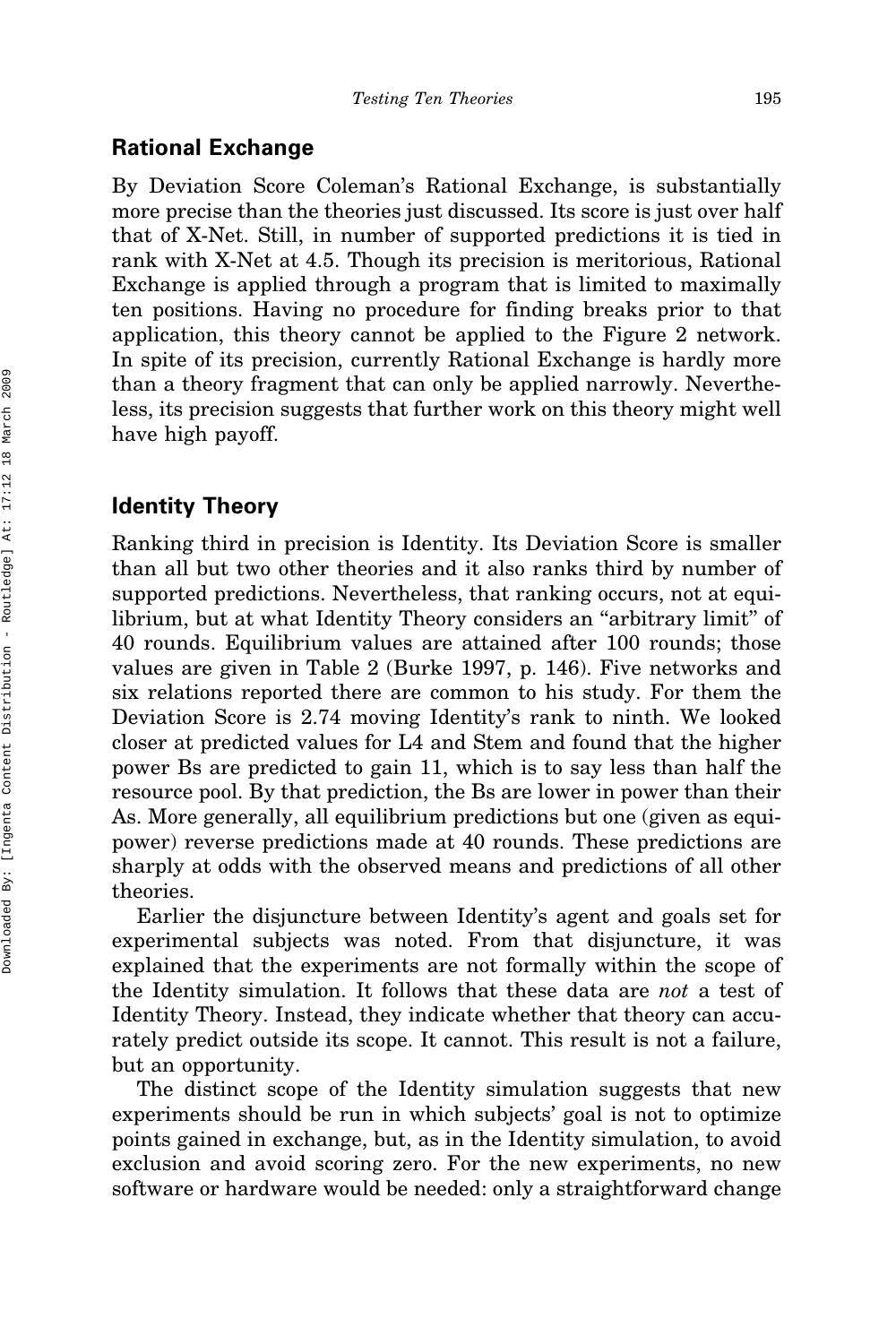of instructions. Unlike all previous network exchange experiments where experimental subjects were instructed to earn as much as they can, now they would be instructed to avoid exclusion and be paid by the numbers of exchanges completed. Will subjects so instructed produce resource divisions like those found by Burke at equilibrium? No one can now say, but experiments run to answer that question will importantly broaden the scope of network exchange research.

# Expected Value-Resistance and Elementary Theory

The two most precise procedures, Expected Value-Resistance model and Elementary Theory's resistance model have Deviation Scores of .423 and .275, respectively. The Expected Value-Resistance model ranks second in numbers of supported predictions while Elementary Theory's model ranks first. Examination of the two models' predictions shows them to be very similar. The two are similar because both calculate power differences from likelihoods of being included and both plug those likelihoods into the same resistance equation in the same way (see above). Still there are small differences and Table 3 explains why. The two procedures identify exactly the same positions as "always included" assigning values of 1.0 to them. For positions that are ''sometimes excluded,'' the two give similar but not identical likelihoods. For example, in L4, Elementary Theory's model predicts marginally less power than does the Expected Value-Resistance model because it sees the As included .75 not .67 of the time–and similarly for other likelihoods and predicted divisions.

| Network  | Connected positions | Seek likelihood | Expected value |
|----------|---------------------|-----------------|----------------|
| L4       | A/B                 | .75/1.0         | .67/1.0        |
| Stem     | A/B                 | .60/1.0         | .50/1.0        |
| DBox     | B/A                 | .85/1.0         | .80/1.0        |
| K-Stem   | A/B                 | .59/1.0         | .63/1.0        |
| Borg6    | A/B                 | .76/1.0         | .71/1.0        |
|          | E/D                 | .60/1.0         | .57/1.0        |
| L5-Stem  | A/B                 | .81/1.0         | .80/1.0        |
|          | D/C                 | .61/1.0         | .60/1.0        |
| Box-Stem | A/B                 | .90/1.0         | .88/1.0        |
|          | A/C                 | .90/1.0         | .88/1.0        |
|          | E/D                 | .79/1.0         | .75/1.0        |

TABLE 3 Seek-Likelihoods and Expected Values (1993) of Being Included for Positions in Tested Relations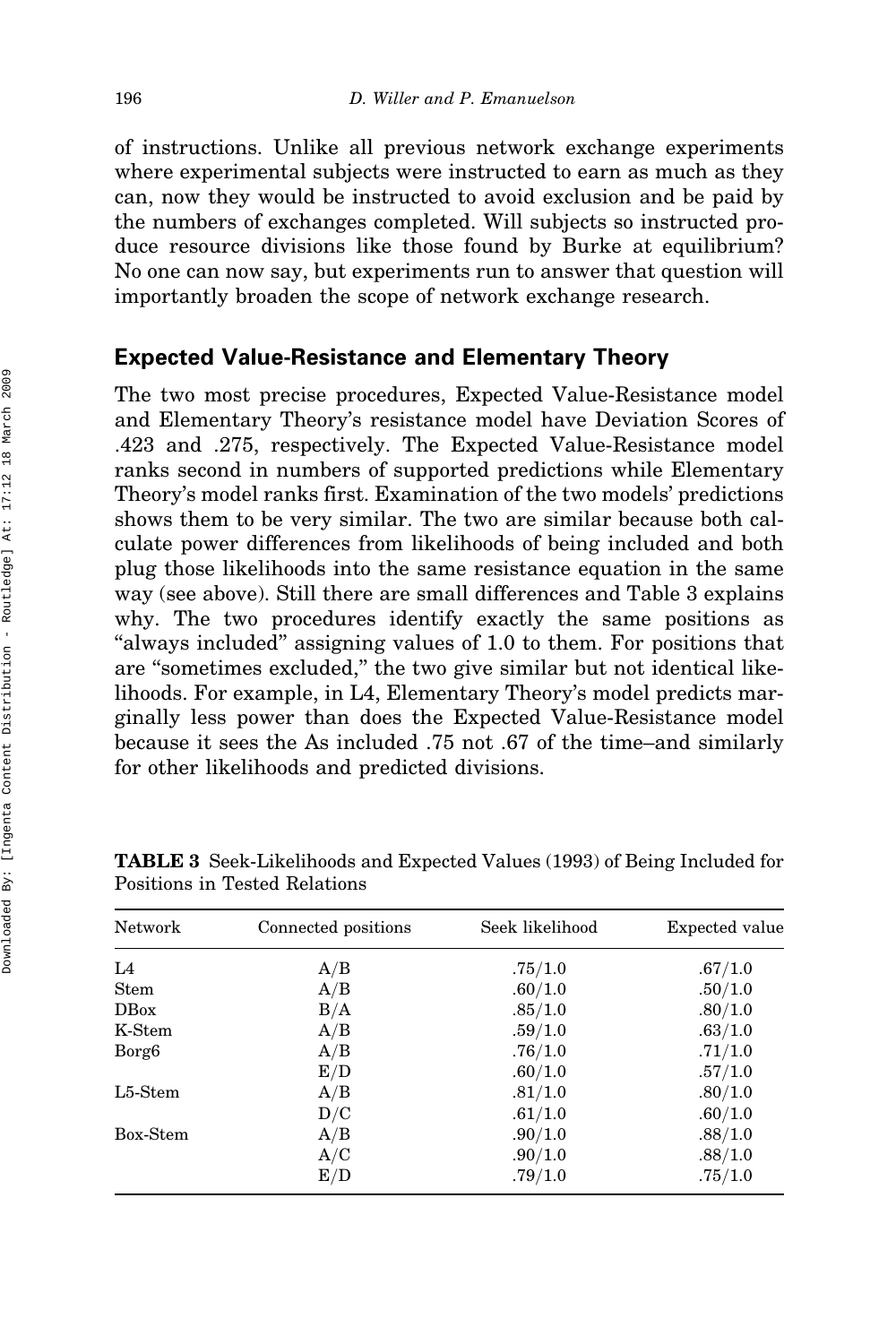To predict exchange ratios for the Figure 2 network, Elementary Theory first finds breaks using a parsimonious network-level procedure developed by Girard and Borch (2003). That procedure is a simplification of one proposed earlier by Simpson and Willer (1999). Both are based on tests run in the latter paper that indicate that all breaks occur between high power positions in strong power subnetworks and positions that are never excluded. Step one of the Girard and Borch procedure labels positions "E" if they are ever excluded and "I" if always included. Inspecting the Figure 2 network, five nodes, B, E, H, J, and M are always included I nodes: the rest are E nodes. Furthermore, F–E–G, by the definition offered earlier, is a strong power substructure with E high power. Testing for breaks, B–E and E–H are removed and it is found that B and H are still never excluded. Thus, B–E and E–H are breaks and the Figure 2 network has three parts, the Stem to the left, the strong power F–E–G and the Box-Stem to the right. Stem and Box-Stem predictions for both models are already displayed in Table 1. For the F–E–G strong power structure Elementary Theory predicts that E gains 23 of 24 resources at equilibrium.

#### Summing Up Precision and Breadth of Application

The purpose of this analysis was to find the most precise theory and determine which theories cover a broad range within the contended scope. The most precise predictor is Elementary Theory's resistance model followed by Expected Value-Resistance. Expected Value-Resistance is the most parsimonious in application of all ten theories. It is more parsimonious than Elementary Theory's model because it uses Expected Value Theory's 1993 likelihoods, not seek-likelihoods that are substantially more complex to calculate. As a consequence, it is the most accessible. Since both can predict for the Figure 2 network, the range of application of the two is identical and is as good as the best of the other theories.<sup>33</sup>

Because there is no common measure for precision and parsimony, no one can say how much parsimony balances how much precision.

 $33$ It has been suggested that a "theory" that predicts equal  $12$  -  $12$  divisions will score better than any of the theories evaluated here. That suggestion is easily checked. The 12 - 12 ''theory,'' if it be such, has a deviation score of 1.28 and two supported predictions. Thus it qualifies just under mid-pack of the theories. By contrast, the best theory has a deviation score less than 1/4 as large and has more than four times the number of supported predictions. Nor does the 12 - 12 ''theory'' stack up well against even the least precise theories. Unlike the 12 - 12 ''theory,'' both Power-Dependence and Expected Value correctly rank many power differences across networks. For example,  $Stem > L4 > DBox$ .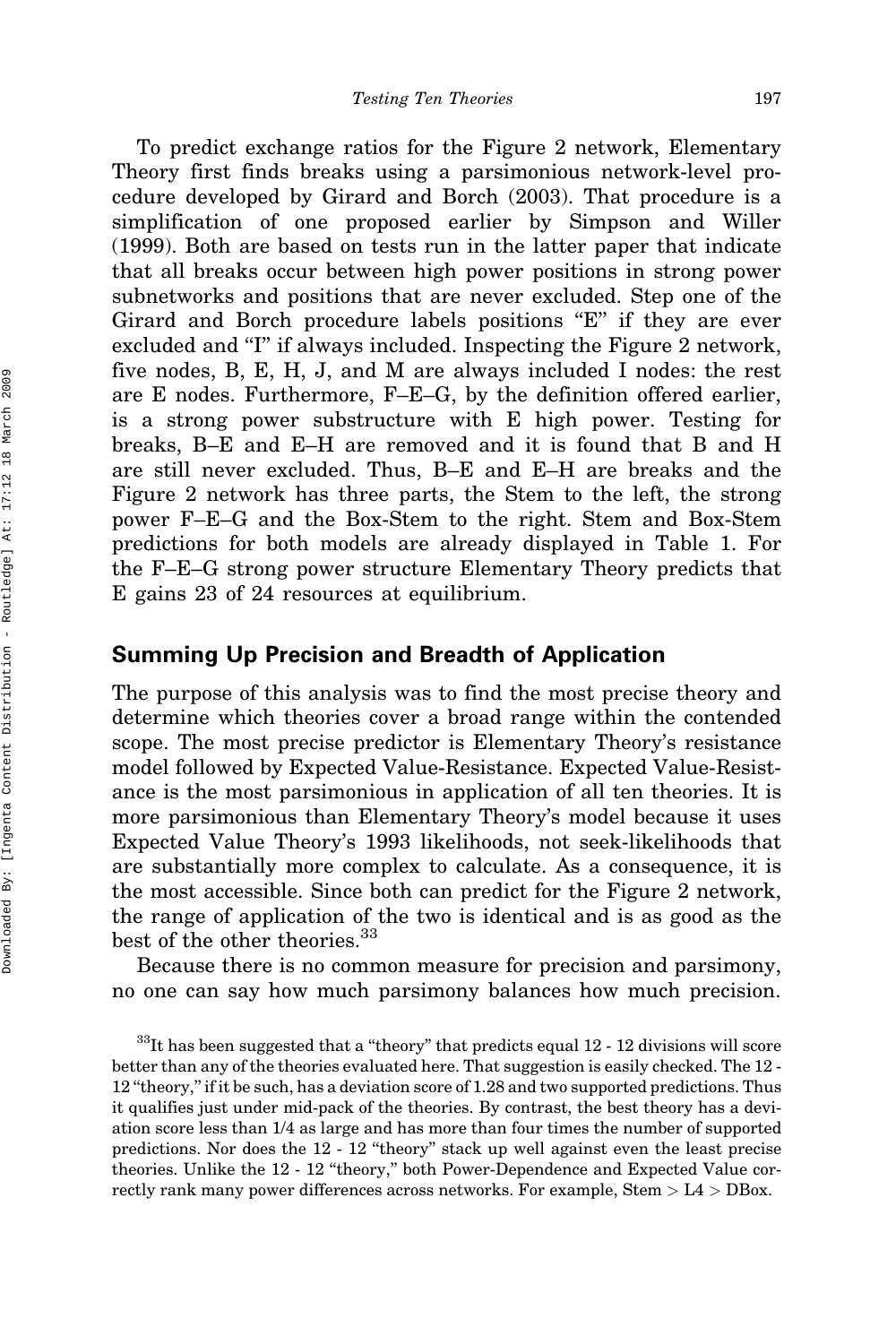Therefore, there is no objective base to judge which is the better theory. Nevertheless, the following can be said. When predictive precision is most important, Elementary Theory's model should be used, but when simplicity and ease of accessibility are paramount, Expected Value-Resistance should be used.

## CONCLUSIONS AND NEW DIRECTIONS

Unlike orienting perspectives such as functionalism and conflict, the ten theories investigated here all have scientific merit because all have predictive and thus explanatory power.<sup>34</sup> That they do is a remarkable achievement and should be recognized as such. Nevertheless, that merit is not equal across the ten. If a theory is internally consistent, its precision in prediction and the range over which it predicts are crucial. This investigation began by explaining how each theory calculates from initial conditions of structure to payoffs by position. First, logical consistency was checked and problems were found in the predictions of some theories. Parsimony was also evaluated. Then experiments compared the relative precision of the theories. Finally, as a test of the range over which the theories could be applied within the contended scope, the ten were checked against the larger Figure 2 network.

Of the ten theories, Elementary Theory's resistance model was found to be most precise. Like application of Expected Value to weak power structures, that model uses the likelihood that a position is included/excluded as the indicator of structural power. But Elementary Theory's method of calculating likelihoods is not parsimonious. The Expected Value-Resistance model borrows the simpler method of calculating likelihoods from a competing theory, Expected Value of 1993. Though somewhat less precise, it is substantially more parsimonious. Lacking a common measure by means of which to compare parsimony and precision, no selection between the two was suggested. Turning to range of application, since the experimental networks were relatively small, it was asked whether any of the theories could be applied to a network as large as Figure 2. Whereas Expected Value, Network Nash, the X-Net simulation, Elementary Theory and Expected Value-Resistance offer predictions for that network, their precision and parsimony in that application vary.

Two caveats qualify all conclusions. First, this investigation compares the precision of all ten theories. Therefore, of necessity, this

<sup>&</sup>lt;sup>34</sup>Here we follow Hempel (1952, 1965) and Toulmin (1963). Prediction and explanation differ only by whether the derivation came before or after the fact, respectively.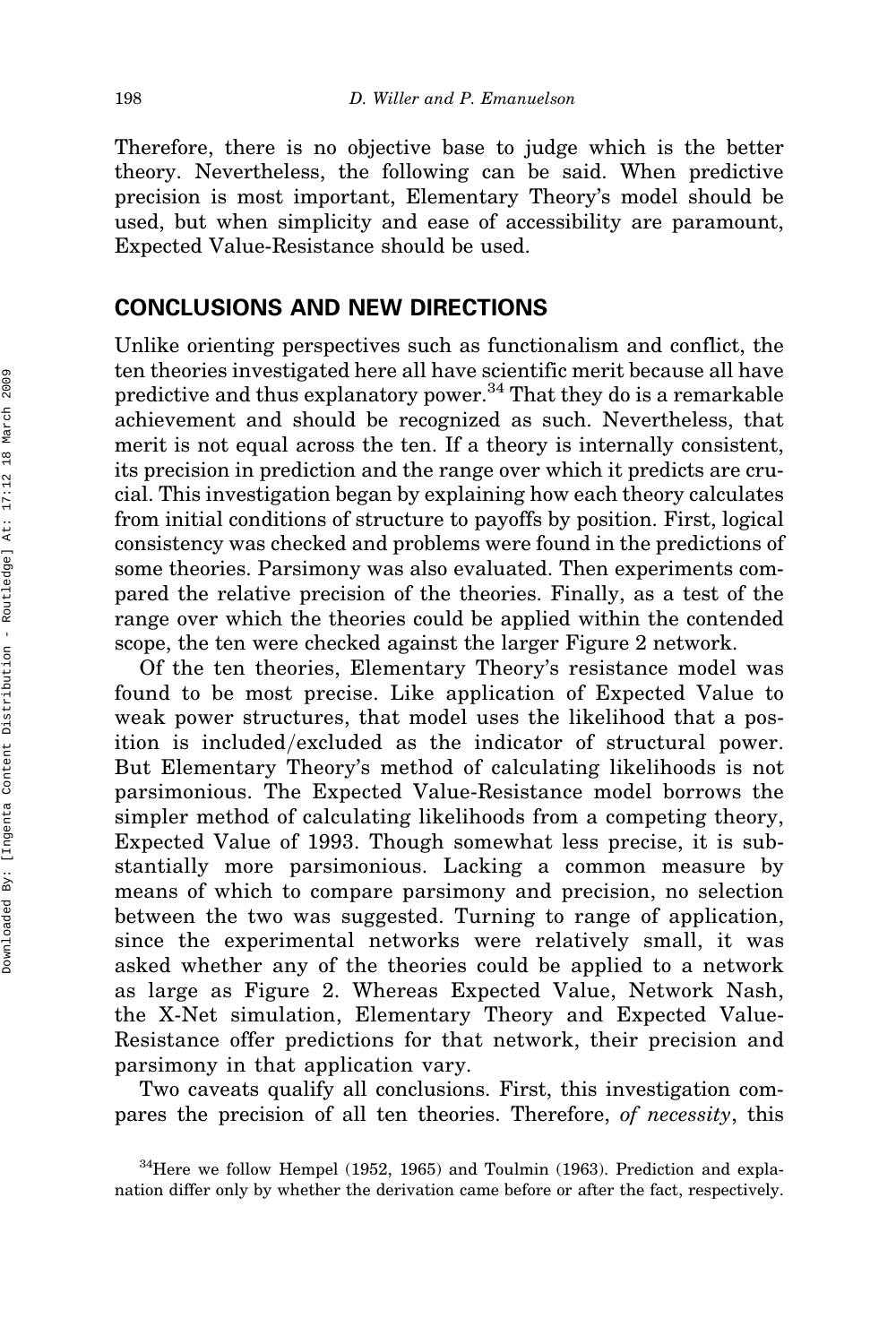investigation is limited to the scope over which they all apply–the contended scope. As discussed earlier, the contended scope is by no means trivial. Yet many–not all–of the ten theories have predictive and explanatory capability beyond that scope. As important as that scope may be, it must remain beyond the limits of this investigation. Second, the norms of science demand this: We are authors of substantial parts of Elementary Theory. We, together with our colleagues, ran the experiments that compared the precision of the theories. With those caveats, this investigation concludes that Elementary Theory combines the most useful qualities. It is free of contradictions; it is the most precise of the ten theories and is as broadly applicable within the contended scope as any.

Nevertheless, scientific objectivity calls for others to replicate this research. Fortunately, and almost uniquely for the methods of sociological research, theory-driven experiments like those reported here are eminently replicable. (cf. Willer and Walker, 2007, p. 58ff.) Furthermore, in this case, that replication will be straightforward because software for experiments is already on the Web (weblab.ship.edu).

Beyond replication, two directions for future research can be suggested. First, but for the issue of size, larger questions of scope of application of these theories were not taken up here. Of the ten, only two theories, X-Net and the Core, do not apply to exchange networks outside the contended scope. (But the Core has many applications in game theory.) The remaining theories apply to some conditions beyond the contended scope, but it is by no means clear that any two overlap. Nor have we investigated here whether applications outside the lab demand scope broader than the contended scope, though we suspect that they do. Certainly, much would be learned from investigating larger issues of theoretic scope.

The second direction is implied by the first. Though exchange theories have been intensively investigated in the lab, what is largely lacking are applications of these theories outside the laboratory. Can any of the ten theories be applied to historical and contemporary structures? If so, can any explain why exchange structures in the field work as they do? It is time that those questions are taken up.

#### REFERENCES

- Berger, J. & Zelditch, M. Jr. (eds.). (1993). Theoretical Research Programs: Studies in the Growth of Theory, Stanford, CA: Stanford University Press.
- Berger, J. & Zelditch, M. Jr. (2002). Theory programs, teaching theory and contemporary theories. In J. Berger & M. Zelditch, Jr., (eds.), New Directions in Contemporary Sociological Theory (pp. 3–14). Lanham, MD: Rowman & Littlefield Publishers, Inc.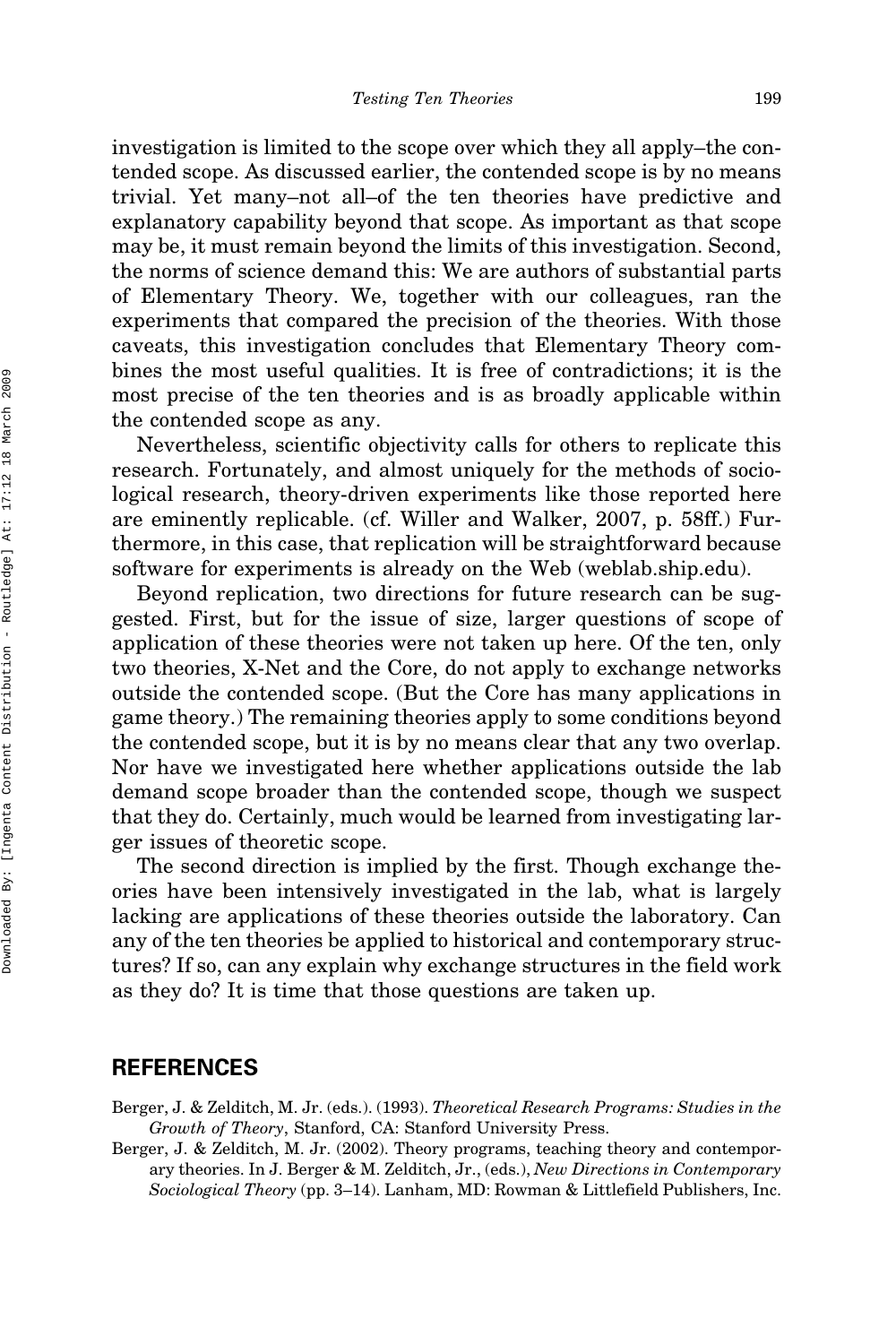- Bienenstock, E. J. & Bonacich, P. (1992). The core as a solution to exclusionary networks. Social Networks, 14, 231–244.
- Bienenstock, E. J. & Bonacich, P. (1993). Game-theory models for exchange networks: Experimental results. Sociological Perspectives, 36, 117–35.
- Blau, P. (1964). Exchange and Power in Social Life, New York: John Wiley and Sons.
- Bonacich, P. & Friedkin, N. (1998). Unequally valued exchange relations. Social Psychology Quarterly, 61, 160–171.
- Braun, N. & Gautschi, T. (2005). A Nash bargaining model for simple exchange networks. Social Networks, 28, 1–23.
- Burke, P. (1997). An Identity model for network exchange. American Sociological Review, 62, 134–50.
- Case, K. E. & Fair, R. C. (1994). Principles of Microeconomics, Englewood Cliffs, NJ: Prentice Hall.
- Clower, R. F. & Due, J. F. (1972). Microeconomics, Homewood, IL: Richard D. Irwin, Inc.
- Cohen, B. P. (1989). Developing Sociological Knowledge: Theory and Method, Chicago, IL: Nelson-Hall, Inc.
- Coleman, J. S. (1973). The Mathematics of Collective Action, Chicago, IL: Aldine.
- Coleman, J. S. (1990). Foundations of Social Theory, Cambridge, MA: Belknap.
- Cook, K. S. & Emerson, R. M. (1978). Power, equity and commitment in exchange networks. American Sociological Review, 43, 721–739.
- Cook, K. S., Molm, L. D., & Yamagishi, T. (1993). Exchange relations and exchange networks: Recent developments in social exchange theory. In J. Berger & M. Zelditch, Jr., (eds.), Theoretical Research Programs: Studies in the Growth of Theory (pp. 296–322). Stanford, CA: Stanford University Press.
- Cook, K. S., Emerson, R. M., Gillmore, M. R., & Yamagishi, T. (1983). The distribution of power in exchange networks: Theory and experimental results. American Journal of Sociology, 89, 275–305.
- Cook, K. S. & Yamagishi, T. (1992). Power in exchange networks: A power-dependence formulation. Social Networks, 14, 245–66.
- Corra, M. (2005). Separation and exclusion: Distinctly modern conceptions of power? Canadian Journal of Sociology, 30, 41–70.
- Einstein, A. (1933). On the method of theoretical physics. In S. Bargmann (tr. and rev.), Ideas and Opinions (pp. 270–76). New York: Crown Publishers, Inc.
- Emanuelson, P. (2005). Improving the precision and parsimony of network exchange theory: A comparison of three network exchange models. Current Research in Social Psychology, 10, 149–66.
- Emerson, R. M. (1972a). Exchange theory, part I: A psychological basis for social exchange. In J. Berger, M. Zelditch, Jr., & B. Anderson, (eds.), Sociological Theories in Progress, vol. 2 (pp. 38–57). Boston, MA: Houghton Mifflin.
- Emerson, R. M. (1972b). Exchange theory, part II: Exchange relations and networks. In J. Berger, M. Zelditch, Jr., & B. Anderson, (eds.), Sociological Theories in Progress, vol. 2 (pp. 58–87). Boston, MA: Houghton Mifflin.
- Fararo, T. J. & Kosaka, K. (2003). Generating Images of Stratification, Dordrecht, The Netherlands: Kluwer Academic Publishers.
- Friedkin, N. (1992). An Expected Value model of social power: Predictions for selected exchange networks. Social Networks, 14, 213–30.
- Friedkin, N. (1993). An Expected Value model of social exchange outcomes. In E. J. Lawler, B. Markovsky, K. Heimer, & J. O'Brien, (eds.), Advances in Group Processes, vol. 10 (pp. 163–93). Greenwich, CT: JAI Press.
- Friedkin, N. (1995). The incidence of exchange networks. Social Psychology Quarterly, 58, 213–22.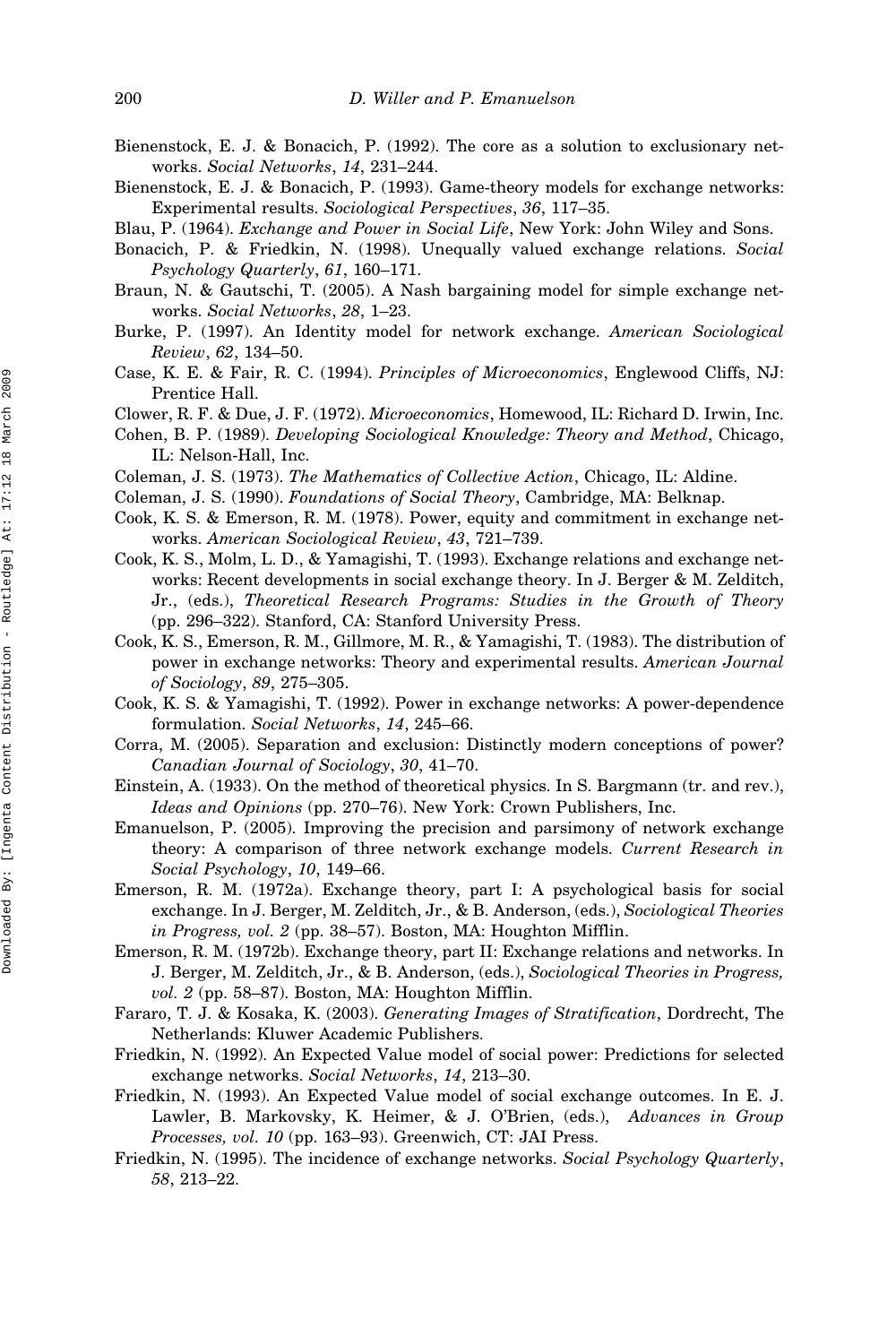- Girard, D. & Borch, C. (2003). Optimal seek simplified. Current Research in Social Psychology, 8, 225–42.
- Hegtvedt, K. A. & Killian, C. (1999). Fairness and emotions: Reactions to the process and outcomes of negotiations. Social Forces, 78, 269–302.
- Hempel, C. G. (1952). Fundamentals of Concept Formation in Empirical Science, vol 2, Chicago, IL: University of Chicago Press.
- Hempel, C. G. (1965). Aspects of Scientific Explanation and Other Essays in the Philosophy of Science, New York: Collier-Macmillian Limited.
- Henrich, J., Boyd, R., Bowles, S., Camerer, C., Fehr, E., Gintis, H., McElreath, R., Alvard, M., Barr, A., Ensminger, J., Hill, K., Gil-White, F., Gurven, M., Marlowe, F., Patton, J. Q., Smith, N., & Tracer, D. (Forthcoming). 'Economic man' in crosscultural perspective: Behavioral experiments in 15 small-scale societies. www. santafe.edu/research/publications/workingpapers/01-11-063.pdf
- Kuhn, T. (1970). The Structure of Scientific Revolutions, Chicago, IL: University of Chicago Press.
- Lakatos, I. (1970). Falsification and the methodology of scientific research program. In I. Lakatos & A. Musgrave, (eds.), Criticism and the Growth of Knowledge (pp. 91–195). Cambridge: Cambridge University Press.
- Lieberson, S. (1985). Making It Count, Berkeley, CA: University of California Press.
- Lovaglia, M., Skvoretz, J., Markovsky, B., & Willer, D. (1996). Automated theoretical analysis of exchange networks: Prerequisites and prospects. Connections, 19, 38–52.
- Lovaglia, M., Skvoretz, J., Willer, D., & Markovsky, B. (1995). Negotiated outcomes in social exchange networks. Social Forces, 74, 123-55.
- Lovaglia, M. & Willer, D. (1999). An alternative for predicting weak power. In D. Willer, (ed.), Network Exchange Theory (pp. 185–192). Westport, CT: Praeger.
- Lucas, J. W. (2003). Theory-testing, generalization, and the problem of external validity. Sociological Theory, 21, 236–253.
- Lucas, J. W., Wesley Younts, C., Lovaglia, M., & Markovsky, B. (2001). Lines of power in exchange networks. Social Forces, 80, 185–214.
- Macy, M. & Willer, R. (2002). From factors to actors: Computational sociology and agentbased modeling. Annual Review of Sociology, 28, 143–66.
- Markovsky, B. (1992). Network exchange outcomes: Limits of predictability. Social Networks, 14, 267–286.
- Markovsky, B (1995). Developing an exchange network simulator. Sociological Perspectives, 38, 519–45.
- Markovsky, B (1996). Theory, science and 'micro-macro' bridges in structural social psychology. Current Research in Social Psychology, 1, 30–42.
- Markovsky, B., Willer, D., & Patton, T. (1988). Power relations in exchange networks. American Sociological Review, 53, 220–36.
- Markovsky, B., Skvoretz, J., Willer, D., Lovaglia, M., & Erger, J. (1993). Seeds of weak power: An extension of network exchange theory. American Sociological Review, 58, 197–209.
- Markovsky, B., Willer, D., Simpson, B., & Lovaglia, M. (1997). Power in exchange networks: Critique of a new theory. American Sociological Review, 62, 833–37.
- Marx, K. ([1867] 1967). Capital, New York: International Publishers.
- Merton, R. K. (1968). Social Theory and Social Structure, New York: Collier-MacMillan Limited.
- Molm, L. D. & Cook, K. S. (1995). Social exchange and exchange networks. In K. S. Cook, G. Alan Fine, & J. S. House, (eds.), Sociological Perspectives on Social Psychology (pp. 209–35). Stanford, CA: Stanford University Press.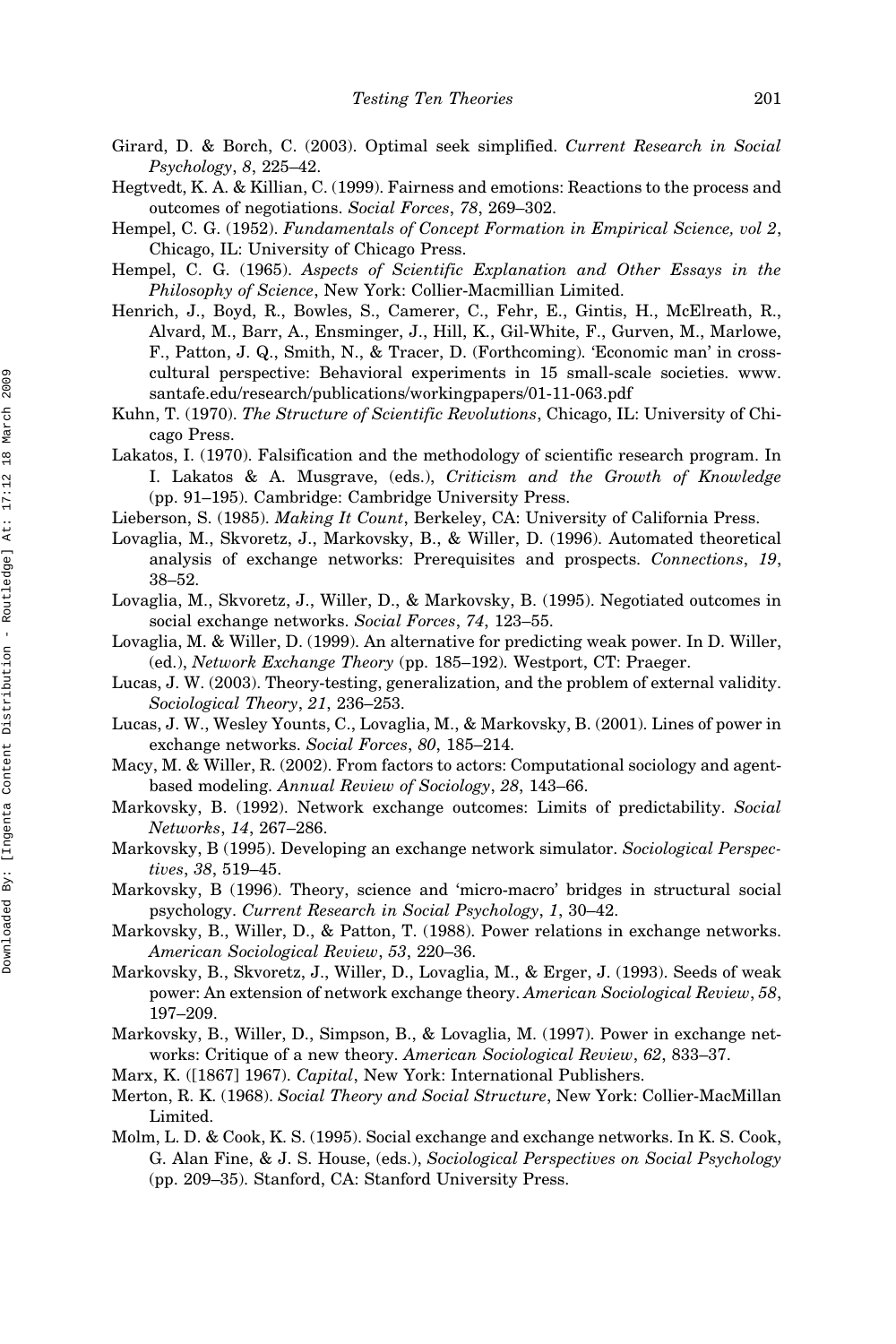- Popper, K. R. (1959). The Logic of Scientific Discovery, New York: Harper & Row Publishers.
- Popper, K. R. (1994). The Myth of Framework: In the Defense of Science and Rationality, London: Routledge.
- Rapoport, A. (1970). N-Person Game Theory, Ann Arbor, MI: University of Michigan Press.
- Shubik, M. (1982). Game Theory in the Social Sciences: Concepts and Solutions, Cambridge, MA: MIT Press.
- Simpson, B. & Willer, D. (1999). A new method for finding power structures. In D. Willer, (ed.), Network Exchange Theory (pp. 270–284). Westport, CT: Praeger.
- Skvoretz, J. & Fararo, T. J.(1992). Power networks and exchange: An essay toward theoretical unification. Social Networks, 14, 325–44.
- Skvoretz, J. & Willer, D. (1991). Power in exchange networks: Setting and structural variations. Social Psychology Quarterly, 54, 224–38.
- Skvoretz, J. & Willer, D. (1993). Exclusion and power: A test of four theories of power in exchange networks. American Sociological Review, 58, 801–18.
- Stolte, J. & Emerson, R. M. (1977). Structural inequality: Position and power in exchange structures. In R. Hamblin & J. Kunkel, (eds.), Behavioral Theory in Sociology (pp. 117–38). New Brunswick, CT: Transaction Books.
- Toulmin, S. (1953). The Philosophy of Science: An Introduction, London: Cambridge University Press.
- van Assen, M. A. L. M. (2001). Two representations of negotiated exchange: A review and comparison. In M. Van Assen, (ed.), Essays on Actor Models in Exchange Networks and Social Dilemmas (pp. 137–81). Groningen, The Netherlands: RUG.
- Wagner, D. G. (1984). The Growth of Sociological Theories, Beverly Hills, CA: Sage Publications.
- Wagner, D. G. (1994). The growth of theories. In M. Foschi & E. J. Lawler, (eds.), *Group* Processes: Sociological Analysis (pp. 25–41). Chicago: Nelson-Hall Publishers.
- Wagner, D. G. & J. Berger. (1985). Do sociological theories grow? American Journal of Sociology, 90, 697–728.
- Walker, H. & Cohen, B. P. (1985). Scope statements: Imperatives for evaluating theory. American Sociological Review, 50, 288–301.
- Walker, H., Thye, S., Simpson, B., Lovaglia, M., Willer, D., & Markovsky, B. (2000). Network exchange: Theory, recent developments and new directions. Social Psychology Quarterly (Millennial Edition), 63, 324–37.
- Weber, M. ([1918] 1968). Economy and Society, Berkeley, CA: University of California Press.
- Walker, H. & Willer, D. (2007). Experiments and the science of sociology. In M. Webster & J. Sell, (eds.), Laboratory Experiments in the Social Sciences, San Diego, CA: Elsevier Inc.
- Willer, D. (1984). Analysis and composition as theoretic procedures. Journal of Mathematical Sociology, 10, 241–70.

Willer, D. (1986). Vulnerability and the location of power positions: Comment on Cook, Emerson, Gillmore and Yamagishi. American Journal of Sociology, 92, 441–44.

- Willer, D. (ed.), (1999). Network Exchange Theory, Westport, CT: Praeger.
- Willer, D. & Anderson, B., (eds.). (1981). Networks, Exchange and Coercion, New York: Elsevier/Greenwood.
- Willer, D. & Skvoretz, J. (1997). Network connection and exchange ratios: Theory, predictions and experimental tests. In B. Markovsky, M. Lovaglia, & L. Troyer, (eds.), Advances in Group Process, vol. 14 (pp. 199–234). Greenwich, CT: JAI Press.